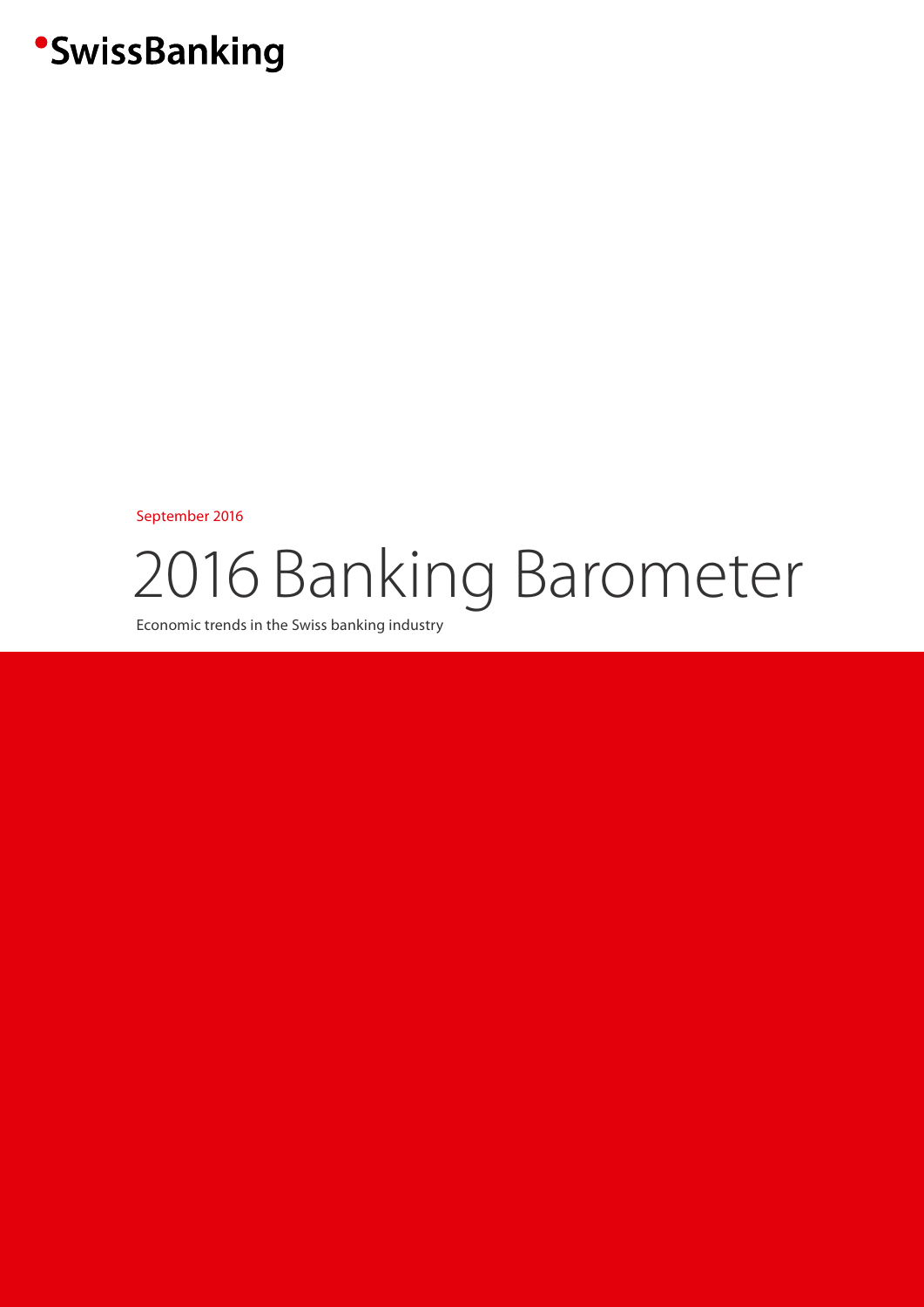## 2016 Banking Barometer

## Content

|             | <b>Executive Summary</b><br>3                |    |  |  |  |  |
|-------------|----------------------------------------------|----|--|--|--|--|
| 1.          | The Swiss banking sector                     | 6  |  |  |  |  |
| 1.1         | Trends in 2015                               | 8  |  |  |  |  |
| 1.2         | Trends in 2016                               | 12 |  |  |  |  |
| $2^{\circ}$ | <b>Bank net income</b>                       | 15 |  |  |  |  |
| 2.1         | Trends in 2015                               | 15 |  |  |  |  |
| 2.2         | Trends in 2016                               | 17 |  |  |  |  |
| 3           | <b>Balance sheet business</b>                | 19 |  |  |  |  |
| 3.1         | Trends in 2015                               | 19 |  |  |  |  |
| 3.1.1       | Balance sheet trends                         | 19 |  |  |  |  |
| 3.1.2       | Trends in the credit business in Switzerland | 23 |  |  |  |  |
| 3.2         | Trends in 2016                               | 25 |  |  |  |  |
| 4           | Wealth management                            | 27 |  |  |  |  |
| 4.1         | Trends in 2015                               | 28 |  |  |  |  |
| 4.2         | Trends in 2016                               | 31 |  |  |  |  |
| 5           | <b>Employment in Switzerland's banks</b>     | 33 |  |  |  |  |
| 5.1         | Trends in 2015                               | 33 |  |  |  |  |
| 5.2         | Trends in 2016                               | 35 |  |  |  |  |
| 6           | <b>List of sources</b>                       | 37 |  |  |  |  |
|             |                                              |    |  |  |  |  |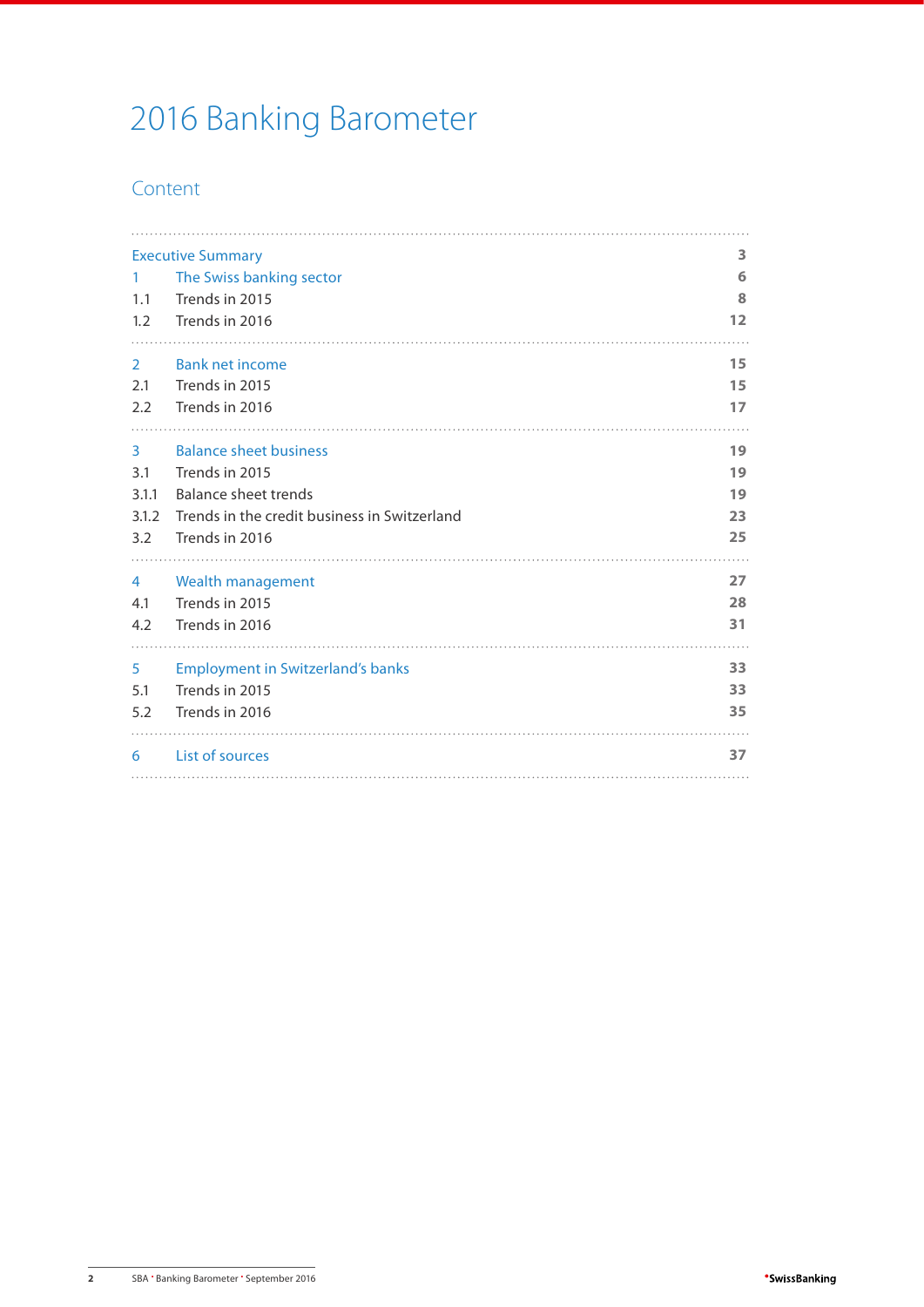## <span id="page-2-0"></span>Executive Summary

Rising regulatory costs, shrinking margins, price-sensitive customers, a period of low interest rates, job cuts and competition from the fintech sector. Add to this the fact that the consequences of the Brexit must be addressed and that the economic outlook for the EU and Asia is bleak, and it becomes clear that the challenges currently faced by the banks in Switzerland are in fact manifold.

But the Swiss banking sector is nevertheless in good shape. The banks are rising to the challenges and are doing a good job of asserting themselves in an uncertain environment. The banks remain a steadfast and important sector of the economy. The banking sector makes an important contribution to the Swiss economy, accounting for approximately 6 percent of the country's total economic performance.

The challenges mentioned above are reflected in the number of banks operating in Switzerland. This number decreased from 275 to 266 in 2015. The reduction affected primarily the foreign-controlled banks followed by the stock exchange banks and the branches of foreign banks. This shows that structural change continued in the banking sector in 2015. A further decline in interest rate margins and the advancement of digitalisation in the financial industry will drive structural realignment in the banking sector in the years to come. The high density of regulation and the ensuing compliance costs are weighing heavily on the banks and are compromising Switzerland's position in the international competition between locations.

As an international financial hub, the Swiss financial centre depends on sound and stable national and international framework conditions. Switzerland is implementing international standards, for example the automatic exchange of information in tax matters (AEOI). Switzerland and the EU signed the OECD's global standard for AEOI last year. The National Council and the Council of States approved the federal act for the AEOI. At the beginning of 2018, Switzerland will therefore begin the reciprocal exchange of data from 2017.

Further to this, the banks in Switzerland are rectifying their past. In the US tax dispute, all banks in Category 2 were able to reach a settlement. The proceedings against Category 1 banks, on the other hand, are still ongoing. The banks in Switzerland hope that the US Department of Justice will conclude these cases in a timely manner as they did for Category 2.

As an international financial centre, Switzerland depends on market access to foreign customers. Switzerland is conducting bilateral discussions with important partner countries to this end. In July 2015, final clarifications were made with the German financial market supervisory authority BaFin with regards to the memorandum agreed by the Swiss and German finance ministries in 2013 relating to the cross-border provision of financial services. Swiss banks can thus now offer financial services to Germany out of Switzerland. Discussions with other EU countries are still underway. In addition to the bilateral discussions with individual member states, Switzerland is working to achieve improved market access with the EU as a whole.

An important prerequisite for improved market access is in particular the equivalence of legislation. As an EU-third country, Switzerland must therefore adopt selected EU laws, but can nonetheless retain its national specificities. One example thereof is the revision of the Swiss financial market legislation. The Financial Market Infrastructure Act (FMIA), which governs the organisation and operation of financial market infrastructures as well as procedural duties for securities and derivatives trading, came into effect in January 2016. The Federal Council already approved the dispatch on the Federal Financial Services Act (FinSA) and the Financial Institutions Act (FinIA) to Parliament in 2015. These laws aim to ensure customer protection and the competitiveness of the financial centre, and bring Swiss financial market legislation in line with EU legislation where necessary and appropriate. They are not expected to come into force before 2018.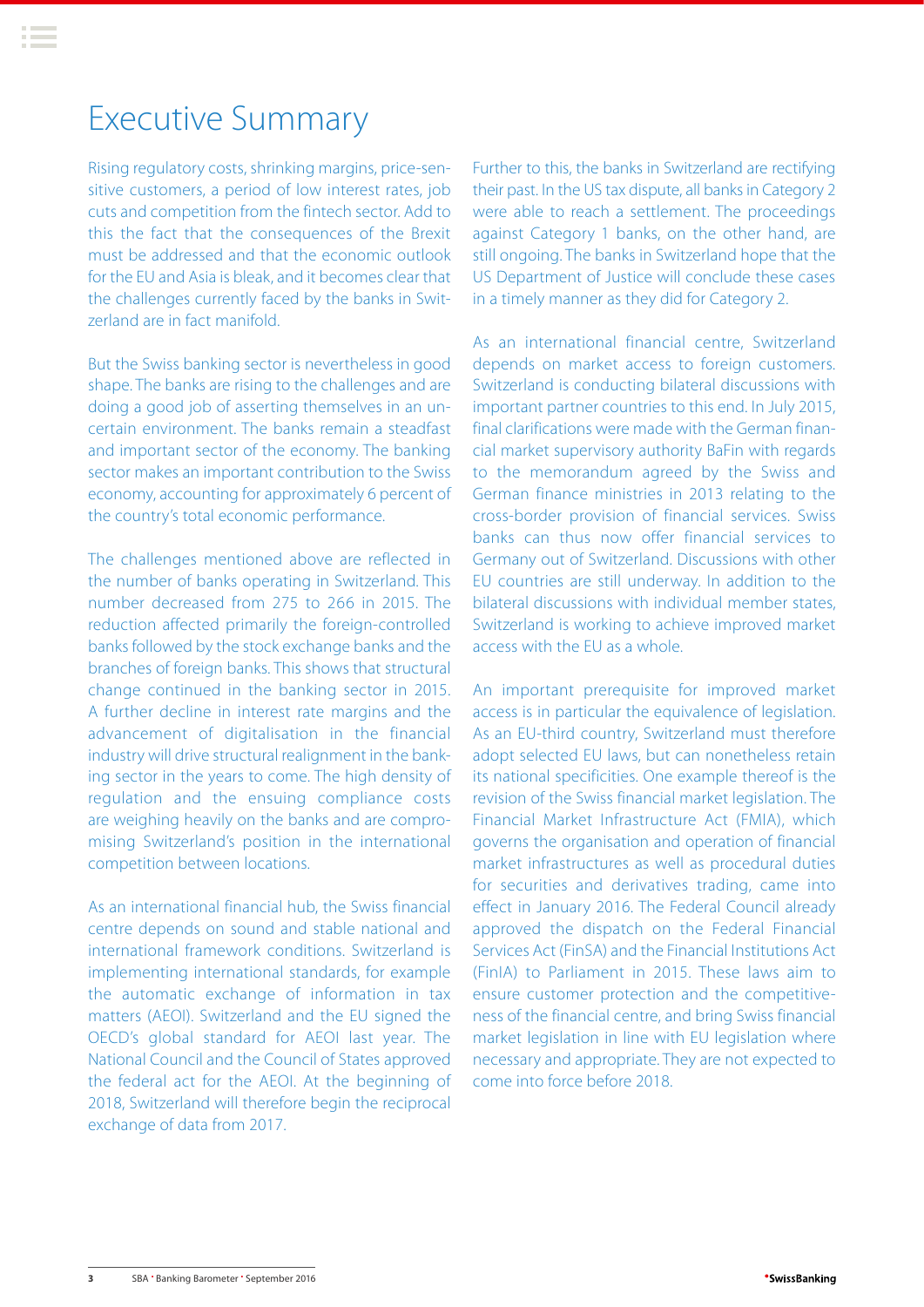The international nature of the Swiss financial centre is reflected among other things in the recent opening of a subsidiary of a Chinese bank in Switzerland. In the autumn of 2015, China Construction Bank (CCB) became the first Chinese bank to receive a Swiss bank license. It opened its first branch in January 2016 in Zurich. Since 2012, the Swiss Bankers Association (SBA) has been working together with other stakeholders to establish a renminbi hub. And since 2015, Swiss financial institutions have been able to make direct investments in China and trade directly between the Swiss franc and the Chinese renminbi.

In 2015, the banks in Switzerland were significantly impacted by the negative interest rate environment. On 15 January 2015, the Swiss National Bank (SNB) lifted the CHF minimum 1.20 per euro exchange rate. At the same time, it set a negative interest rate of -0.75 percent, which banks must pay on sight deposits at the SNB that exceed a fixed exemption threshold. To date, the banks have not passed these negative interest rates on to their private customers, with the exception of one bank.

The decision of UK voters in favour of leaving the EU ("Brexit") caused substantial uncertainty in 2016. The outcome of the referendum had short-term effects, such as the stock market slump that immediately followed, the depreciation of the pound, as well as uncertainty in financial markets. The consequences for the Swiss banking centre as a whole remain unclear, however, significant positive momentum should not be expected.

Despite the challenging domestic and international environment, the banks in Switzerland are in solid shape. The operating net income of the banks in Switzerland rose by five percent in 2015 to CHF 64.6 bn. Aggregate operating net income is calculated on the basis of net income from the interest-earning business, the commission and services business, the trading business, and other ordinary net income. Despite continued low interest rates, net income from the interest-earning business rose again in 2015 and for the first time over the last ten years, was the largest contributor to net income. The banks' gross profits decreased by 5.7 percent compared to the previous year. Income taxes and taxes on earnings fell from CHF 2.6 bn to CHF 2.2 bn.

Movements on customer securities accounts on the Swiss stock exchange decreased by 8.7 percent in the first half of 2016 compared to the previous year. The reason for this was increased trading activity following the lifting of the minimum exchange rate at the beginning of 2015, and higher risk aversion coupled with a decrease in trading activity in 2016 due to increased uncertainty. This decline negatively impacted net income from the commission and services business. An exit from the negative interest rate environment is not expected in the short-term, which means that the banks' interest margin business will remain under pressure. The lower cost of refinancing will continue to have a positive effect, as will, at least in part, the possibility for higher margins in the mortgage lending business. The effects of increasingly strict regulation will be felt on the cost side.

The aggregate balance sheet total of all the banks in Switzerland fell in 2015 by 0.5 percent to CHF 3,026.1 bn. The decrease in the balance sheet totals of the big banks and the foreign-controlled banks were key contributors to this result. The balance sheet totals of these banks fell by CHF 36.0 bn and CHF 33.2 bn respectively. This development was significantly influenced by the reduction in foreign lending and liabilities in euros due to their lower value following the depreciation of the euro after the lifting of the minimum exchange rate in January 2015.

The cantonal banks, regional and savings banks as well as Raiffeisen banks, which generally have a stronger domestic focus, reported a rise in their balance sheet totals in 2015. The aggregate balance sheet total of the Raiffeisen banks increased by 9.0 percent compared to the previous year. The cantonal banks reported an increase of 2.8 percent, and the regional and savings banks experienced a 3.7 percent rise compared to the previous year. These increases can be attributed primarily to the rise in mortgage lending. However, the growth rate in this segment was lower than in previous years.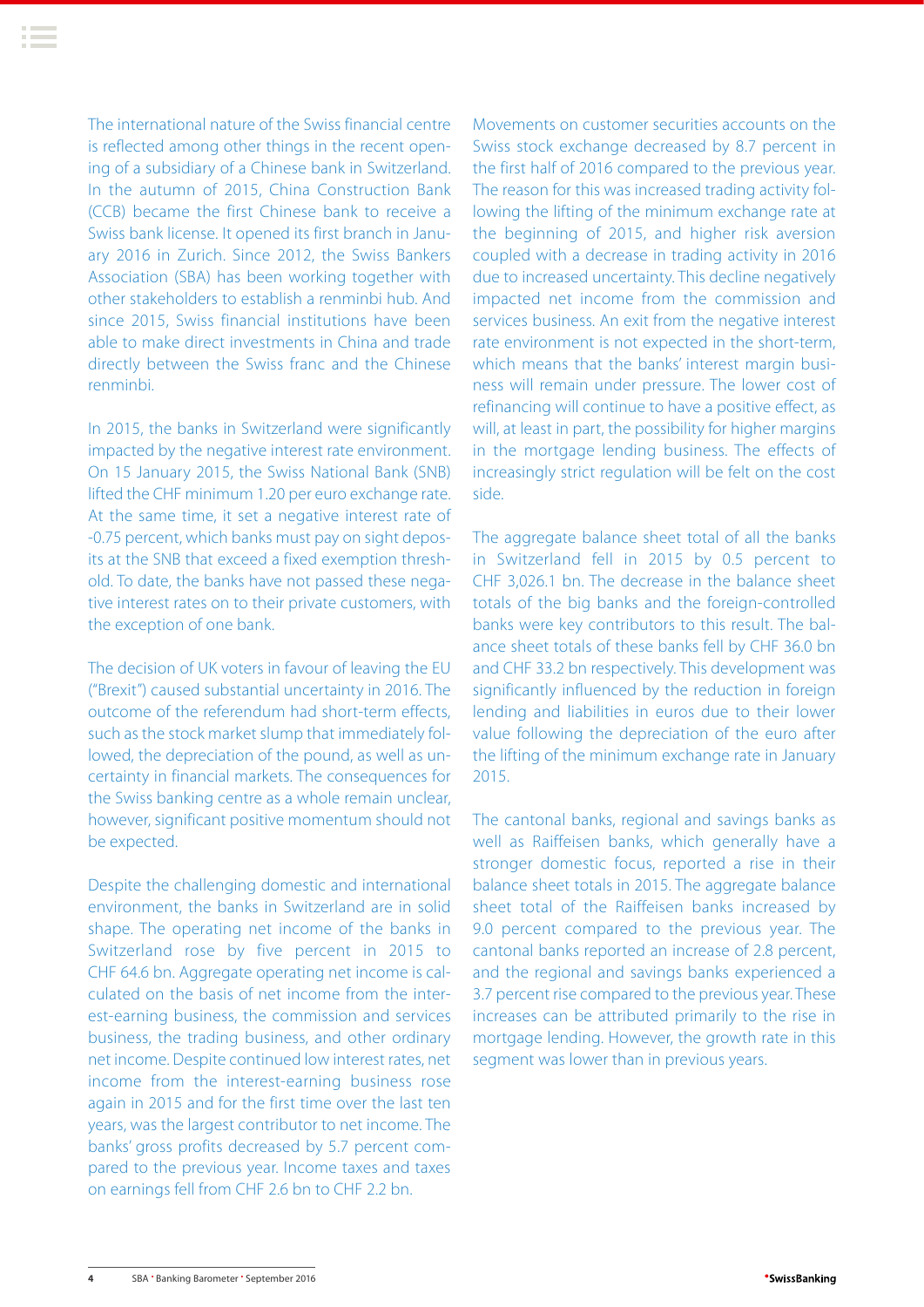In the first five months of 2016, the aggregate balance sheet total of all the banks in Switzerland rose by 2.0 percent to CHF 3,180.8 bn. Mortgage loans, which were the biggest asset item, and liquid assets both rose, thus continuing their trend of last year in the first five months of the current year. Mortgage loans rose by 1.2 percent and liquid assets increased by 3.8 percent. Bank loans also rose. This is likely related to the fact that commercial banks with liquid holdings exceeding the exemption threshold effective as of January 2015, are transferring their excess liquidity for a fee to banks that are below the exemption threshold.

The banks' lending business is an important pillar for the economic development of Switzerland. Lending to companies and private individuals in Switzerland remains intact. The total outstanding domestic credit volume rose moderately in 2015 to CHF 1,076.4 bn. Secured and unsecured loans accounted for CHF 151.8 bn of this total, while CHF 924.7 bn is attributable to domestic mortgage lending. Mortgage loans in Switzerland rose by 2.6 percent in 2015 and therefore to a lesser degree than in the previous year (+3.6 %). One reason for the slowdown in growth is likely the stricter regulation for the mortgage lending segment.

With a 25 percent market share, the Swiss financial centre remains the undisputed leader in global cross-border asset management. The banks in Switzerland managed a total of CHF 6,567.6 bn in assets in 2015, which corresponds to a reduction of CHF 88.2 bn compared to the previous year. This reduction is due to a decrease in foreign customer assets and can be attributed primarily to currency effects. Foreign customers hold a significantly higher portion of their assets in euros and dollars than domestic private customers. In contrast, domestic customer assets increased in 2015.

The employment trend in 2015 was impacted by ongoing consolidation as well as cost savings and efficiency measures. Staff levels in Switzerland (full-time equivalents) saw a decrease of 1,012 jobs to 103,041 (-1.0 %). If examined over a longer period, however, the employment figures for the banking sector can be considered as stable.

The annual survey conducted by the SBA on employment trends shows a significant decline in the number of employees in Switzerland (-3,454 jobs or -4.1%) in the first half of 2016. The opposite development was reported for employment at the Swiss banks abroad. In the first half of 2016, there was a net rise in the number of employees thanks to the addition of over 6,700 jobs. With regards to the expectations for the second half of 2016, over two-thirds of the 162 respondent banks expect the employment situation to remain unchanged. The share of banks that expect to see a reduction in employment levels increased slightly compared to the previous year from 11.0 percent to 11.7 percent. This continues to remain significantly below the figures from 2012 to 2014. Fundamentally, this general trend also applies to the various business areas. Institutional asset management and the trading business are the only areas where practically none of the respondent banks expect to see staff reductions. Overall, the labour market situation in the banking sector continues to be very encouraging when compared to Switzerland as a whole. The unemployment rate in June 2016 was 2.7 percent, and thus below the Swiss average of 3.1 percent.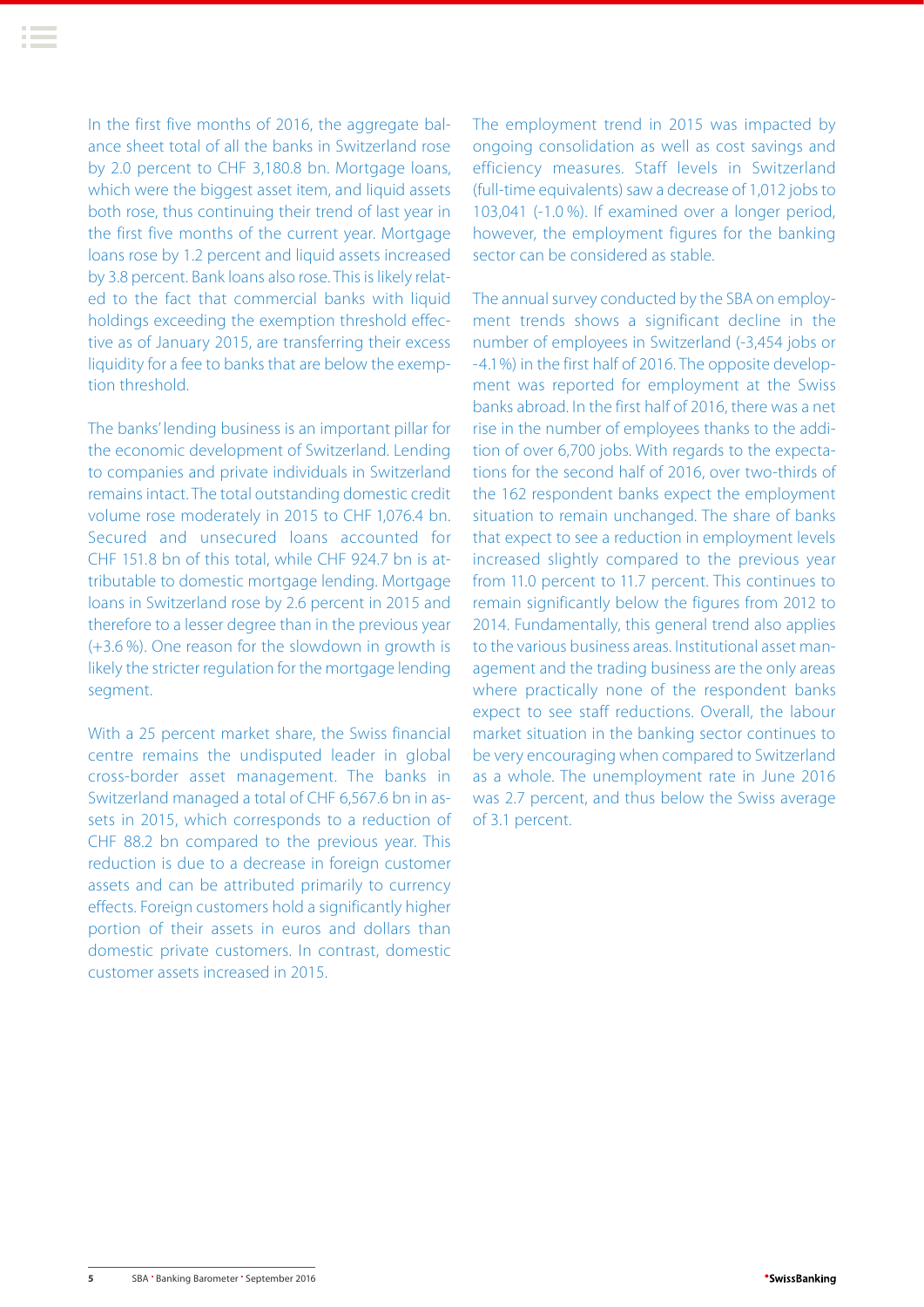<span id="page-5-0"></span>1 The Swiss banking sector

of the Swiss financial centre. Switzerland is one of the leading global financial centres and in 2015, was again one of the most competitive

financial centres in the world. Two Swiss cities, Zurich and Geneva, ranked sixth and fifteenth in the Global Financial Centres Index 2016.**<sup>1</sup>** The Swiss banking sector is characterised by its large variety of banking institutions with differing business models, and offers a broad spectrum of services.

Accounting for around 6 percent of value creation in Switzerland in 2015, the Swiss banking centre is the source of an important share of value creation in an economic environment that has remained challenging for many years.**<sup>2</sup>** It is therefore an important contributor to the prosperity of the entire Swiss population. … with great economic importance

However, the Swiss banking sector is going through a period of change and is currently experiencing considerable upheaval. On the one hand, the continued low interest rate environment and strong competition are

resulting in significant margin pressure. At the same time, regulations addressing capital requirements or tax transparency are driving up costs and thus intensifying the pressure on margins. In addition, digitalisation is having a strong influence on the general banking climate. Digitalisation is accelerating structural change in the sector – which brings both opportunities and risks with it.

At the end of 2015 there were 266 banks operating in Switzerland, while in the previous year, there were still 275. The Swiss National Bank (SNB) now divides the banks into eight bank groups, according to their charac-

teristics and activities: cantonal banks, big banks, regional banks and savings banks, Raiffeisen banks, foreign banks, private bankers, stock exchange banks and "Other banking institutions". Until the 2014 reporting year, the "Other banks" category comprised the "Other banking institutions" and stock exchange banks groups. Since then, "Other banking institutions" and stock exchange banks have been reported separately by the SNB, and are no longer part of the "Other banks".

At the end of 2015, there were 24 cantonal banks in Switzerland, 21 of which enjoy an unlimited state guarantee. The cantons are responsible for all the liabilities of their respective banks. The cantonal banks generally conduct their business activities in their respective cantons, although in a few cases, they have branches outside their home cantons, or are active out-of-canton through digital channels. The largest Swiss cantonal bank, Zürcher Kantonalbank (ZKB), was classified as a systemically relevant financial institution Cantonal banks

as per 1<sup>st</sup> November 2013. As such, ZKB is subject to stricter equity and liquidity requirements as set out in the too-big-to-fail (TBTF) package of measures in the Swiss Federal Act on Banks and Savings Banks (BA). The requirements for the other cantonal banks are less stringent.

The Swiss big banks are universal banks that operate globally in all segments of the banking business. Together, they had a 47.1 percent share of Big banks

the aggregate balance sheet total of all of banks in Switzerland in 2015. As a consequence of the TBTF regulation, the big banks began in 2015 to reorganise their legal structures and reduce their degree of systemic relevance by introducing new corporate structures.

**1** Z/Yen Group Limited (2016).

**2** BAKBASEL (2015).

A competitive banking sector …

The banking sector is in a period of change

Eight bank groups in Switzerland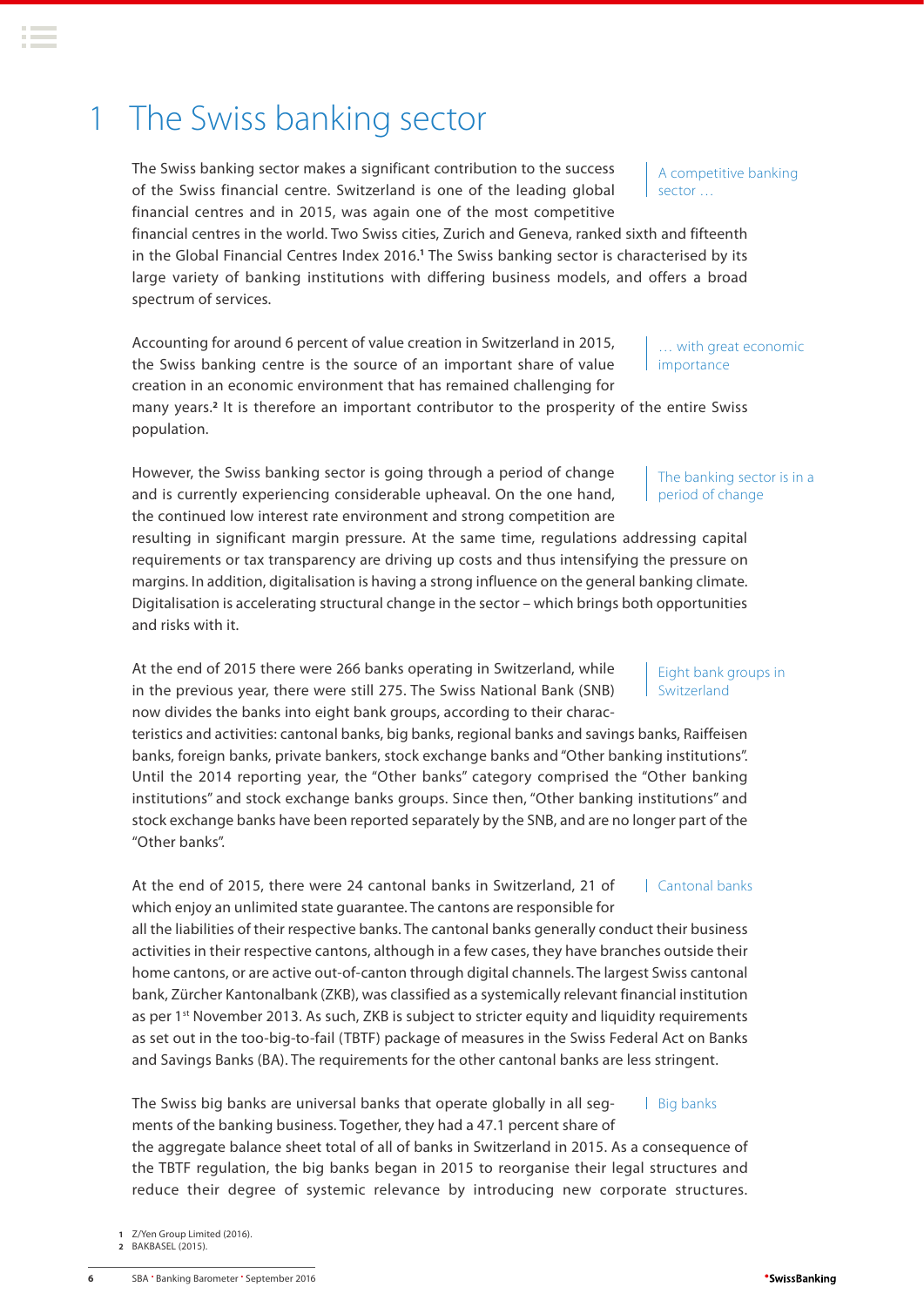In June 2015, UBS announced the founding of UBS Switzerland AG, a wholly-owned subsidiary of UBS AG with a separate bank license. Credit Suisse initiated steps to this end in the fall of 2015 (see Chapter 1.1). UBS Switzerland AG and UBS AG are classified by the SNB as separate banks, which is why the big banks group now comprises three institutions (UBS AG, UBS Switzerland AG und Credit Suisse AG).

The regional and savings banks focus predominantly on the traditional savings and mortgage business. In contrast to cantonal banks, their geographic area of activity is usually regional in scope. There were

Regional banks and savings banks

62 regional and savings banks in Switzerland at the end of 2015, which is one less than in the previous year.

The Raiffeisen group is a collective of Raiffeisen banks organised in the form of a cooperative, with locations across Switzerland. Their business Raiffeisen banks

activities comprise traditional interest-earning business in the form of mortgage lending and credit business, as well as business with customer assets in the form of savings and investments. Their network of branches at the end of 2015 comprised a total of 299 independent Raiffeisen banks with 982 branches. The Raiffeisen Group is the third-largest banking group in Switzerland. Raiffeisen was designated as a systemically relevant bank in June 2014, thus joining the ranks of the big banks, PostFinance AG and ZKB. The Raiffeisen Switzerland cooperative acquired Notenstein Private Bank in 2012 as a one-hundred percent subsidiary. However, the SNB continues to categorise Notenstein Private Bank separately in the stock exchange bank group.

The foreign banks group comprises the branches of foreign banks as well as foreign-controlled banks. Foreign bank branches are not legal entities Foreign banks

in their own right. Instead, they are legally controlled by their foreign parent company. They generally serve customers abroad and are predominantly active in investment banking. A number of these banks also focus on the asset management business for foreign customers. At the end of 2015, there were 26 foreign bank branches in Switzerland (2014: 27).

Foreign-controlled banks are organised in accordance with Swiss law, but have a foreign controlling interest of over half of voting shares. Foreign-controlled banks often conduct all types of business activities – some also focus on wealth management or investment banking. At the end of 2015, Switzerland had 85 foreign-controlled banks (2014: 91).

Banks in the private bankers group conduct business both in Switzerland and abroad, and their primary area of business is wealth management. Private bankers

The partners in these banks are subject to several liability. Four private bankers changed their legal structures in 2014 and have since been categorised as stock exchange banks. This has resulted in structural breaks in the statistics for the "private bankers" and "stock exchange banks" groups. At the end of 2015, there were a total of seven private bankers (2000: 17, 2005: 14, 2010: 13).

Stock exchange banks focus primarily on the stock exchange, securities and wealth management business. Their customers include individuals from both Switzerland and abroad. At the end of 2015, there were a total of 44 stock exchange banks (2014: 47). | Stock exchange banks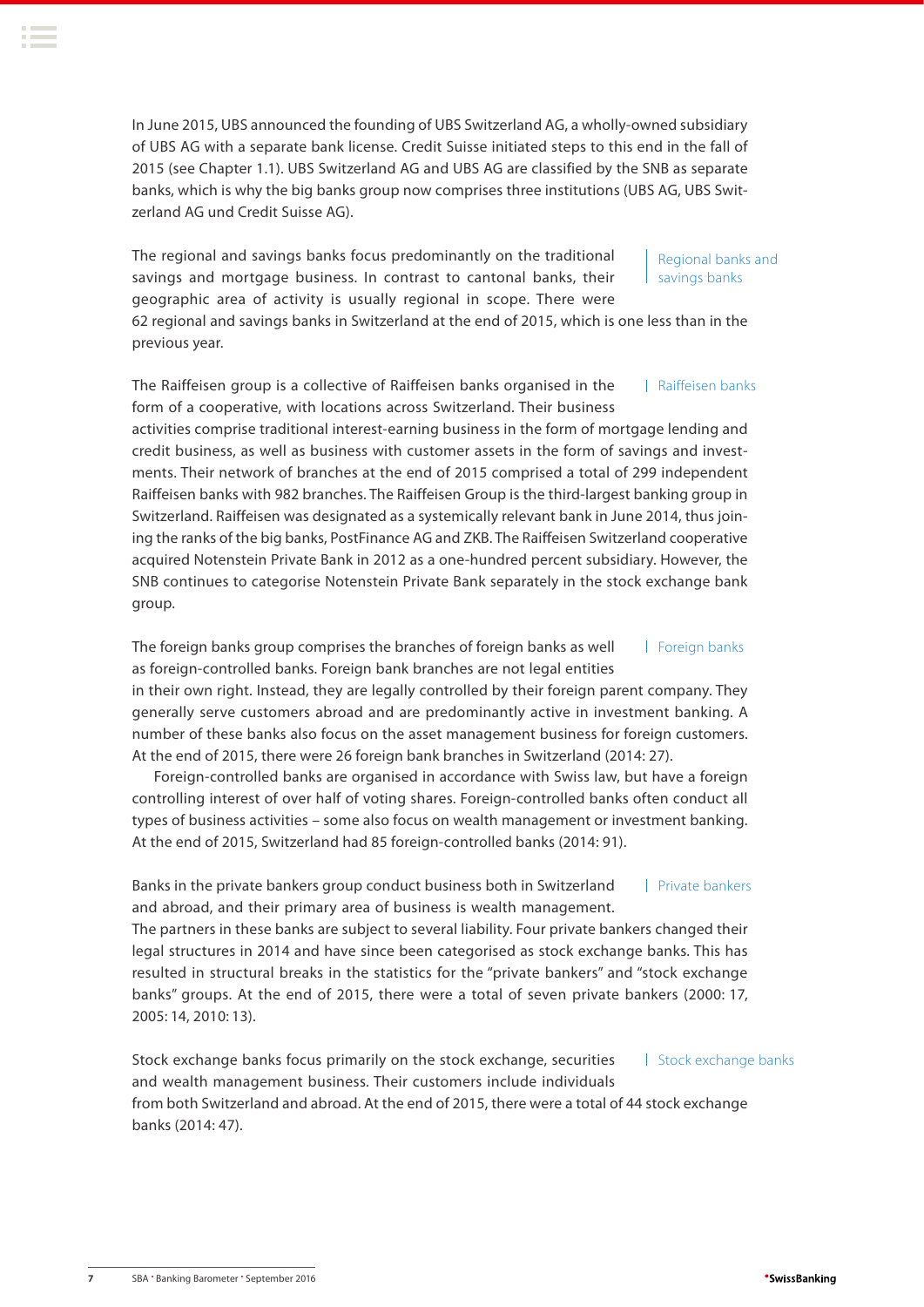<span id="page-7-0"></span>The institutions that come under "Other banking institutions" are banks that cannot be classified under any of the other categories. They do not have any common characteristics of note. At the end of 2015, there were 14 "Other banking institutions", and therefore one less than in the previous year. By far the biggest institution in this bank group measured according to balance sheet size is PostFinance AG. In September 2015, it was the first institution in this category to be designated by the SNB as systemically relevant, and thus the fifth Swiss financial institution with such status. "Other banking institutions"

## 1.1 Trends in 2015

Fig. 1

Number of banks in Switzerland

The number of banks decreased from 275 to 266 in 2015. This is the result of five institutions losing their bank status, one closure, five liquidations, 266 banks in Switzerland

five takeovers by other banks and seven new additions. The reduction in the number of banks primarily affects the foreign-controlled banks (-8), followed by the stock exchange banks (-4) and the branches of foreign banks (-4).



In February 2015, Notenstein Private Bank, a subsidiary of Raiffeisen Group, acquired private bank La Roche. According to La Roche, the sale was primarily due to the rising pressure on margins arising from growing

compliance outlays and the necessary development of e-banking capacities. Notenstein aims to use the takeover to strengthen its core business, wealth management for private customers, and thus further build out its position in the market. After the merger, the combined institutions employed around 550 people at the end of 2015.

Vontobel acquired Finter Bank from the Italian company Italmobiliare in September 2015. Finter Bank managed CHF 1.6 bn in assets and employed 65 people. Vontobel aims to use the acquisition to expand its wealth management business and strengthen its business with Italian customers. Notenstein acquires La Roche

Vontobel acquires Finter Bank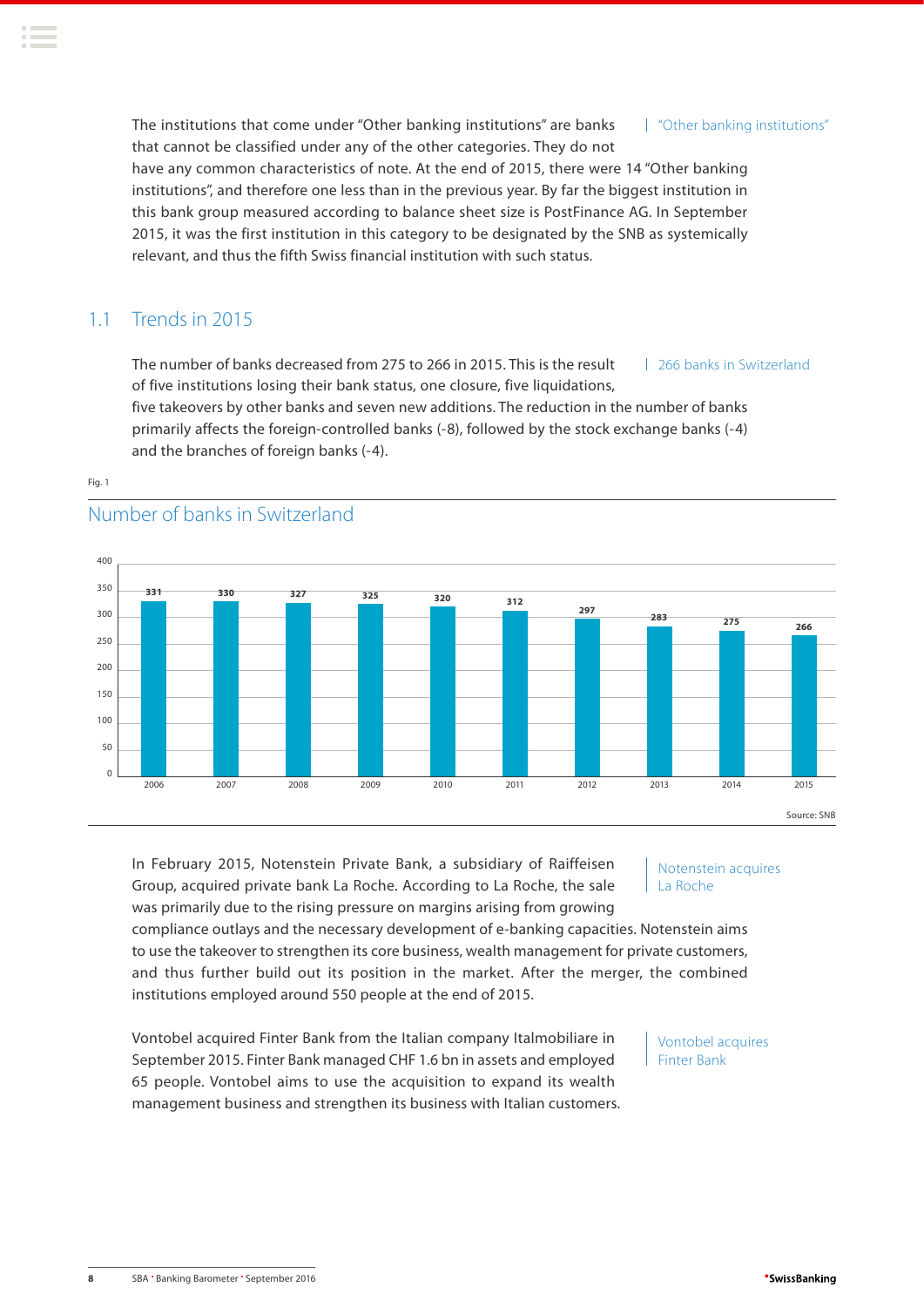**<sup>9</sup>** SBA **.** Banking Barometer **.** September 2016

The Swiss Financial Market Supervisory Authority (FINMA) initiated bankruptcy proceedings against private bank Hottinger in the fall of 2015. As a result of increased costs due to IT-related issues and rising outlays

for compliance, unresolved legal disputes necessitating provisions, as well as insufficient revenues, the bank was no longer able to meet the statutory minimum capital requirement.

On 15 January 2015, the SNB lifted the minimum euro-franc exchange rate. According to the SNB, it lifted the exchange rate due to the fundamental changes in foreign exchange markets. By the second half of 2014,

The bank employed 50 people.

the euro – and by pegging the exchange rate to the euro, also the Swiss franc – had already started to depreciate progressively against important currencies such as the US dollar. When it emerged that the European Central Bank (ECB) was going to once again significantly loosen its monetary policy by means of a bond buyback programme, it became impossible from a Swiss perspective to further uphold the minimum exchange rate. Reflecting a strong currency, trust in the Swiss economy and a solid financial centre, the franc appreciated dramatically following the lifting of the minimum exchange rate.

Although the stronger franc puts a strain on the economy, above all on the export industry, Swiss financial institutions have to date been spared for the most part from loan defaults. Although the default risk situation still appeared to be under control in 2015, experience shows that credit losses tend to emerge with a certain amount of delay. Although some companies reported negative EBIT (earnings before interest and tax) at the end of 2015, many companies had high levels of cash reserves. Banks require their corporate customers to provide detailed information about how they intend to return to profitability.

Not only industry, but private and wealth management banks in particular are being noticeably impacted by the strong Swiss franc. Because around 85 percent of their assets under management were in foreign currencies, Swiss franc holdings decreased significantly in 2015, which resulted in a fall in wealth management revenues of 5.6 percent.

When the SNB lifted the minimum euro exchange rate, it simultaneously lowered the interest rate for sight deposits by 0.5 percentage points to -0.75 percent for banks exceeding a certain exemption threshold. The exemption threshold, up to which no negative interest rates must be paid, amounts to twenty times the minimum statutory reserve requirement

that a bank must hold at the SNB. A market for liquidity developed between the banks as a result of this development: institutions with liquid holdings exceeding the exemption threshold, for example cantonal banks, transferred their excess liquidity for a fee to banks that were below the exemption threshold. A number of these institutions were therefore able to generate a positive interest balance from the fees for the liquidity they took on, as well as from the interest generated on mortgages and loans. Negative interest rates placed a heavy burden on the private bankers. This is primarily due to the fact that they are less active in the lending business and therefore have lower minimum statutory reserve requirements.

After the minimum euro exchange rate was lifted, interest rates in the mortgage lending business initially rose in the first half of 2015, against expectations. The reason for this lies in how the banks hedge their mortgage lending business. Banks refinance mortgage lending using savings

deposits. If the short-term interest rates rise significantly, a bank could potentially have to pay depositors more than they receive for their long-term mortgage loans. A bank hedges against this risk using swap transactions, whereby they pay a fixed interest rate in line with the respective capital market rate for a defined period of time and receive a floating rate based on LIBOR.

… and simultaneously pushes negative interest rates on sight deposits even further into negative territory

Effects of negative interest rates on the mortgage lending

business

SNB lifts minimum euro-franc exchange rate …

Hottinger private bank goes bankrupt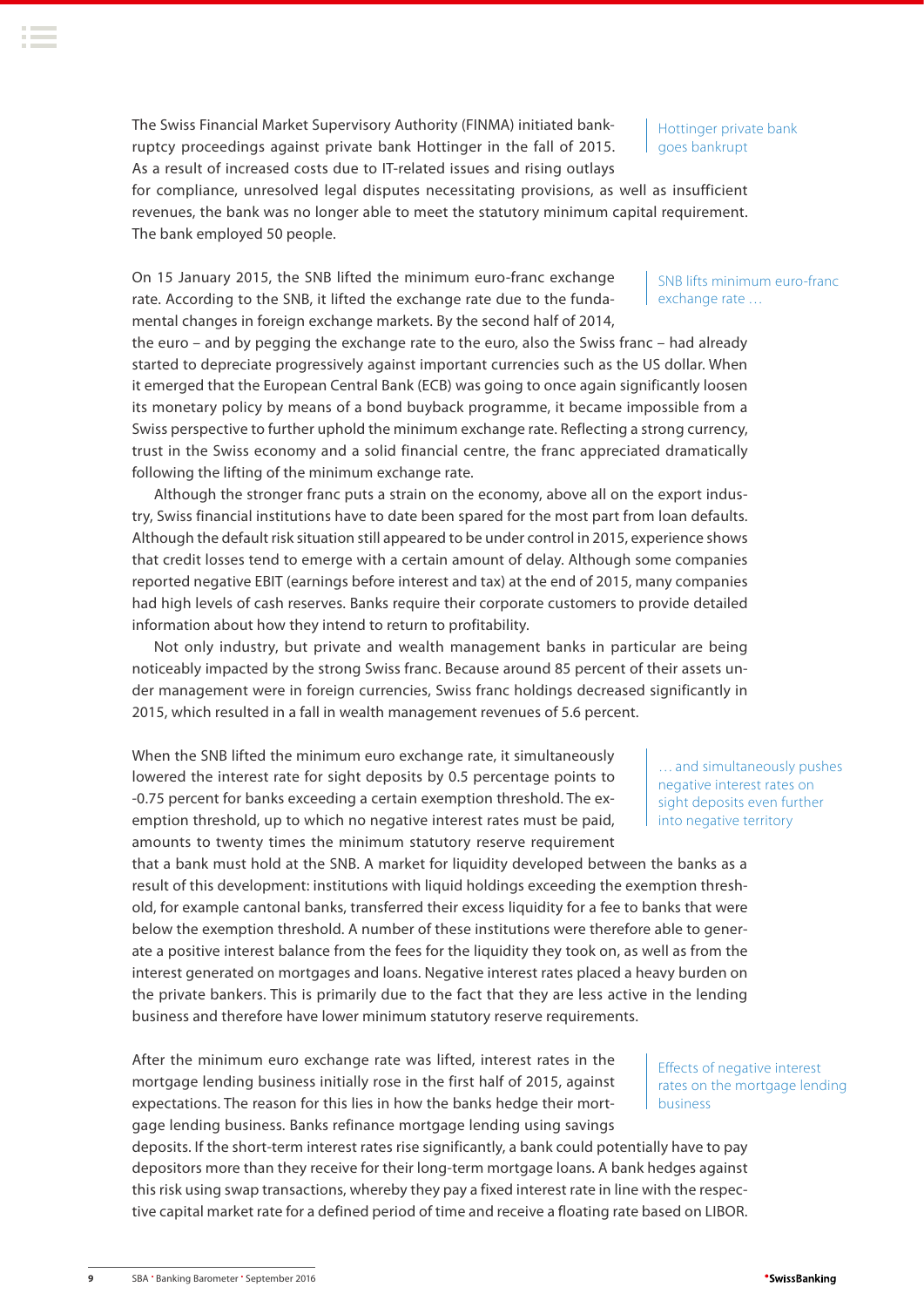**<sup>10</sup>** SBA **.** Banking Barometer **.** September 2016

expected to come into force before 2018.

Due to the negative interest rates, the result for this floating rate was negative. For these swap transactions to have paid off under these conditions, the bank would have had to charge depositors the same interest rates. To prevent customers from withdrawing or hoarding cash, the banks only passed negative interest rates on to institutional and not private customers (with the exception of one institution). Instead, the banks transferred the higher hedging costs to mortgage rates. In July 2015, long-term mortgage rates reached their peak for the year. However, in comparison to previous years, rates remained at a low level. Due to the increased activity of insurance companies in the mortgage lending business and the continued low shortterm mortgage rates, the banks were forced to once again lower the long-term mortgage rates in order to remain competitive. In the second half of the year 2015, long-term mortgage rates decreased and by year-end, had returned to the same level as at the beginning of the year.

In order to mitigate the substantial adverse effects of negative interest rates, the banks optimised their liquidity management. They also wanted to compensate for lower profit margins by trying to secure higher margins on new mortgages and on follow-up financing for expiring tranches. Mortgage lending volumes consequently continue to rise slightly.

Switzerland and the EU signed the agreement on the OECD's global standard for the AEOI in May 2015. In the winter of 2015, the National Council and the Council of States approved the federal act for the AEOI, thereby

establishing the legal basis for the international agreement. The agreement marks the end of Swiss bank-client confidentiality vis-à-vis foreign tax authorities for EU bank customers and replaces the taxation of savings income agreement, which came into force in 2005, and which was based on the concept of a withholding tax. The fundamental principles of AEOI are that information may only be used for the purposes foreseen by the agreement, that sufficient data protection measures must be in place, that all countries collect and exchange the same information, and that the same rules apply for the identification of beneficial owners (also for trusts and domicile companies) for all participants. In December, the EU finance ministers decided to approve the AEOI agreement with Switzerland. Switzerland is therefore expected, as foreseen, to be able to begin exchanging data for 2017 at the beginning of 2018. This data includes names, dividend and interest income, sales proceeds from financial assets and account balances. Concrete agreements are required for the automatic exchange with non-EU countries. One such agreement has been signed with Australia, for example. At the beginning of 2016, Switzerland signed joint statements on the introduction of AEOI with countries including South Korea, Canada and Japan.

Act (FinIA) to Parliament. These laws aim to improve customer protection and the competitiveness of the financial centre. FinSA sets basic and further training requirements for client advisers and expands the prospectus requirements from equities, bonds and other listed financial instruments to all equity securities and debt instruments. Higher costs will ensue for financial services providers. FinIA governs the supervision of financial services providers. The most important change here is that independent asset managers will be subject to prudential supervision by an independent supervisory organisation – not FINMA. FinSA and FinIA are not

As a small, open economy, Switzerland depends on its domestic financial institutions also being able to offer their products and services abroad, and the new financial market infrastruc-

The Financial Market Infrastructure Act (FMIA) came into force on 1 January 2016. FMIA governs the organisation and operation of financial market infrastructures as well as conduct for securities and derivatives trading. In November 2015, the Federal Council approved the dispatch on the Federal Financial Services Act (FinSA) and the Financial Institutions

ture constitutes an important prerequisite for cross-border selling.

FinSA and FinIA before Parliament

Parliamentary approval of | the legal basis for AEOI

New financial market infrastructure: FMIA in force,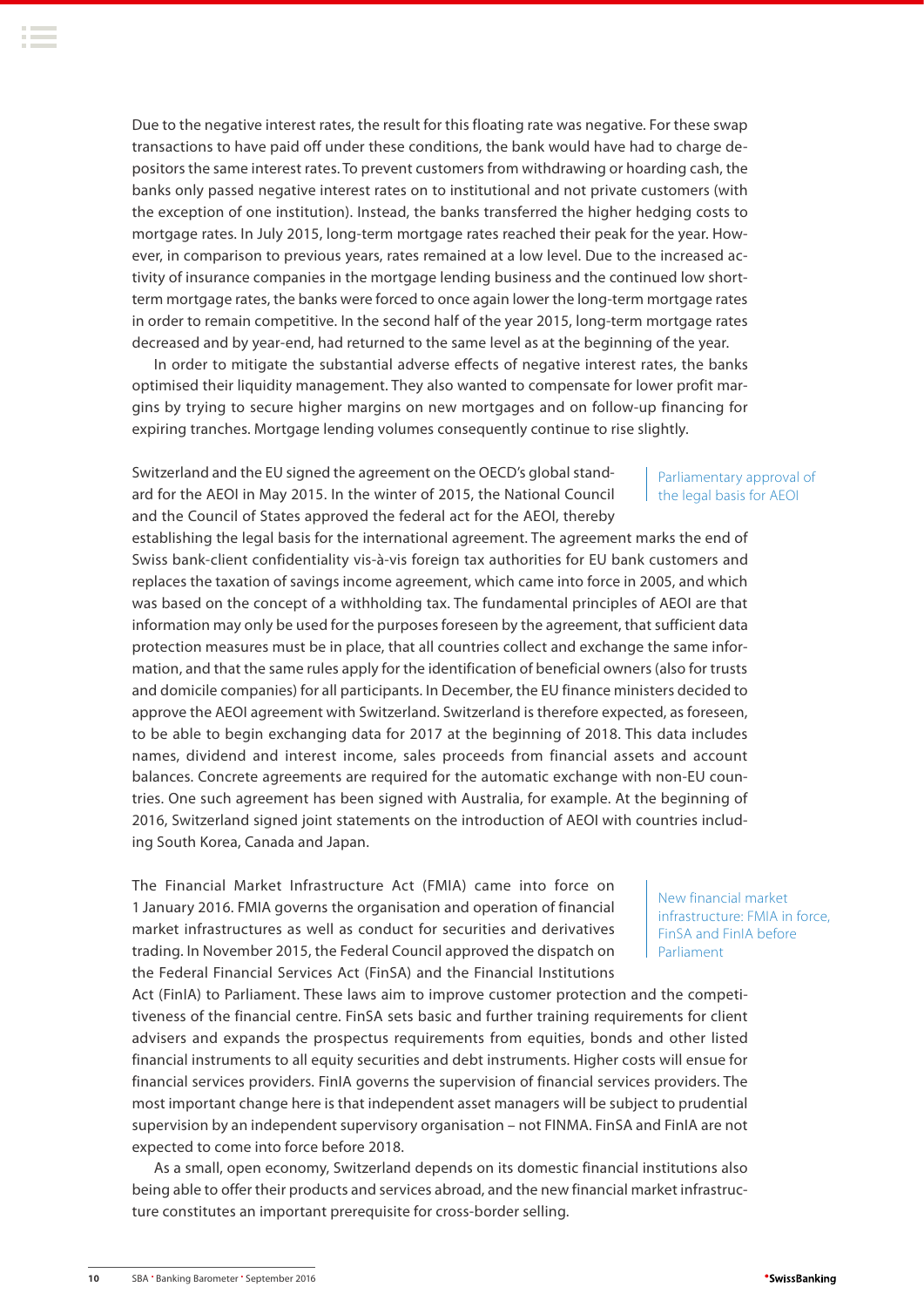Cross-border market access for financial services, in particular to European countries, continues to be one of Switzerland's key areas of EU market access

focus. The new blocks of laws in the Swiss financial market legislation align it with EU law and constitute one of the supporting pillars for potential negotiations on EU market access. Further to this, in July 2015, final clarifications were made with the German financial market supervisory authority BaFin with regards to the memorandum agreed by the Swiss and German finance ministries in 2013 for the cross-border provision of financial services. Swiss banks can thus now apply to BaFin for a simplified authorisation regime and provide financial services to Germany out of Switzerland. Discussions with other EU countries are still underway.

In addition to bilateral discussions with individual member states, Switzerland is working to improve market access with the EU as a whole. Although exploratory discussions with the EU regarding a potential financial services agreement were initiated after Switzerland accepted AEOI, they were interrupted because the EU is awaiting solutions to the institutional issues and to the free movement of persons following Switzerland's acceptance of the mass immigration initiative. Achieving equivalence for specific EU regulations is another avenue through which Switzerland is trying, by means of legislation, to achieve improved EU market access. To date, there is one successful example thereof: in November 2015, the European Commission recognised the Swiss supervision of central counterparties as equivalent to the relevant provisions in the EU. Further to this, the European Securities and Markets Authority (ESMA) recommended to the EU Commission in July 2016 that asset managers from twelve non-EU countries including Switzerland should in future be allowed to market their funds in the EU through the extension of a so-called EU passport. Providers of alternative funds thus have the prospect of facilitated EU market access, as they would no longer have to request individual access to each EU member state as was the case to date.

The TBTF regulation aims to increase the resilience of systemically relevant banks. The Federal Council wanted to tighten the leverage ratio requirements within the TBTF regulatory framework. This is the ratio of equity capital to total assets, and therefore the most important control value within the TBTF regulatory framework. In October 2015, the Federal

Council approved the benchmark figures for the corresponding ordinance, which has been in force since the beginning of July 2016. As a result, the leverage ratio has increased from 3.1 to 5.0 percent for big banks. As at October 2015, UBS and Credit Suisse reported a leverage ratio of 3.6 and 3.7 percent respectively. The new requirements must be met by the end of 2019. In response to this, UBS announced in the summer of 2015 that it would be reorganising and founding UBS Switzerland AG. Credit Suisse began to adjust its structures in the fall of 2015, which it will complete in 2016. As part of these adjustments, equity capital will be increased to CHF 6 bn and the bank will be divided into three wealth management regions (Asia, Switzerland and remaining countries) and into two investment banking segments. The Swiss unit is to be developed into a universal bank and parts thereof taken public by 2017, with a view to further strengthening the bank's capital base.

In December 2015, Swiss banks published a list of around 3,500 accounts and safe deposit boxes on the website www.dormantaccounts.ch. The banks had been unable to re-establish contact with the account holders

of these accounts for at least 60 years. The total value of these accounts at year-end 2015 was estimated at CHF 60 m. By publishing this information, the banks are making a last attempt at re-establishing contact with the customer before they are required by law to transfer the affected assets to the federal government within one year of publication. The owner's rights to the assets expire upon transfer. The new rules give the banks legal certainty in their dealings with dormant assets. The publication provides customers and legitimate claimants with a

TBTF entails legal and organisational changes and stricter capital requirements for the banks

Swiss banks publish list of dormant accounts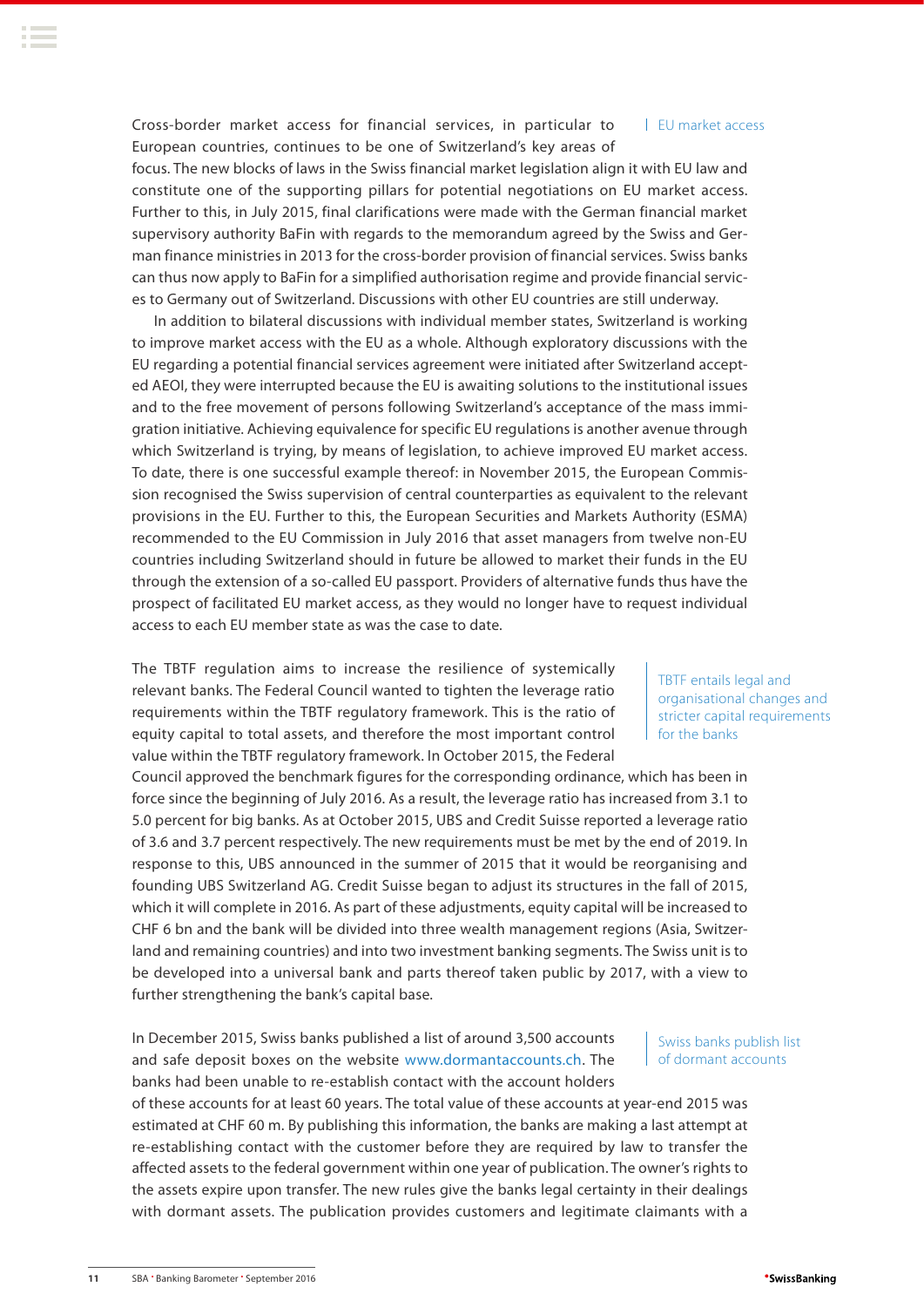<span id="page-11-0"></span>simple, secure and easily accessible opportunity to search for dormant assets. The option of searching for dormant assets with the assistance of the Swiss Banking Ombudsman, which has been possible for many years, remains in place.

## 12 Trends in 2016

Ticino-based BSI, whose majority shareholder was Brazilian BTG Pactual, was acquired in February 2016 by Zurich-based private bank EFG Interna-

EFG International acquires BSI

tional at a price of CHF 1.3 bn. The acquisition resulted in the creation of one of the biggest banks specialised in Private Banking, with 4,000 employees, of which 860 are client advisers, and CHF 170 bn in assets under management.

The acquisition was overshadowed by BSI's involvement in a money laundering scandal. Enforcement proceedings launched by FINMA in 2015 and ended in May 2016 concluded that the bank violated money laundering regulations as a result of business and transactions linked to the Malaysian sovereign wealth fund 1MDB. FINMA ordered the disgorgement of a profit of CHF 95 m and BSI lost its bank licence. FINMA approved the complete takeover of BSI only on the condition that BSI must be fully integrated into EFG International and dissolved within one year.

## The fight against money laundering in Switzerland

Switzerland has closely intertwined and tried-and-tested money laundering mechanisms that have a tradition dating back many years. In response to the "Chiasso affair" in 1977, the SBA issued the first "Agreement on the banks' code of conduct with regard to the exercise of due diligence" (CDB). The CDB was last amended in 2016 and the current "CDB 16" is its seventh version. Over time, the CDB has served as the basis for the rules set out in the criminal code, in the Anti-Money Laundering Act (AMLA), and for FINMA's related ordinances.

At the international level, the Financial Action Task Force (FATF), founded in 1989, also strongly aligned itself with the AMLA when it issued its recommendations. Switzerland is a member of the FATF, and its money laundering mechanisms meet the FATF's international recommendations. The FATF confirmed this after the last FATF country evaluation in 2005. In 2012, the FATF revised its 40 recommendations, after which Switzerland also amended its anti-money laundering guidelines. These came into force on 1 January 2016 together with the amended CDB 16. Key points relating to implementation included amendments concerning the duty to report the holders of bearer shares of non-listed "Aktiengesellschaften" (known under Swiss law as corporate partnerships), and concerning cases of qualified tax fraud, which are now considered a predicate offence to money laundering.

According to FINMA, there are financial institutions that violate the current laws and guidelines despite all of these measures. Having identified increased risks of money laundering, FINMA has initiated proceedings against a number of banks.

These are, however, clearly isolated cases, and FINMA is not demanding any tightening of Switzerland's effective network for combating money laundering and terrorist financing. On the one hand, misconduct is proactively prevented by the moneylaundering provisions that are in place. On the other hand, misconduct is punished by the strict criminal sanctions foreseen by the law.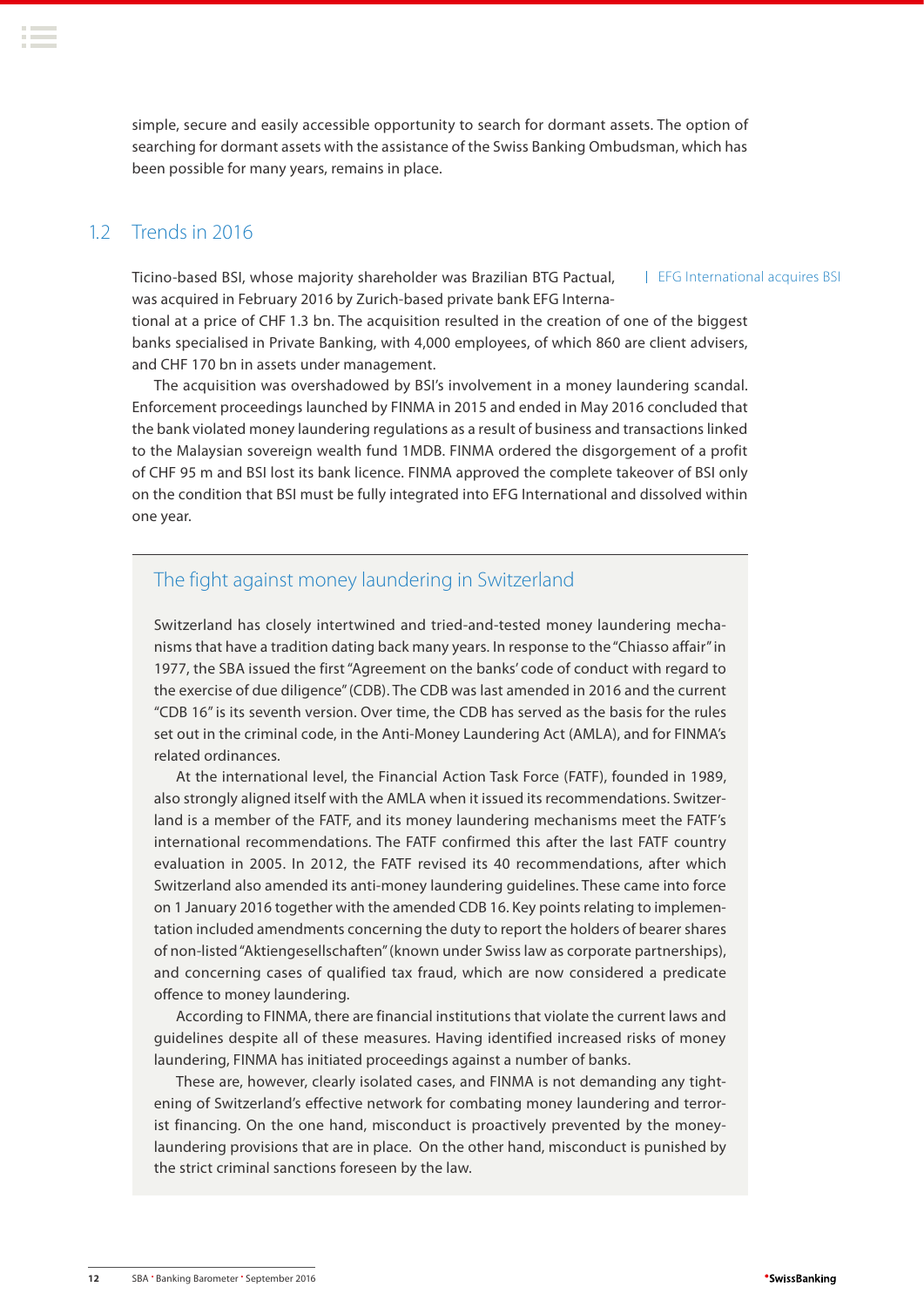**<sup>13</sup>** SBA **.** Banking Barometer **.** September 2016

In March 2016, the Basel Committee on Banking Supervision presented new rules according to which the banks will be permitted to use their own methods of calculation to determine their regulatory capital requirements. Fundamentally, the use of internal methods is to be strong-

ly limited in favour of standard models. The primary aim is not to increase capital ratios, but to improve comparability and transparency.

In the US tax dispute, all of the approximately 80 banks in Category 2, that is, those institutions that voluntarily declared they had advised tax evaders with a relationship to the US, were able to reach an agreement. The 80 banks in Category 2 paid a total of USD 1.3 bn to the US authorities. After paying the

fines, the institutions received a Non-Prosecution Agreement, which is a declaration from the US that it will grant the banks legal amnesty for the violations they admitted to committing.

The proceedings against the Category 1 banks are still underway. Criminal investigations into these banks had already been launched before Switzerland signed an agreement with the US to settle the tax dispute.

In the fall of 2015, China Construction Bank (CCB) became the first Chinese bank to receive a Swiss bank license. It opened its first branch in January 2016 in Zurich. The Chinese central bank (PBC) authorised the Zurich

branch to act as a clearing bank for the renminbi (RMB) in Switzerland, making Zurich one of the European hubs for offshore trading in the Chinese currency after London, Frankfurt and Luxembourg. These steps underline Switzerland's role as a privileged partner for China. Trade with the world's biggest export country will become easier and more secure for companies in Switzerland in that liquidity shortages can be avoided and currency transactions in RMB become cheaper. Switzerland therefore now meets all the requirements for a renminbi hub, which holds significant potential for the financial centre and the Swiss economy. The SBA, together with other stakeholders, has been working towards establishing a hub since 2012.

The Swiss banks have largely concluded their settlement of the past. However, an end to shrinking margins in not yet in sight, particularly in Continued pressure on margins

the cross-border wealth management segment. Since the financial crisis, banking regulation in Switzerland as well as in other countries has undergone comprehensive changes. Considerable resources continue to be required for the implementation of these changes. For example, many banks have to expand their compliance departments, thus driving up running costs.

Another block of costs is the US Program. Due to the four-year duty to cooperate for the banks in Category 2, the US can request these banks to provide administrative assistance in the form of explicit help in formulating group enquiries, which would have negative cost implications for the banks.

This is generally aggravated by the fact that customers – influenced by new possibilities arising from digital developments – are quicker to change banks, more price conscious, and increasingly prioritise costs when making decisions. All of these factors are placing considerable demands on the business models of the banks, which must stop the deterioration of margins and serve customers with innovative products and services in a way that meets their needs.

as the depreciation of the pound, the Brexit has led to additional uncertainties in financial markets. If the Swiss franc once again performs its role as a safe currency haven, the possibility of a further tightening of the negative interest rate policy cannot be ruled out. The Brexit decision can have long-term consequences for the international banking landscape. The Swiss

On 23 June 2016, the UK decided to exit the European Union. Further to the short-term effects such as the stock market slump that immediately followed (with financial stocks bearing the brunt of the pain), as well

Consequences of Brexit unclear for the Swiss banking centre

First Chinese bank in

## Switzerland

Category 2 segment of the US Tax Program complete

The Basel Committee limits internal calculation methods for capital requirements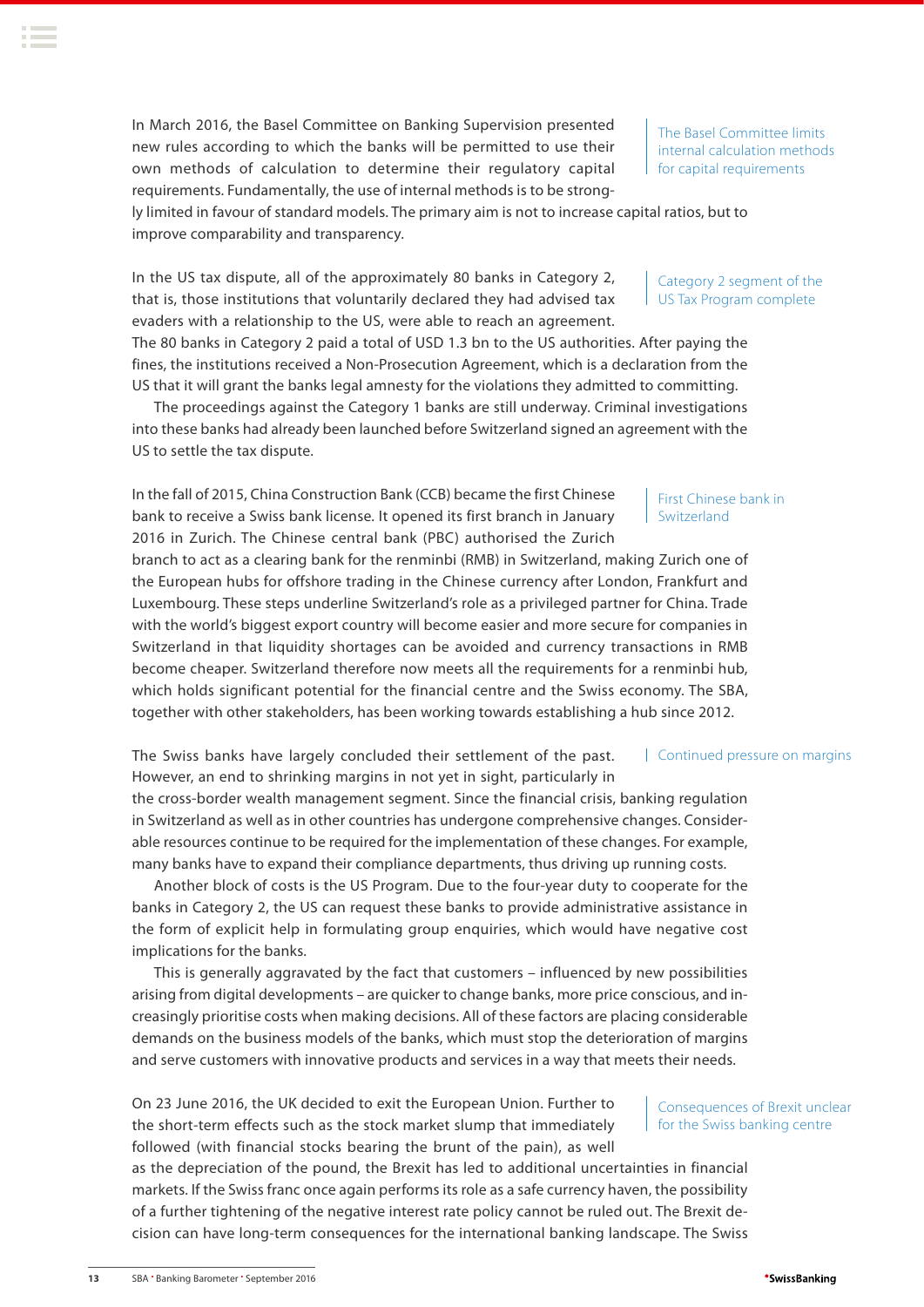big banks UBS AG and Credit Suisse, which employed a combined total of around 12,000 people in London, announced shortly after the vote that they are assessing the possibility of relocating parts of their business to other European countries. The consequences for the Swiss banking centre are still unclear. Some positive momentum in certain areas could arise due to the loss of influence and reputation of the London financial hub, but cannot really be expected.

## Growing ecosystem for everything relating to financial technology

After San Francisco, London and Singapore, a new digital banking ecosystem is now emerging in Switzerland. On the one hand, this is presenting significant challenges for the banks and other financial services providers, while on the other hand, it holds potential for new business opportunities. The combination of technology and the banks' traditionally strong advisory expertise makes it possible, for example, to access new customer segments and increase reach.

While fintech companies with disruptive business models tend to be located outside of Switzerland, the domestic fintech scene focuses primarily on partnerships with banks. In addition to customer trust, fintechs are hoping for a faster breakthrough for their innovations, for example in the areas of payment transactions and investing. For their part, the banks benefit from the agility of young companies and their proximity to younger customers. A number of banks, in particular big banks, have started to build up centres of innovation internally, while at the same time collaborating with specialised startups. UBS, for example, has opened a centre for innovation in Singapore and works together with Level39 in London, one of the biggest technology accelerators in Europe. A number of financial technology incubators also opened their doors in Switzerland in the last year.

Digital transformation in the finance segment promises customers value through innovative, personalised services. The banks, similar to other companies in an increasingly digitalised world, must re-think their corporate strategies in order to take advantage of the potential efficiency gains. This includes transforming business models, reconfiguring IT and data management, and further developing corporate cultures towards increased agility and a focus on networks. Fintechs produce simple, efficient and low-cost services, tailored for use by a new younger generation of customers equipped with mobile phones and tablets, and that only cover one small part of the value chain.

Compared to the momentum in digital advancements, the regulatory framework is still lagging behind. FINMA has recognised that current regulation poses significant challenges for fintech startups and that their competitors in other countries are afforded more room to develop. In March 2016, FINMA had already paved the way for the video and online identification of bank customers. It is also working on the introduction of a banking licence "light" with less extensive requirements. This license would be granted to companies that do not conduct typical banking business, but that require certain banking elements to operate. The creation of a "sandbox", which would provide a fully licenceexempt environment for the development of startup companies, with a deposit threshold of CHF 200,000, is also being discussed. FINMA is responding to the needs of the fintech sector with these ideas. The Federal Department of Finance (FDF) was mandated by the Federal Council in April 2016 to assess the need for regulatory action in the area of innovative financial technologies. In April, the Federal Council also adopted the strategy for a digital Switzerland. This umbrella strategy aims to ensure strong coordination between the various projects and activities conducted in the departments.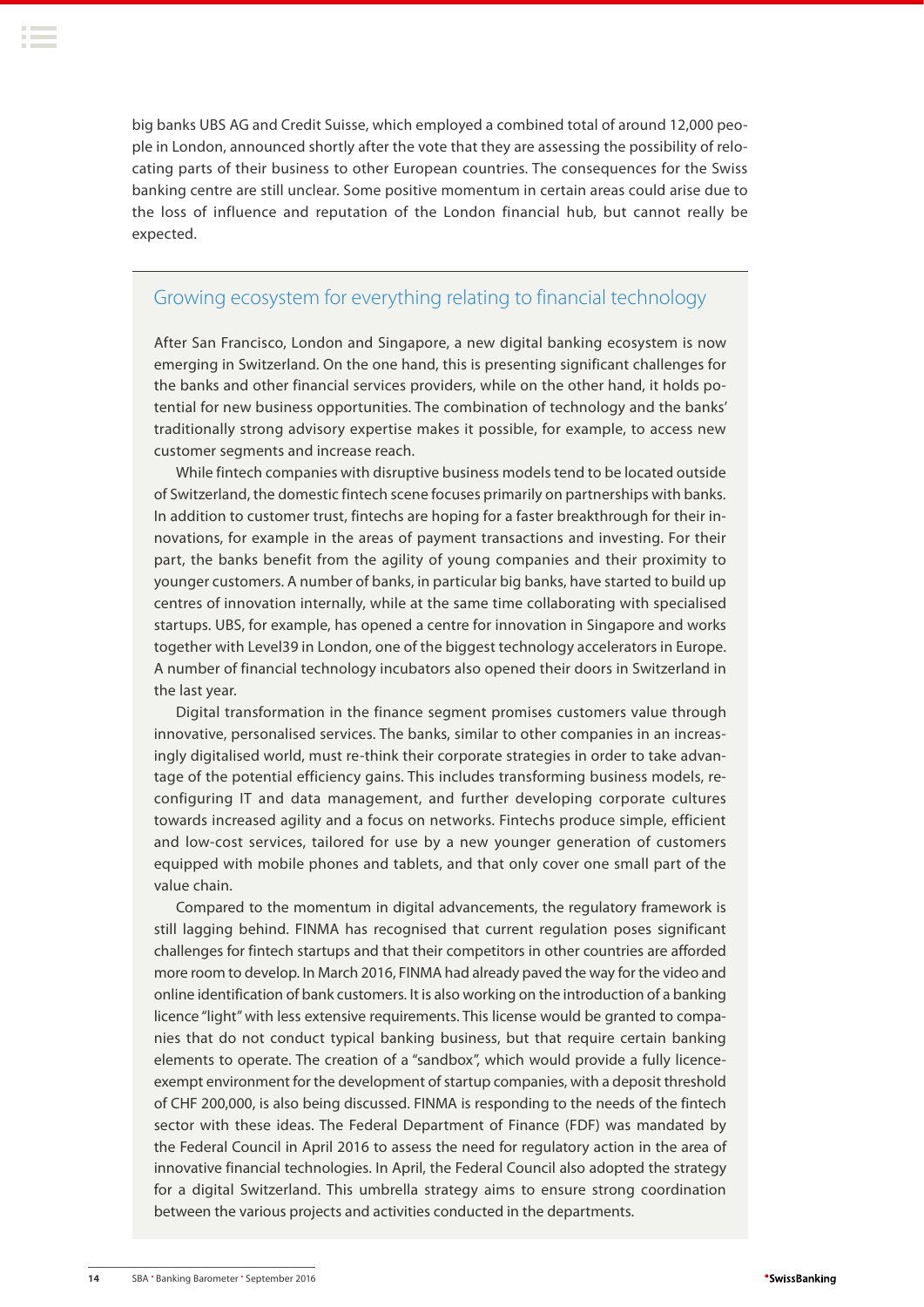## <span id="page-14-0"></span>2 Bank net income

In 2015, 228 of the total 266 banks in Switzerland reported an annual profit amounting to CHF 19.6 bn. This marks an increase of CHF 5.7 bn (+41.0 %) compared to the previous year. Losses generated by the unprofitable institutions decreased by CHF 3.0 bn to CHF 3.8 bn (-44.1 %). The aggregate annual profit for the sector totalled CHF 15.8 bn. The significant extraordinary income generated by one big bank as a result of a group-internal divestiture amounting to CHF 10.7 bn significantly impacted this result. The banks paid CHF 2.2 bn in taxes (down 12.3 % compared to 2014). Aggregate net income**<sup>3</sup>** was CHF 64.6 bn (+5.0 %) in 2015. In the balance sheets, net income from the interest-earning business**<sup>4</sup>** made the largest contribution to total net income, accounting for 38.4 percent thereof, or CHF 24.8 bn. Despite the continued low interest rate environment, net income from the income-earning business once again rose compared to the previous year (+4.7 %). The commission and services business declined again, accounting for 34.7 percent of net income in 2015 (-6.0 %). Both net income from trading (+12.0 %) and other ordinary net income (+41.8 %) rose compared to the previous year.

## 2.1 Trends in 2015

Fig. 2

Aggregate operating net income is calculated on the basis of net income from the interest-earning business, the commission and services business, Stronger net income growth

the trading business, and other ordinary net income, and rose 5.0 percent in 2015 to CHF 64.6 bn. In 2014, it increased 1.2 percent compared to the previous year. Overall, it can thus be concluded that net income development was stable.



### Net income by banking activity

**3** Based on SNB data relating to the statutory unconsolidated financial statements of the banks (parent company). The statutory unconsolidated financial statements comprise the operations of the head offices in Switzerland and the legally dependent subsidiaries in Switzerland and abroad. They may deviate from published annual reports because they include the legally independent subsidiaries (big banks in particular). **4** Gross income from the interest-earning business serves as the basis for ensuring comparability from 2006 to 2014.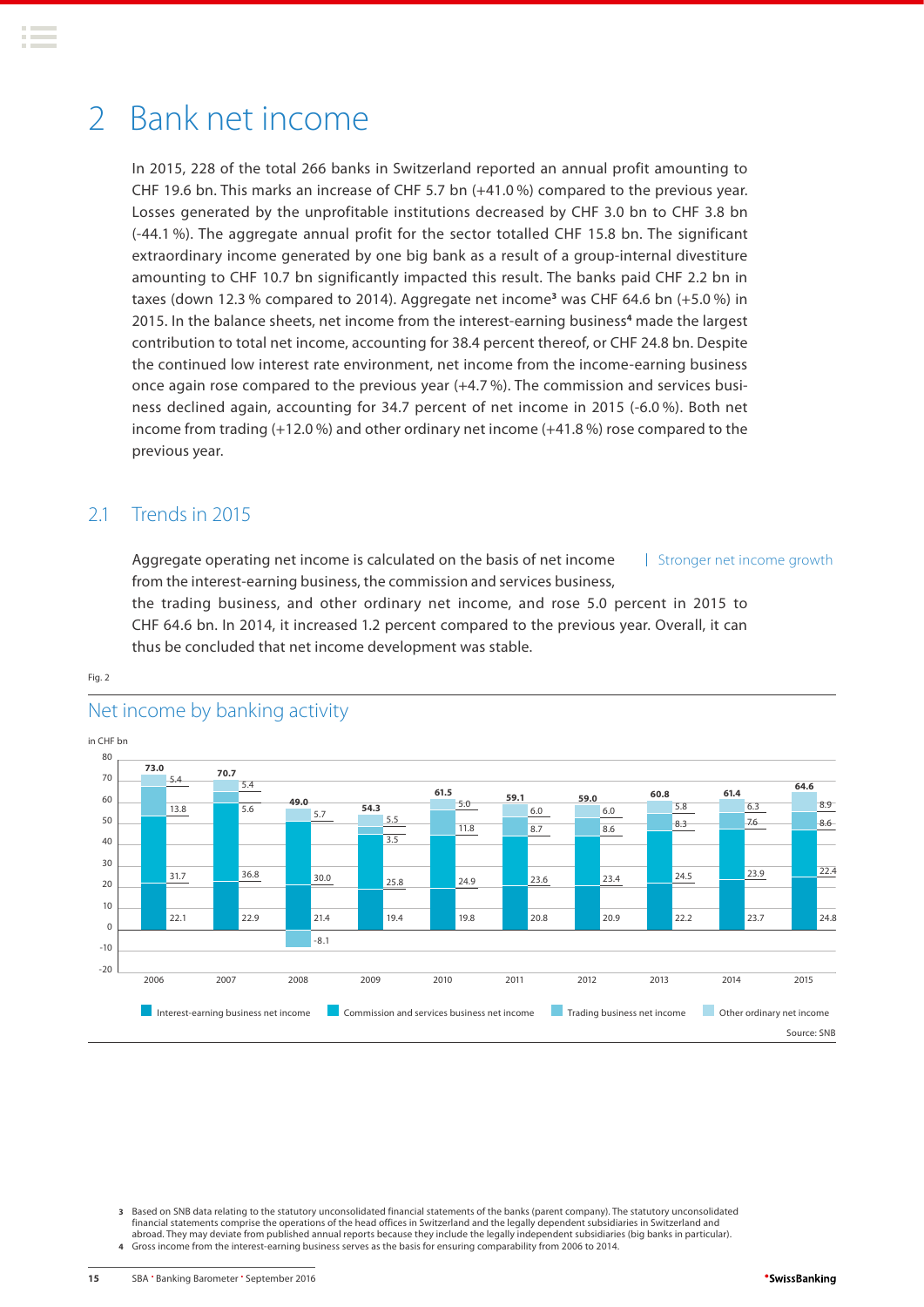The low interest rate environment continued to put pressure on the banks' interest margin business in 2015. Despite low interest rates, net income from the interest-earning business has been on the rise since 2010. In 2015, it accounted for 38.4 percent of net income and was the biggest

contributor to this item, for the first time outperforming net income from commission and services business. Net income from the interest-earning business increased from CHF 23.7 bn in 2014 to CHF 24.8 bn in 2015 (+4.6 %). This positive net balance is the result of lower interest income and an even sharper decline in interest expenses: while interest and discount income (-CHF 366 m) and interest and dividend income from financial assets (-CHF 18 m), as well as interest and dividend income from trading portfolios (-CHF 253 m) fell, interest expenses decreased by CHF 1.7 bn.

Accounting for 34.7 percent, net income from the commission and services business was the second-biggest contributor to total net income. This decreased once again in 2015 (-6.0 %), and totalled only CHF 22.4 bn. This decline is in line with the trend that has continued since 2007, with

the exception of 2013. The drop is attributable to the fall in commission income from the securities and investment business, which decreased from CHF 22.2 bn to CHF 20.9 bn. Commission income from the lending business also fell (-CHF 0.1 bn to CHF 1.9 bn), as did commissions from other service business (-CHF 0.2 bn to CHF 4.2 bn). Commission and services expenses also decreased, by CHF 0.1 bn to CHF 4.7 bn.

Trading net income rose by CHF 1 bn in 2015, or 12.0 percent compared to the previous year. Totalling CHF 8.6 bn, it accounted for 13.2 percent of

total net income. High market volatility and the ensuing rise in customer activity contributed to this development. Volatility and customer activity increased in particular in reaction to the lifting of the minimum franc/euro exchange rate and the tightening of the negative interest rate policy for sight deposits (see Chapter 1.1) by the SNB on 15 January 2015. Trading net income is composed of the total income from trading activities with money market investments, currencies, precious metals, securities and derivative instruments. The business comprises both the customer business as well as business with the banks' own holdings.

The share of total net income from other ordinary net income rose from 10.2 percent to 13.7 percent in 2015. Other ordinary net income (which among others includes income from investments, income from real estate

and from the sale of financial investments) increased by CHF 2.6 bn to CHF 8.9 bn (+41.8 %) compared to the previous year.

The share of net income according to bank group remained almost unchanged in 2015. While the big banks increased their share of net income to 50.5 percent, the share attributable to the foreign banks decreased

from 15.6 percent to 13.1 percent. The shares attributable to the remaining bank groups were essentially unchanged; cantonal banks: 12.8 percent, Raiffeisen banks: 4.4 percent, regional and savings banks: 2.6 percent and private bankers 0.5 percent. The remaining banks, consisting of the "Other banking institutions" and stock exchange banks groups, accounted for a 16.2 percent share of net income, the same as the previous year.

| Rise in income from trading

biggest contributor to total net income

Further decline in net income from the commission and

services business

Interest-earning business

Share of net income according to bank group

Rise in other ordinary

net income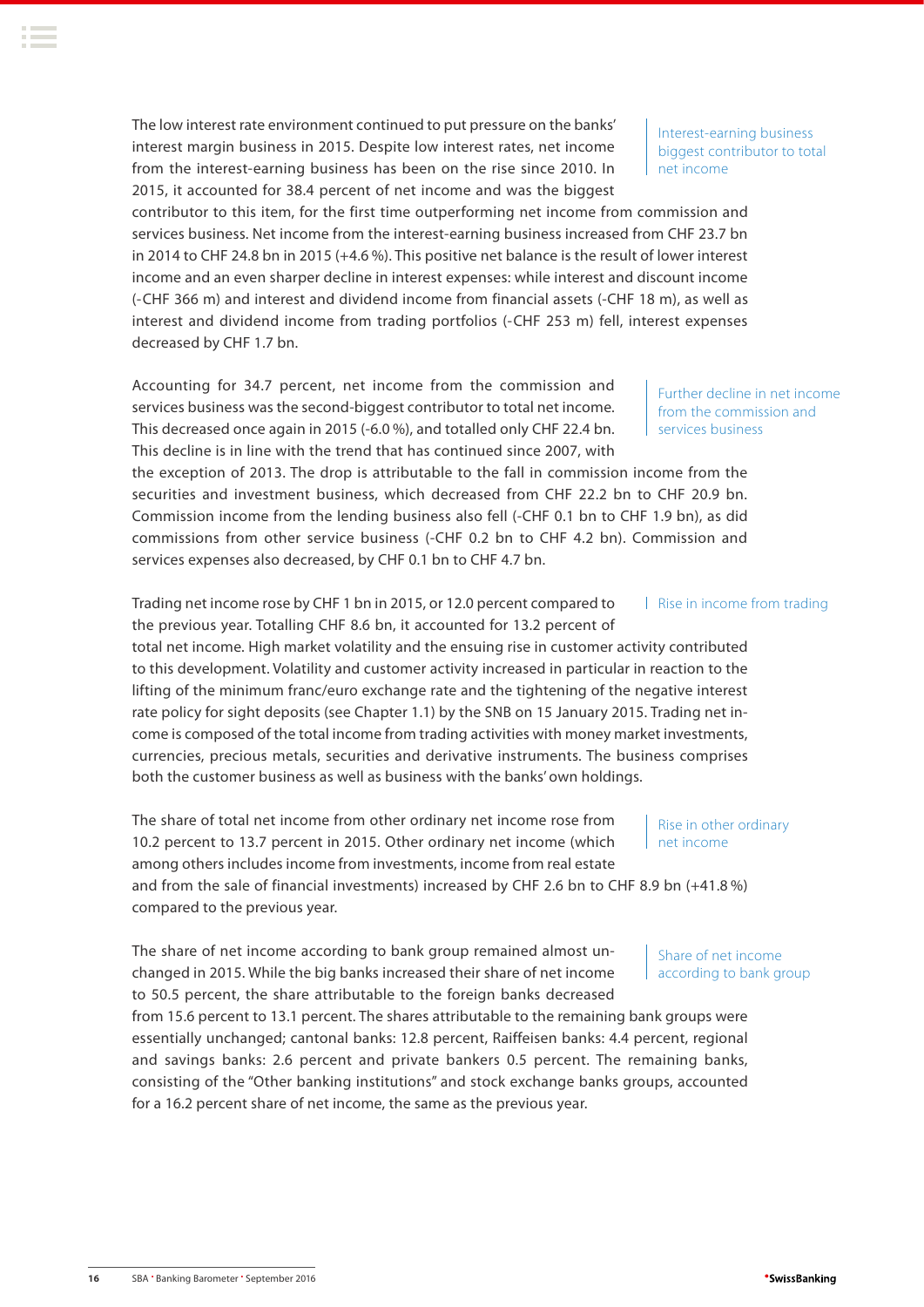### <span id="page-16-0"></span>Fig. 3

## Net income by bank group



Gross profit from the business operations of the banks in Switzerland decreased by 5.7 percent and amounted to CHF 19.9 bn in 2015. This decline was significantly influenced by the strong rise in the operating expenses of the big banks (+CHF 4.3 bn to CHF 23.5 bn). Income taxes and taxes on earnings were lower in 2015, falling to CHF 2.2 bn, which corresponds to a decrease of 12.3 percent compared to the previous year. Lower taxes on earnings

In 2015, 228 of the 266 banks in Switzerland reported an annual profit **<sup>5</sup>** , and 38 banks posted an annual loss. In the previous year, 246 of the 275

banks surveyed achieved a profit. The share of profit-generating banks therefore decreased from 89.5 to 85.7 percent in 2015. Total annual profits rose by CHF 5.7 bn to CHF 19.6 bn. Total annual losses decreased by CHF 3.0 bn to CHF 3.8 bn. Total aggregate net profit was therefore positive at CHF 15.8 bn (2014: CHF 7.4 bn), thus more than doubling. Annual profits were significantly impacted by one big bank. This bank reported high extraordinary income resulting from a group-internal divestiture totalling CHF 10.7 billion. Compared to previous years, the foreign-controlled banks reported substantially lower-than-average profit. This indicates that the annual losses were driven in particular by the foreign-controlled banks.

## 2.2 Trends in 2016

Overall, trading volume decreased in the first half of 2016 by 8.7 percent to CHF 687.1 bn compared to the previous year. This decline was the result of differing developments in the early months of 2015 and 2016. In 2015, the lifting of the minimum exchange rate during the first quarter resulted

Lower trading activity in securities markets for first half of year

in an above-average rise in trading activity, not least due to portfolio reallocations. In 2016, in contrast, economic and geopolitical uncertainties as well as the volatility in global markets impacted investor sentiment, which resulted in increased risk aversion from customers and therefore a curbing of trading activities. Compared to the previous year, movements on customer securities accounts declined by 10.4 percent by the end of May 2016.

**5** Annual profit is calculated on the basis of gross profit minus "depreciation of fixed assets", "write-downs, provisions and losses", "extraordinary expenses", and "taxes", plus "extraordinary income".

| Rise in aggregate annual profits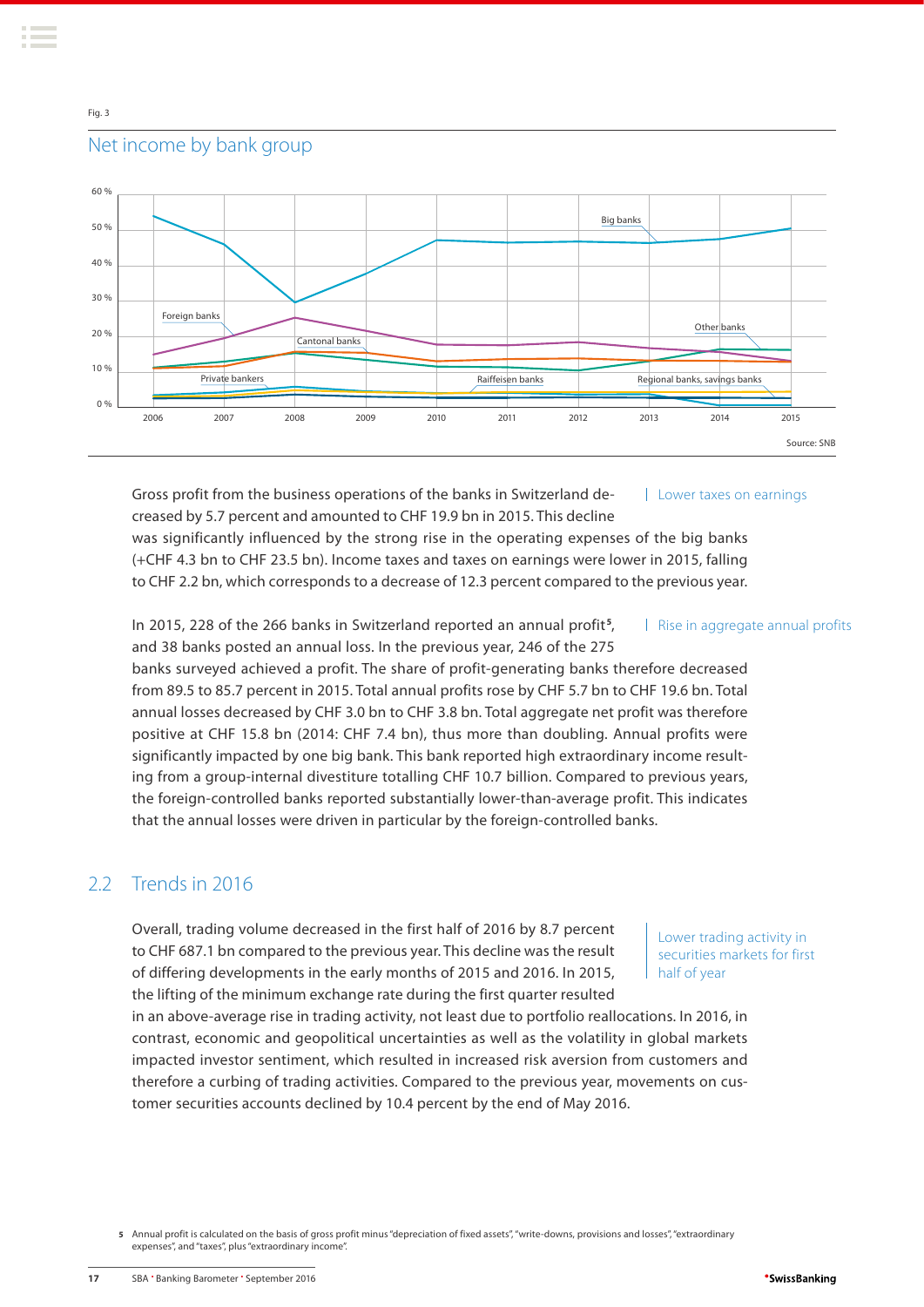The annual stress tests conducted by the EU banking supervisory authority in June 2016 for 51 financial institutions resulted to a certain extent in lower levels of concern. According to the analysis, Europe's banks are gen-

European banks generally resilient

erally prepared for new crises should these arise. The only countries with banks whose capital ratios give cause for concern are Italy and Ireland. It should be noted that in contrast to 2014, no thresholds were set for CET1 capital ratios and it was thus not possible for any bank to fail the test. This is because the primary objective of the test was to provide an overall impression of the resilience of the banks.

As a result of the weak economic development in Europe, it can be expected that the Swiss franc will for the time being maintain its strength against the euro. The difficult economic environment is being aggravated by the weakening of economic growth in China and the emerging mar-

Economic uncertainties result in difficult framework conditions

kets. The UK's decision to exit the EU puts the Swiss franc under further (upwards) pressure, therefore limiting the SNB's room for manoeuvre in terms of its interest rate policy. All signs point to the SNB further pursuing its negative interest rate policy. For the banks, this means that pressure on margins will continue in 2016 as a result of the low interest rate environment.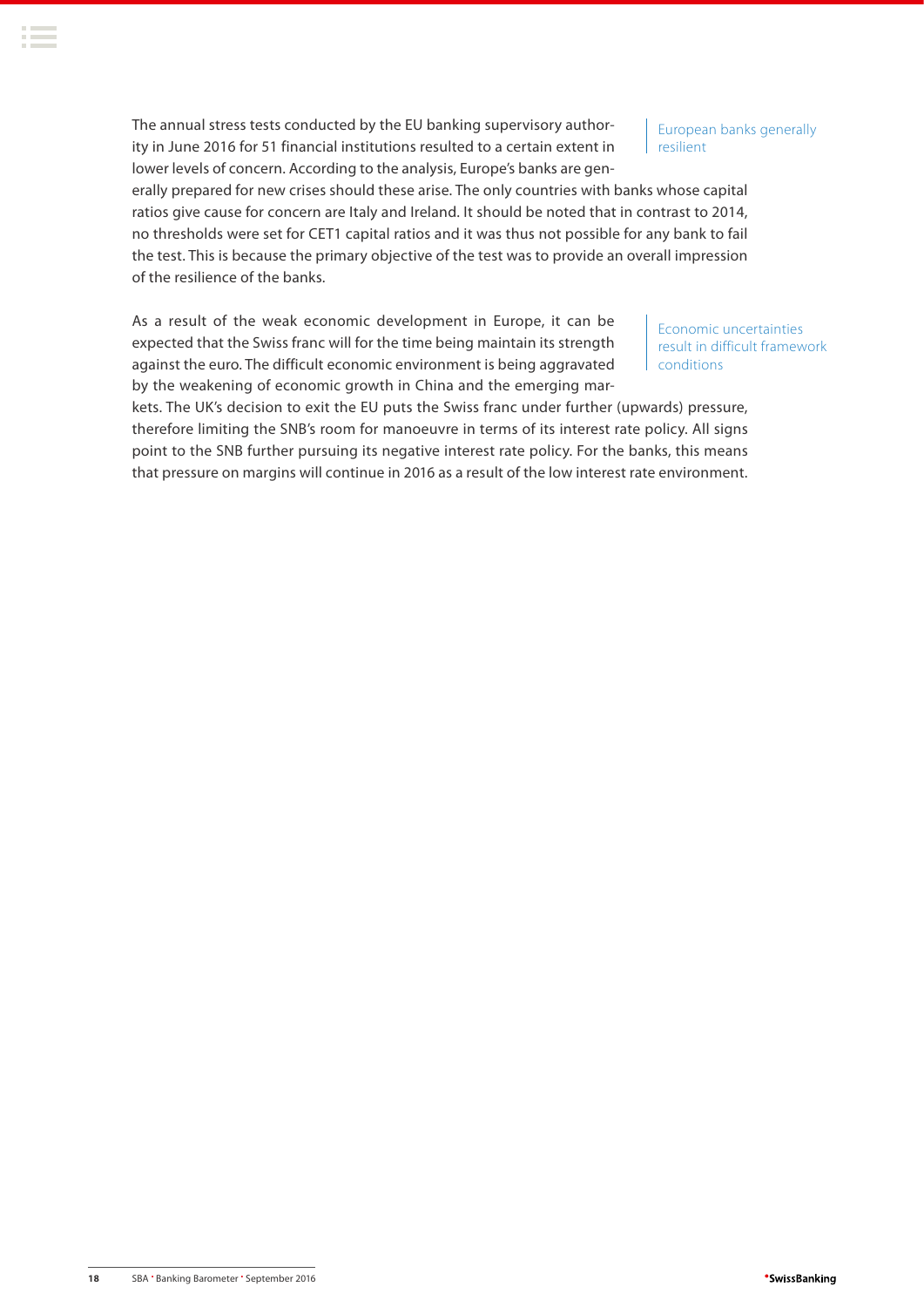## <span id="page-18-0"></span>3 Balance sheet business

The aggregate balance sheet total of all the banks in Switzerland decreased in 2015 from CHF 3,041.7 bn to CHF 3,026.1 bn (-0.5 %). The fall in the balance sheet total of the big banks (-CHF 36.0 bn) as well as the foreign-controlled banks (-CHF 33.2 bn) had a significant impact on this result. With a share of 31.2 percent, mortgage loans were once again the most important asset item in 2015. Liquid assets amounted to CHF 468.9 bn at the end of 2015. In 2006, they totalled only CHF 18.2 bn. The SNB currency interventions have an impact on the breakdown of assets. The banks' sight deposits at the SNB have been rising continuously since the introduction of the minimum exchange rate in the autumn of 2011. This trend weakened only in 2014. The further lowering of interest rates by 0.5 percentage points to -0.75 percent in 2015 didn't impact this trend of several years: sight deposits rose by 24.0 percent in 2015.

While banks abroad curbed their lending during the years of the financial and economic crisis, the banks in Switzerland continued to support the domestic economy uninterruptedly with credit. The total outstanding credit volume in Switzerland was CHF 1,076.4 bn in 2015, which corresponds to a rise of 0.4 percent compared to the previous year. Domestic mortgage loans rose 1.2 percent in the first five months of 2016.

## 3.1 Trends in 2015

### 3.1.1 Balance sheet trends

The aggregate balance sheet total of all the banks in Switzerland fell from CHF 3,041.7 bn to CHF 3,026.1 bn, or 0.5 percent in 2015. The contractions at the big banks as well as the foreign-controlled banks made a significant

contribution to this development. One reason for this is the reduction in foreign lending and liabilities in euros due to their lower value following the depreciation of the euro after the lifting of the minimum exchange rate in January 2015.The balance sheet totals of the Raiffeisen banks, the cantonal banks as well as the branches of foreign banks reported a rise.

From 2008 until 2013, the aggregate balance sheet total of the big banks – with one exception in 2010 – decreased annually (total: -29.9 %). In 2014, their balance sheet total increased again for the first time (+10.4 %).

However, in 2015, the negative trend of the previous years could once again be observed and the balance sheet total fell by CHF 36.0 bn (-2.5 %). In addition to the currency effect, the structural adjustments at the two big banks also likely supported this development in the balance sheets.

The Raiffeisen banks, cantonal banks, regional and savings banks which generally have a stronger domestic focus, reported a rise in their balance sheet totals in 2015. The aggregate balance sheet total of the Raiffeisen banks increased by 9.0 percent compared to the previous year. The

cantonal banks reported a rise of 2.8 percent, and the regional and savings banks an increase of 3.7 percent compared to the previous year. The balance sheet growth of these bank groups is in particular attributable to a rise in mortgage loans.

Slight fall in balance sheet total

Decrease in balance sheets

of the big banks

Rise in balance sheet total for cantonal, Raiffeisen, as well as the regional and savings banks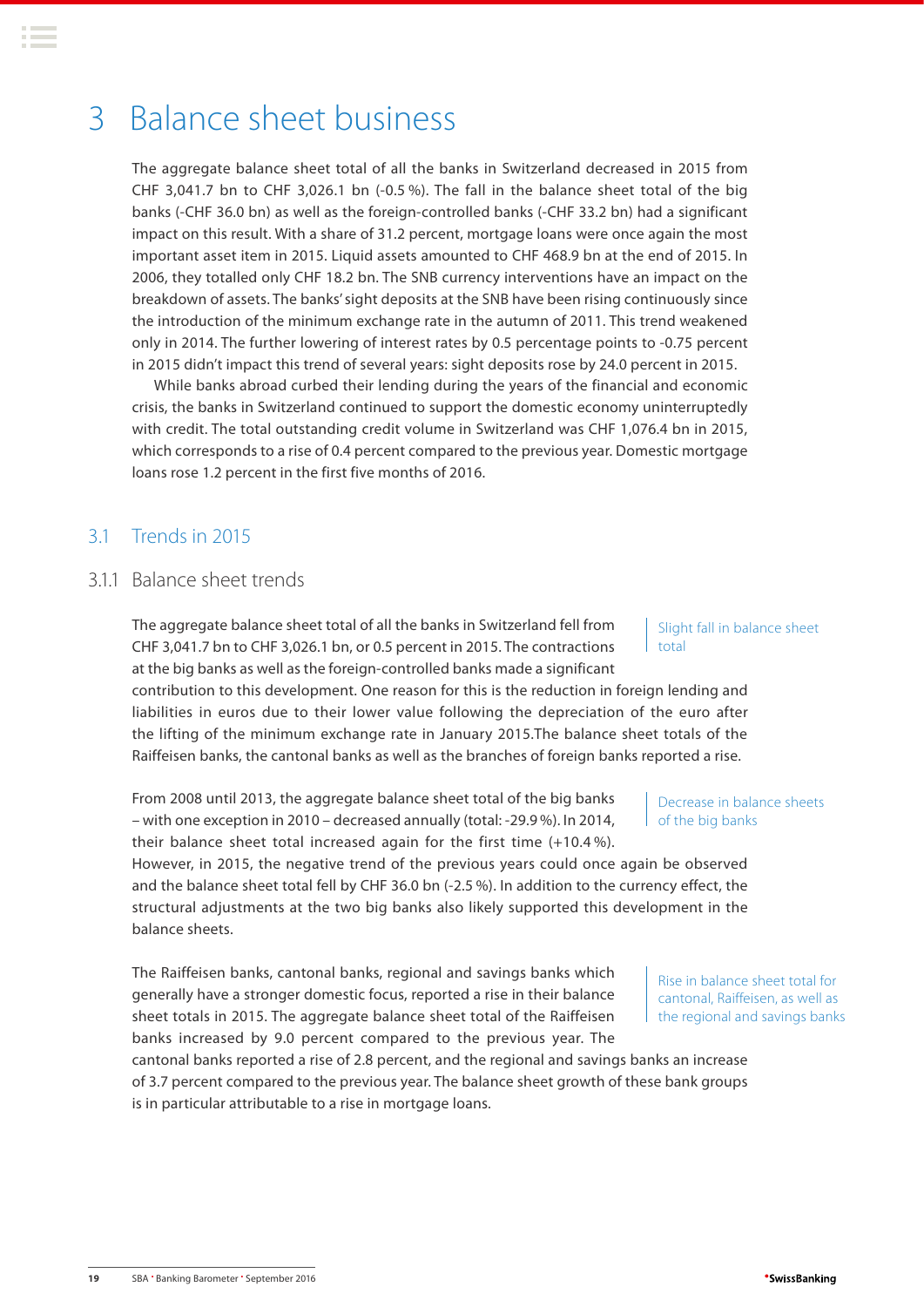#### Fig. 4

| Balance sheet total<br>by bank group | Number of<br>institutions |      | <b>Balance sheet</b><br>(bn CHF) |         | Development of<br>balance sheet |         |
|--------------------------------------|---------------------------|------|----------------------------------|---------|---------------------------------|---------|
|                                      | 2014                      | 2015 | 2014                             | 2015    | 2014                            | 2015    |
| <b>Cantonal Banks</b>                | 24                        | 24   | 522.6                            | 537.4   | 5.5 %                           | 2.8%    |
| Big banks                            | 2                         | 3    | 1'460.2                          | 1'424.2 | 10.4 %                          | $-2.5%$ |
| Regional banks, savings banks        | 63                        | 62   | 109.0                            | 113.1   | 2.4%                            | 3.7%    |
| Raiffeisen banks                     |                           |      | 185.7                            | 202.4   | 7.0 %                           | 9.0%    |
| Foreign banks                        | 118                       | 111  | 353.5                            | 333.7   | $-1.1%$                         | $-5.6%$ |
| Private bankers                      | 7                         | 7    | 7.4                              | 6.7     | $-88.7%$                        | $-9.5%$ |
| Stock exchange banks                 | 47                        | 44   | 206.7                            | 210.1   | 47.7 %                          | 1.6 %   |
| Other banking institutions           | 13                        | 14   | 196.6                            | 198.6   | 4.4 %                           | 1.0%    |
| <b>Total</b>                         | 275                       | 266  | 3,041.7                          | 3,026.2 | 6.8%                            | $-0.5%$ |

Source: SNB

In 2015, the foreign banks reported a reduction in the balance sheet total of CHF 353.5 bn to CHF 333.7 bn, which corresponds to a contraction of 5.6 percent. While the balance sheet total of the foreign-controlled banks, which now total only 85, decreased by CHF 33.2 bn, the branches of

Reduction in balance sheet total of foreign banks and private bankers

Mortgage loans biggest

Decrease in customer loans

asset item

foreign banks reported an increase in the balance sheet total of CHF 13.5 bn. The second bank group to report a balance sheet contraction in 2015 was the private bankers. For this group, the balance sheet total decreased by CHF 0.7 bn to CHF 6.7 bn (-9.5 %).

In 2015, domestic and foreign mortgage loans rose by 2.7 percent to CHF 943.2 bn compared to the previous year. As such, mortgage loans remained the most significant asset item for the banks in Switzerland in

2015, accounting for a share of around 31.2 percent of total assets. However, the growth rate was lower than in previous years. This is likely due in part to the measures introduced in the mortgage lending segment, including the amendments to the self-regulation of the banks in 2014.

With a share of 19.6 percent of total assets, customer loans accounted for the second biggest item. These fell by CHF 58.5 bn (-9.0 %) to CHF 594.4 bn

in 2015. Loans to domestic customers decreased by CHF 19.8 bn (-11.6 %) and to foreign customers, they decreased by CHF 38.6 bn (-8.0 %). This reduction is primarily attributable to the introduction of the new balance sheet item "Amounts due from securities financing transactions". Prior to 2015, this item came under customer loans. If the 2015 figures are adjusted for securities financing transactions, the reduction in the customer loans balance sheet item is 2.6 percent compared to the previous year.**<sup>6</sup>** This is primarily attributable to the decrease in loans to domestic customers at the big banks. In contrast, the big banks saw a rise in their loans to foreign customers (+2.0 %), while the foreign-controlled banks reported a decrease of 13.9 percent.

Liquid assets rose by CHF 43.0 bn to CHF 468.9 bn (+10.1 %). This change is primarily due to an increase in Swiss franc-denominated holdings (+24.3 %) and a reduction in US dollar-denominated holdings (-40.2 %). The strong rise in liquid assets in Switzerland is largely attributable to bond purchases made by the SNB. | Rise in liquid assets

**6** Cf. SNB, 2016, Banks in Switzerland 2015.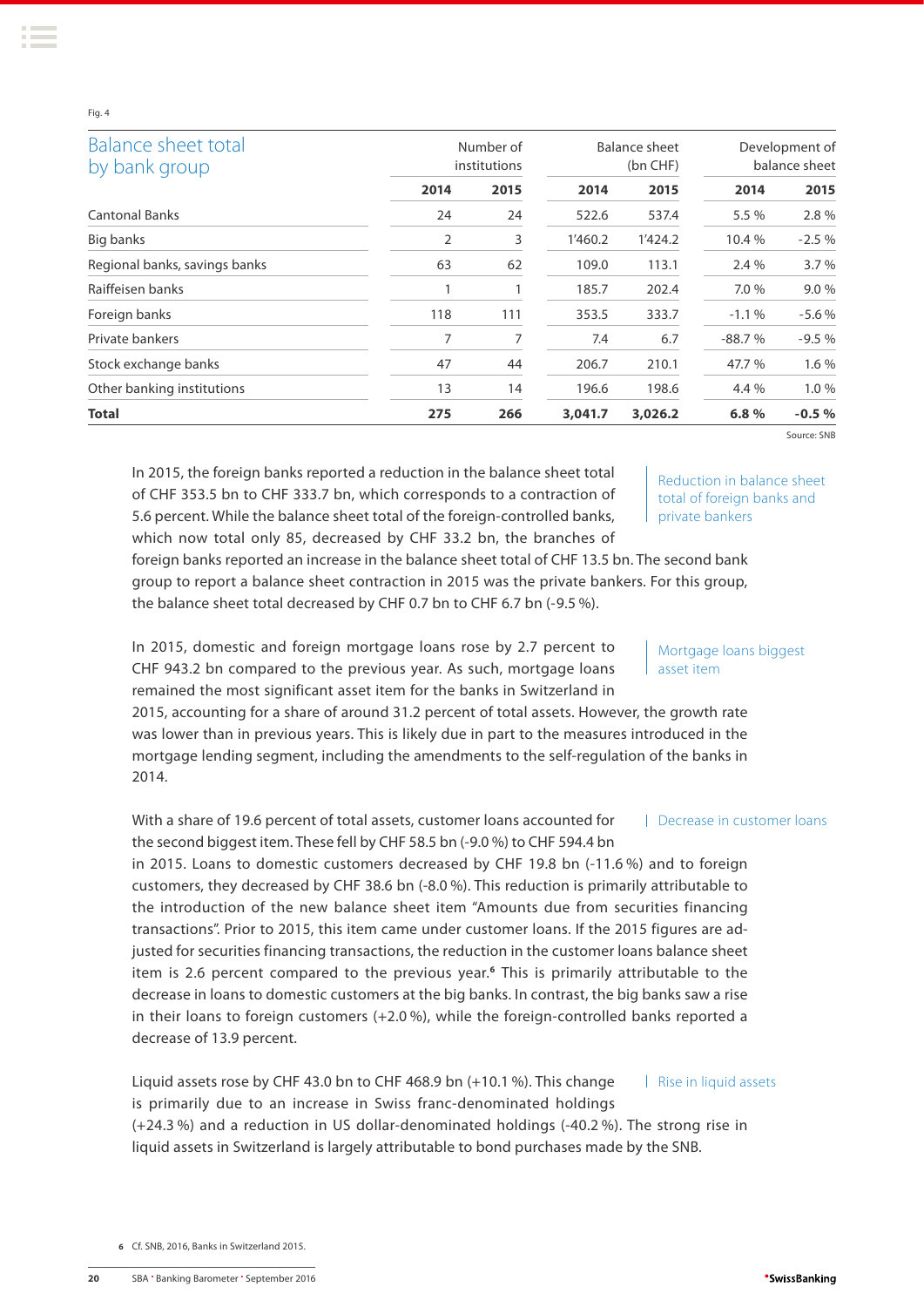Striking changes could be observed in the breakdown of assets between 2006 and 2015. Liquid assets rose enormously between 2006 and 2015. While in 2006, holdings in liquid assets were at CHF 18.2 bn, by the end of 2015 they amounted to CHF 468.9 bn. A number of factors contributed to

Fundamental changes in breakdown of assets since 2006

this significant rise: on the one hand, the SNB's interventions to counteract the strong franc were a determining factor, because when selling foreign securities, the SNB credits the sight deposit accounts of the counterparty for the equivalent value in Swiss francs. On the other hand, the high level of liquidity served as a necessary buffer during the financial crisis and in the complicated interbank market. In addition, due to the low interest rates, the opportunity costs related to liquidity holdings were relatively low, which is why the banks deposited high amounts of liquidity on the sight deposit accounts at the SNB. The banks first increased their sight deposits at the SNB from around CHF 40 bn in 2010 to CHF 309 bn in 2014. Sight deposits rose further in 2015 to CHF 386 bn (+24.9 %). The SNB also no longer renewed repos**<sup>7</sup>** or SNB Bills**<sup>8</sup>** that were falling due, and bought back outstanding SNB Bills. Due to the uncertain economic situation during the financial and economic crisis, the banks increasingly parked their excess liquidity at the SNB, despite the very low interest rate. Domestic and foreign mortgage loans also rose continuously between 2006 and 2015 (+41.3 %, from CHF 667.4 bn to CHF 943.2 bn). Their share of total assets increased from 20.9 percent to 31.2 percent as at year-end 2015. This can be explained by the persistently low interest rates and the strong demand for real estate. In 2006, bank loans accounted for a 27.6 percent share as a proportion of total assets. In 2015, this share was down to 9.0 percent (2006: CHF 881.2 bn, 2015: CHF 271.9 bn). The sharp decline in 2015 (-39.0 %) compared to the previous year is also attributable to the changes in accounting standards. If the 2014 values are adjusted for this change, the decrease between 2014 and 2015 amounts to only 20.0 percent. Among other factors, this decrease is a result of the banks' conscious efforts to shorten their balance sheets (deleveraging) by reducing their linkages with other banks. In the past, this reduction was driven predominantly by the complicated interbank market. During the same period, from 2006 to 2015, holdings in securities and precious metals for trading purposes recorded a drop of 67.7 percent (2006: CHF 488.2 bn, 2015: CHF 157.6 bn). Their share of total assets fell from 15.3 percent to 5.2 percent. This steady decrease reflects the ongoing strategic efforts of the banks to shorten their balance sheets and reduce their risk-weighted assets.

**<sup>7</sup>** In the repo business, the seller sells securities to the buyer while committing to buy back the same type and amount of securities at a later date.

This important instrument of monetary policy is used by the SNB to control liquidity in the money market. **8** The SNB's interest-bearing debt instruments with a maximum term of one year, which since 2007 have been one of the instruments used in

monetary policy and which are used to control sight deposits for the absorption of liquidity.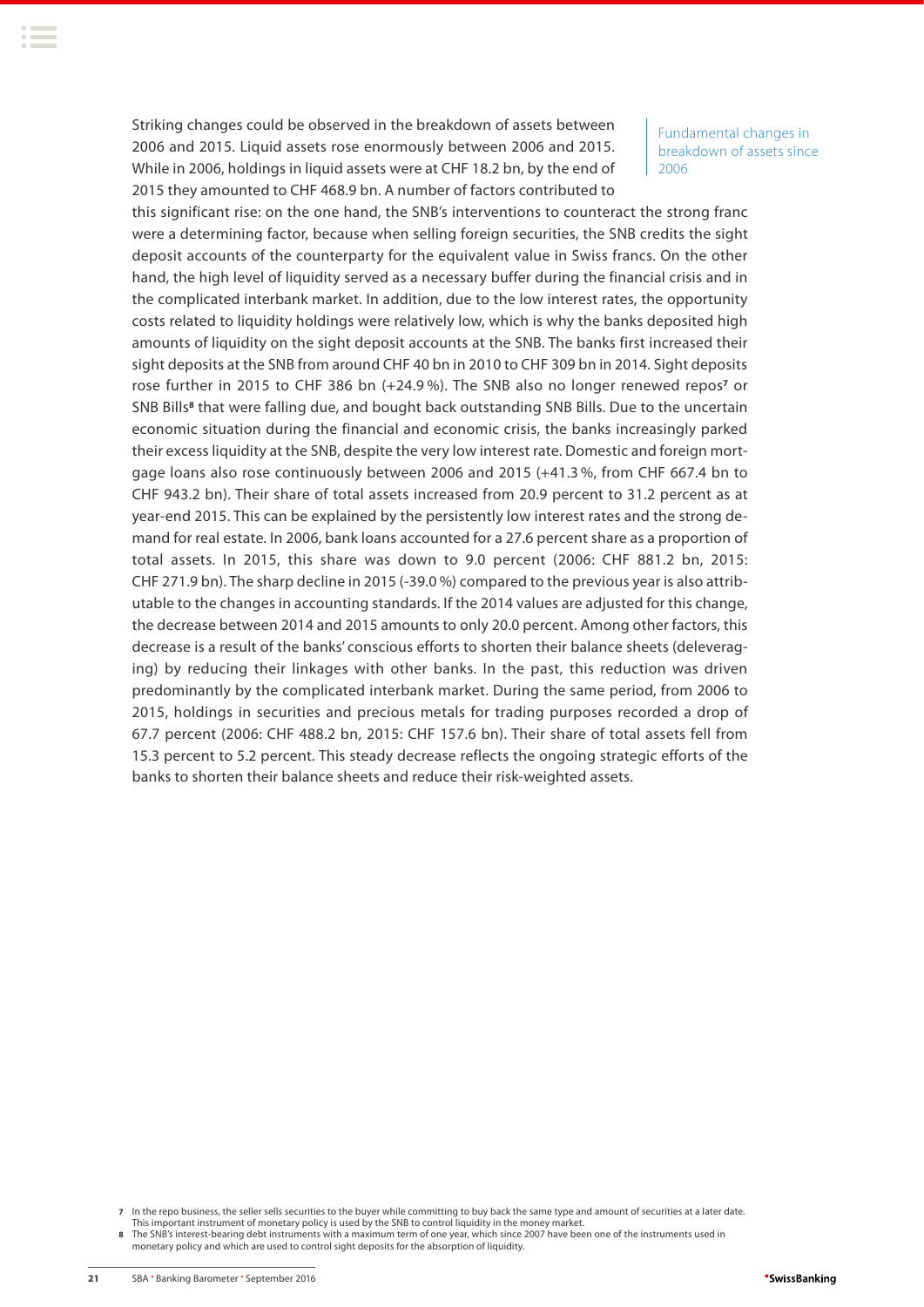

Aggregate customer assets, which comprise liabilities in the form of sight deposits, time deposits and other amounts due in respect of customer deposits, fell by CHF 46.3 bn (-2.6 %) to CHF 1,723.3 bn in 2015. Sight de-

Decrease in customer assets on the liabilities side in 2015

posits and the other liabilities to customers had a share of 28.0 and 23.0 percent respectively, and were the two biggest liabilities items. Amounts due in respect of customer deposits include liabilities to customers in savings and investment form. Due to the new accounting standards, the SNB no longer reports liabilities to customers in savings and investment form separately, but instead as part of liabilities from customer deposits. The "amounts due in respect of customer deposits" item is calculated by subtracting sight and time deposits from the total customer deposits. Bonds, loans by central mortgage bond institutions and medium-term notes decreased 23.7 percent in 2015 to CHF 386.6 bn. Part of this decrease is due to the fact that the fair value option was applied for certain types of liabilities under the new accounting standard. These liabilities now come under "Liabilities from other financial instruments at fair value". In Figure 6, however, they are classified under "other liabilities" to allow for comparison to the previous years. Liabilities to banks continued their longstanding trend and fell by 13.0 percent to CHF 346.2 bn. Part of this reduction compared to the previous year is also attributable to changes in accounting standards. The reduction, adjusted for these effects, amounts to 4.0 percent.

Liabilities to banks were the largest liability item in 2006 and accounted for a 25.3 percent share of total liabilities, but have since fallen by 57.1 percent to CHF 346.2 bn. This demonstrates that the linkages between banks – in particular in Switzerland – have decreased. Figure 6 illustrates the shift to sight deposits due to low interest rates. Sight de-

Breakdown of liabilities over time: trend towards interest-related shifts weakening

posits rose from CHF 303.3 bn to CHF 856.8 bn between 2006 and 2015. Their share of total liabilities rose from 9.5 percent in 2006 to 28.3 percent in 2015, and were therefore the biggest liabilities item at the end of 2015. At the same time, the share of time deposits fell from 22.3 percent in 2006 to 6.0 percent in 2015.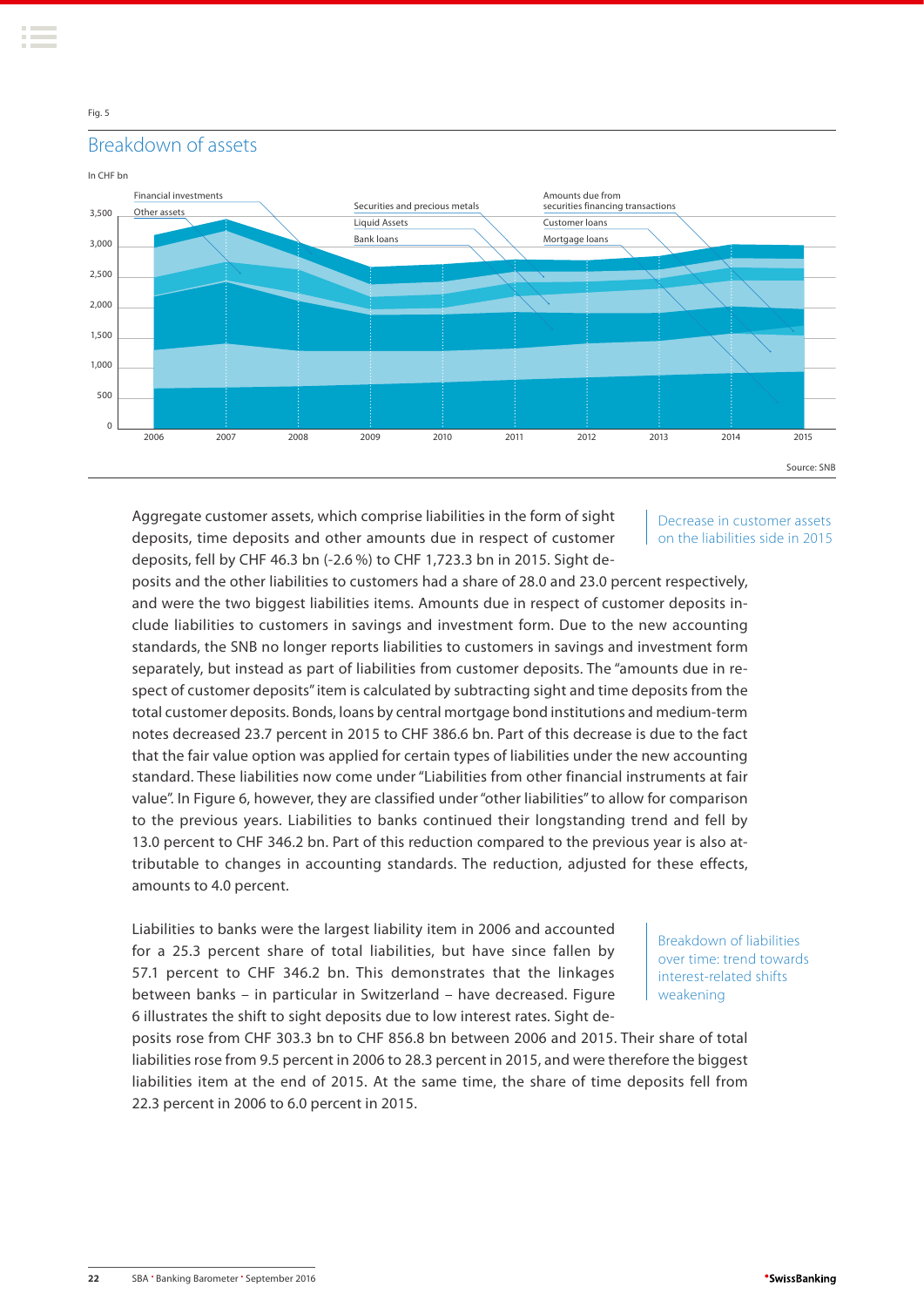## <span id="page-22-0"></span>Breakdown of liabilities Fig. 6



## 31.2. Trends in the credit business in Switzerland

The credit business of domestic banks is an important factor for the economic development of a country. While lending was significantly curbed during the last financial and economic crisis in European countries

#### Lending remains intact even during the financial crisis

such as France or the United Kingdom, the banks in Switzerland continued to provide the domestic economy with sufficient credit during this period.

The total outstanding credit volume in Switzerland was CHF 1,076.4 bn in 2015. Of that total, CHF 151.8 bn was attributable to secured and unsecured customer loans (companies, public corporations and consumer

credit) and CHF 924.7 bn was attributable to mortgage lending. As illustrated in Figure 7, mortgage lending in particular has contributed to the steady rise of domestic credit volumes in recent years. Outstanding unsecured loans, which have high volatility levels, decreased by 9.2 percent in 2015. Compared with the previous year, the total volume of credit in Switzerland rose by 0.4 percent in 2015. At 2.6 percent, domestic mortgage lending growth in 2015 was lower than in the two previous years (2013: +4.2 %, 2014: +3.6 %). This is likely due in part to the measures adopted by the banks in the mortgage lending segment, including the amendments to the self-regulation.

The significant decrease in secured and unsecured loans is striking. These fell by 11.5 percent from CHF 171.6 bn to CHF 151.8 bn, marking the lowest level for this item since 2006. One possible explanation for this is that the general economic environment could lead to a lower propensity to invest.

Slight rise in domestic credit volume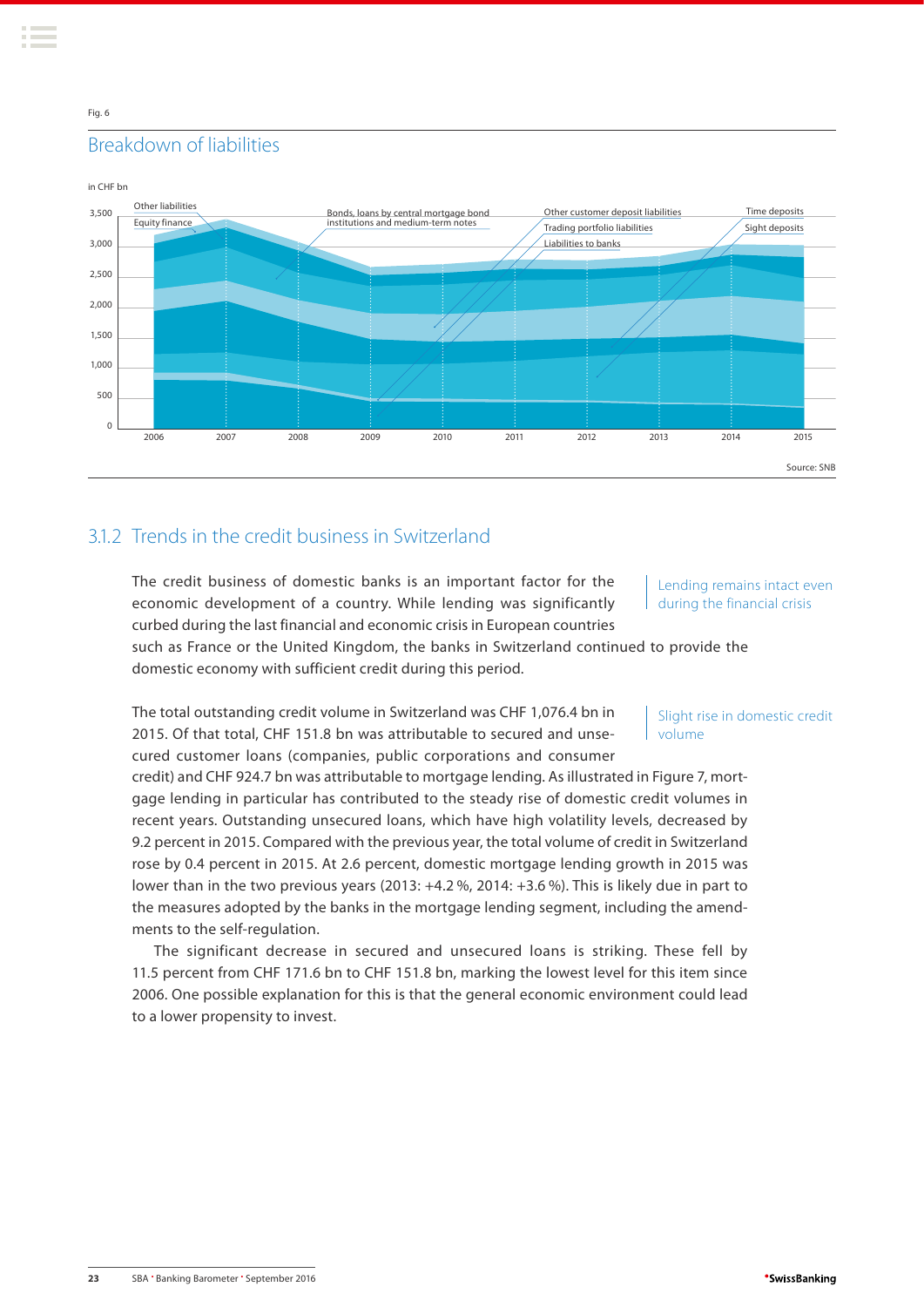



## Credit volume in Switzerland

Total outstanding mortgage loans rose by 2.7 percent to CHF 943.2 bn in 2015. A large majority thereof (CHF 924.7 bn) is attributable to customers in Switzerland. 75.5 percent of these are mortgages that were granted to private households. The persistently low interest rates contributed to a continued growth trend in domestic mortgage lending (+2.6 %), although

Three-quarters of total mortgage loans attributable to private households in 2015

the rise in 2015 was less pronounced than in the previous year. Fixed-rate mortgages accounted for a 79.2 percent share of outstanding mortgages in 2015. The average interest rate for outstanding domestic mortgage loans decreased once again in 2015 from 1.89 percent to 1.77 percent.

The cantonal banks' market share for domestic mortgage lending volumes was slightly more than one-third at the end of 2015. They are followed by the big banks, with a share of 28.3 percent (see Figure 8). Over the last few years, the Raiffeisen banks and the other banks in particular have gained

Cantonal banks – largest share of domestic mortgage market

the greatest market share in the domestic mortgage lending market. In contrast, the big banks as well as the regional and savings banks in particular reported less growth in market share.

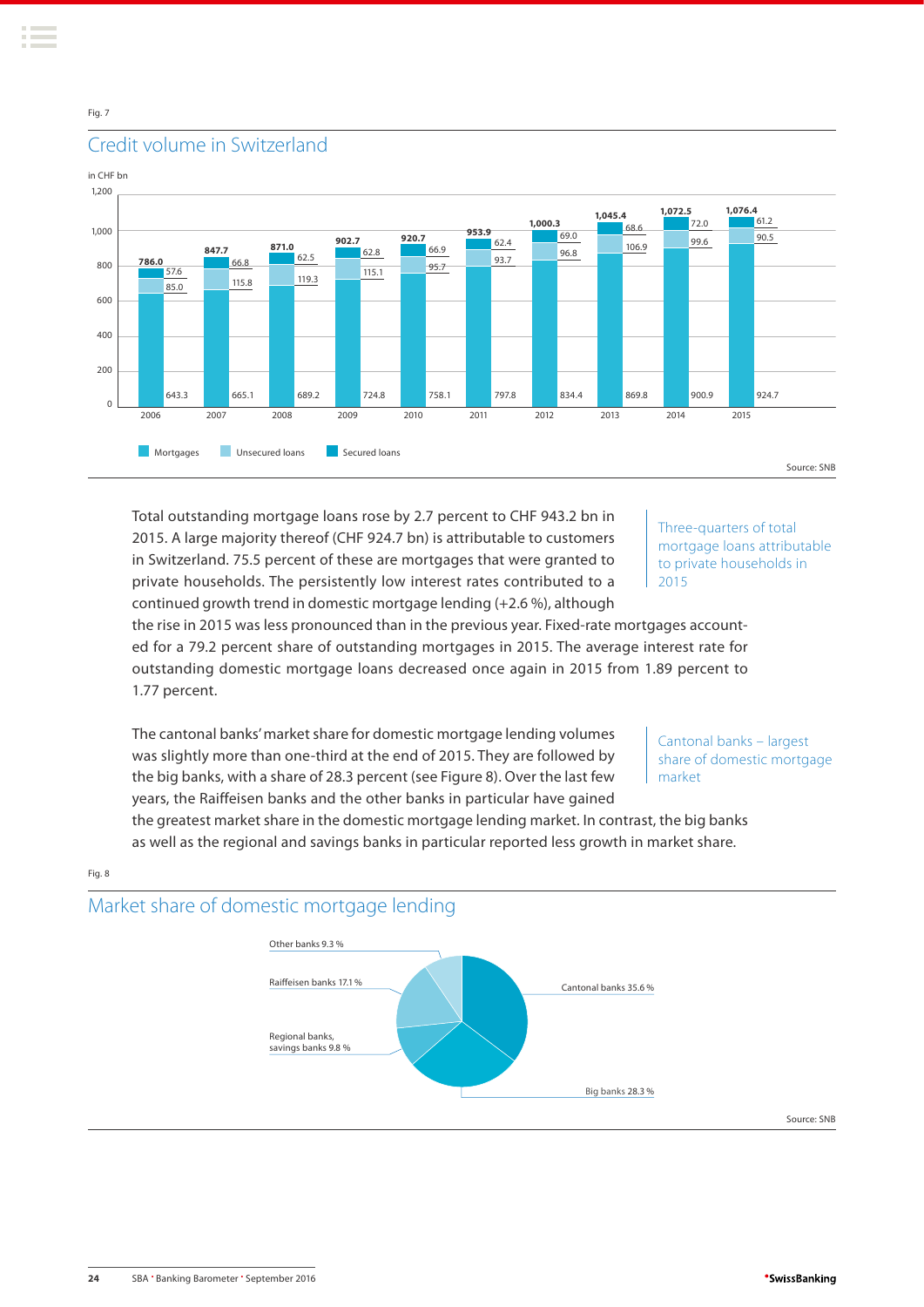**9** The monthly figures are based on sample surveys conducted by the SNB and can therefore deviate from the year-end statistics, which are based on a full survey.

<span id="page-24-0"></span>Broken down by lending groups, the share of domestic first mortgages in 2015 was 91.7 percent. This mortgage group comprises mortgage loans of up to two-thirds of the market value of the respective property, and

accounted for a 91.6 percent share in the previous year. There are no relevant identifiable differences between the various bank groups in this segment. The large share of first mortgages underlines the fact that loans are being granted with caution in the mortgage lending segment.

Consumer credit continues to be of relatively small importance in Switzerland. In total, there were 541,201 loans with a volume of CHF 7.4 bn outstanding at the end of 2015. Compared to the previous year, this cor-

responds to a rise in volume of 1.9 percent. However, the share prices of banks specialised in this segment fell after the decision of the Federal Council to lower the interest rate ceiling to 10 percent as per 1<sup>st</sup> July 2016.

## 3.2 Trends in 2016

Contrary to the development in 2015, the aggregate balance sheet total of all banks in Switzerland rose by 2.0 percent in the first five months of 2016 (December 2015: CHF 3,117.6 bn to May 2016: CHF 3,180.8 bn).**<sup>9</sup>** All bank groups were affected by this development. The biggest asset item, mortgage loans, rose by 1.2 percent in the first five months of the year. The biggest liability item, sight deposits, increased by | Rise in balance sheet total

3.8 percent during the same period.

On the liabilities side, liabilities to banks decreased by 2.4 percent to CHF 368.3 bn. Sight deposits rose by CHF 33.9 bn from CHF 885.0 bn to CHF 918.9 bn (+3.8 %) in the first five months of 2016. During the same period, time deposits rose by CHF 11.0 bn from CHF 182.9 bn to

CHF 193.9 bn (+6.0 %). This is likely attributable to the generally higher level of risk aversion, which was also reflected in lower trading activity. The remaining liabilities in the form of customer deposits, however, fell by 2.2 percent to CHF 678.5 bn. The rise in sight deposits in particular suggests that bank customers are further increasing their holdings in liquid assets. Equity capital rose by CHF 8.52 bn from CHF 188.6 bn to CHF 197.1 bn (+4.5 %). Bonds and loans by central mortgage bond institutions increased by 7.8 percent. Medium-term notes, in contrast, recorded a decrease of 6.1 percent.

On the assets side, mortgage lending continued its trend of last year in the first five months of the current year. Mortgage lending rose to CHF 966.8 bn; despite the assessment of the SNB that the disparities in the

mortgage and residential property markets have increased slightly. Secured loans remained almost unchanged, while unsecured loans rose by 3.3 percent to CHF 93.9 bn. The period of low interest rates is expected to continue due to the ongoing economic and geopolitical uncertainties. In addition to this, stakeholders from sectors other than banking, such as insurance companies, are pushing into the market and offering loans at competitive interest rates. Immediately following the Brexit decision, interest rates for fixed-rate mortgages fell to new lows. For shorter maturities, they are in some cases being granted at less than one percent. Due to the attractive conditions for borrowers, a reversal of the lending trend is not expected during the course of the rest of the year.

Liabilities to banks decreasing, sight deposits continue to rise

Further rise in the provision

of mortgage loans

Rising demand for consumer credit

strongest lending group

First mortgages clearly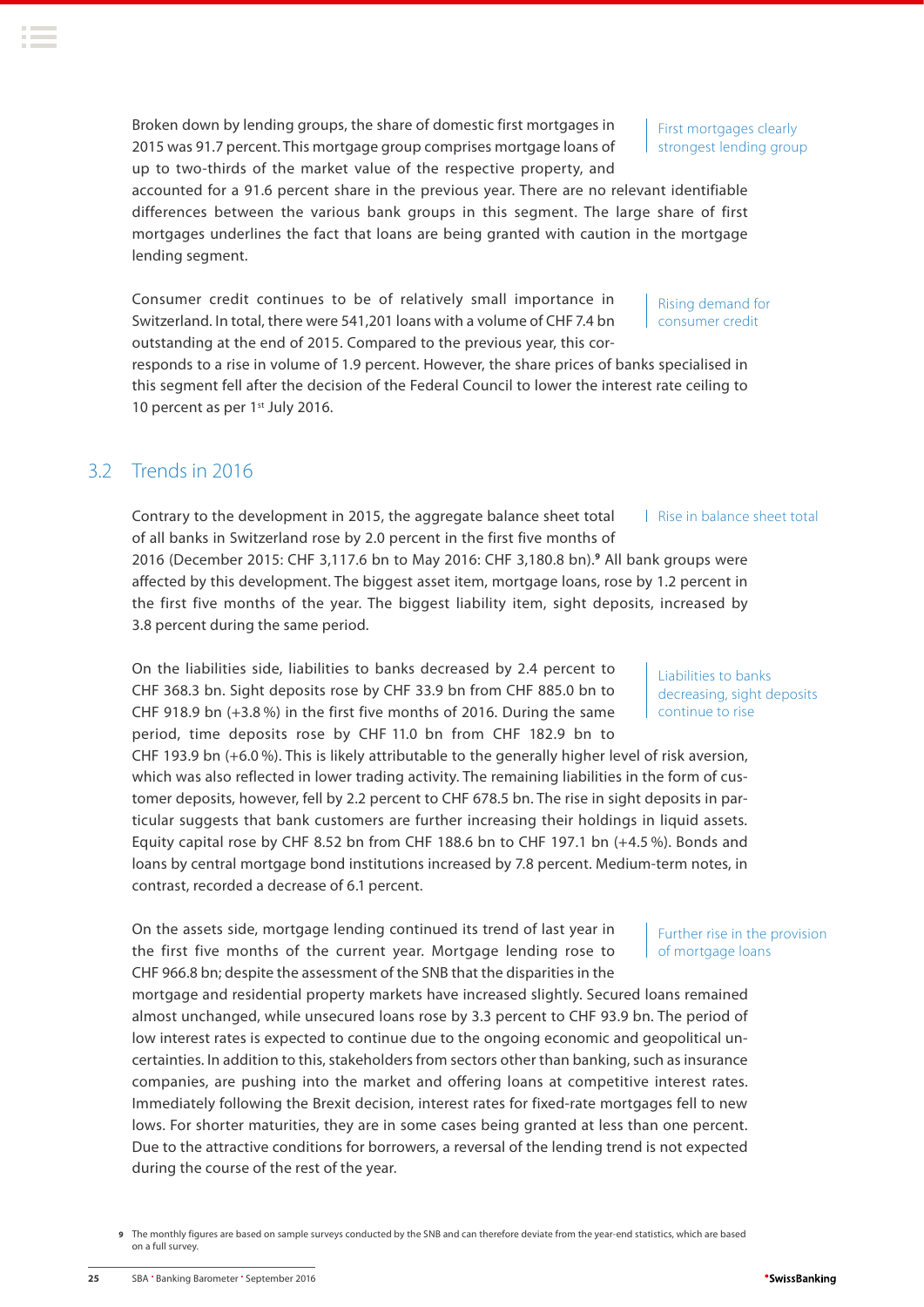Other customer loans decreased in the first quarter by 2.5 percent. Liquid assets rose by 3.8 percent, and loans to banks rose by 6.8 percent. This is likely related to the fact that commercial banks with liquid holdings exceeding the exemption threshold effective as of January 2015 are transferring their excess liquidity for a fee to banks that are below the exemption threshold.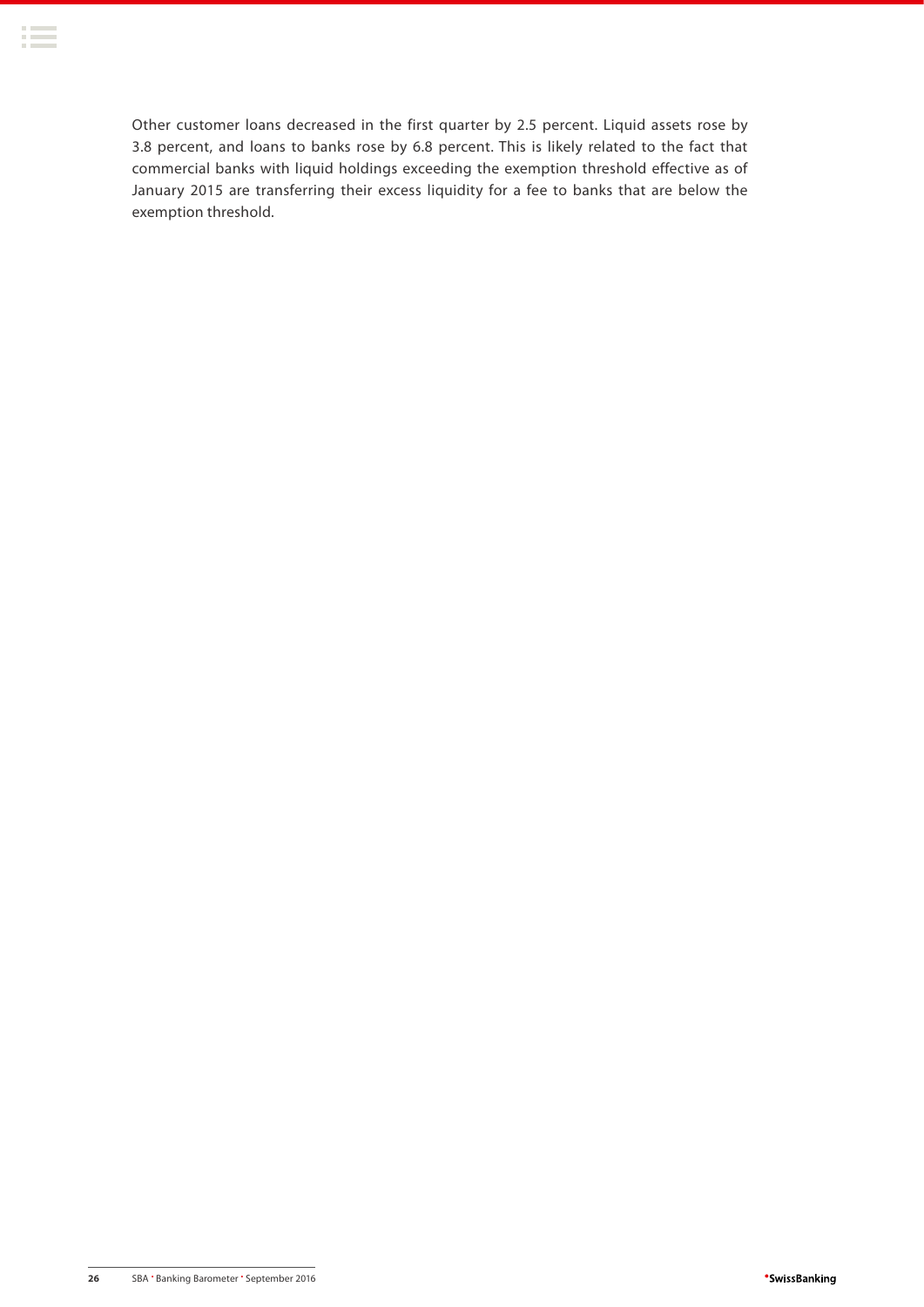## <span id="page-26-0"></span>4 Wealth management

At the end of 2015, the banks in Switzerland managed total assets of CHF 6,567.6 bn. Compared to the previous year, domestic customer assets rose by CHF 74.3 bn (+2.3 %), while foreign customer assets fell by

CHF 6,567.6 bn in assets under management

CHF 162.5 bn (-4.8 %). This corresponds to a reduction in the assets managed in Switzerland of CHF 88.2 bn (-1.3 %), which is primarily attributable to currency effects. Assets under management consist of securities holdings in customer custody accounts, liabilities to customers excluding sight deposits, as well as fiduciary liabilities. Accounting for a 49.3 percent share of assets under management in Switzerland, foreign customer assets were at a lower level than the previous year (51.1 %). Switzerland remains the global market leader for cross-border private banking: 25.0 percent of cross-border assets managed around the world are managed in Switzerland.

## Definition of "assets under management"

According to FINMA, assets under management comprise all assets for which investment advice and/or wealth management services are provided, and are not limited to securities holdings only. Consequently, the following positions are considered assets under management: securities holdings in customer custody accounts, fiduciary investments, customer liabilities deposits minus sight deposits.**<sup>10</sup>**

### Definition "fiduciary deposits"

Fiduciary deposits are made or granted by the bank in its own name, however by order and for the account of the customer, as well as at the customer's risk. Fiduciary deposits include transactions involving for example loans, investments or shareholdings.

Securities holdings in customer custody accounts decreased in 2015 compared to 2014. They fell by 1.0 percent to CHF 5,587.9 bn. A reduction in holdings was reported for the following categories of securities: equities (-0.8 %), bonds (-3.1 %) and structured products (-18.1 %). Structured products in customer custody accounts accounted for a share of around 3.5 percent. In contrast, collective capital investments reported an rise of 2.6 percent. Holdings in euros decreased by 6.4 percent, while the remaining investment currencies rose moderately. Liabilities to customers not including sight deposits also experienced a decline, namely from CHF 895.8 bn to CHF 866.5 bn (-3.3 %). Fiduciary liabilities, which are primarily invested on the money market, continued their downward trend of the last few years, and amounted to only CHF 185.6 bn (-4.3 %) at the end of 2015. This was due to the ongoing low interest rate environment.

**10** The relevant SNB statistics sampling level for securities portfolios and fiduciary deposits includes the subsidiaries of the banks in Switzerland, but not the foreign branches. To that extent, the consolidated figures are representative of the Swiss banking centre in the narrower sense of the term. This does not apply, however, to the customer deposits on the balance sheet that also include deposits at foreign branches. However, this distinction has not been taken into account in the calculation.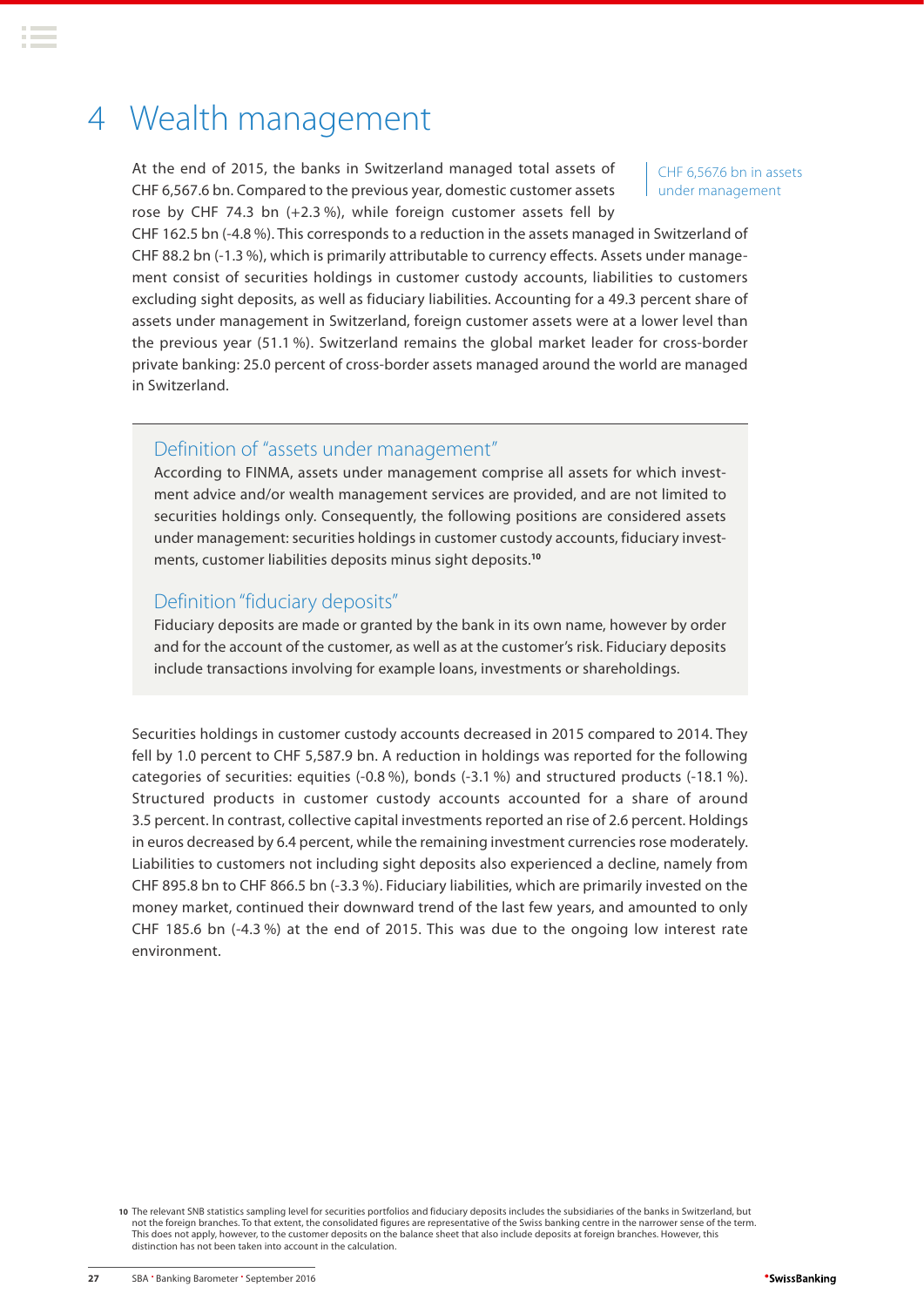## <span id="page-27-0"></span>4.1 Trends in 2015

Total assets under management at the banks in Switzerland remained almost unchanged between 2006 and 2015 (+CHF 47.2 bn, +0.7 %). Assets under management increased sharply until shortly before the

Slight decrease in assets under management in 2015

onset of the financial and economic crisis, and reached their peak of CHF 7,068 bn during the bull market in 2007. Due to the drastic decline of the stock market indices with the outbreak of the crisis in 2008, securities holdings in customer custody accounts at the banks in particular suffered substantial losses. This resulted in a drastic decline in assets under management of 23.5 percent to CHF 5,408 bn by the end of the year 2008. Between 2008 and 2011, assets under management remained constant, and since 2011, they are once again on the rise. In 2015, however, assets under management decreased slightly by 1.3 percent compared to the previous year. The share of assets from foreign private customers fell from 58.1 percent to 49.3 percent between 2006 and 2015. The decrease in the share of assets belonging to foreign private customers is primarily attributable to a currency effect. Foreign private customers hold a significantly higher portion of their assets in euros and dollars than domestic private customers. The shares of assets are calculated in Swiss francs. If the franc appreciates against other currencies, the assets of foreign private customers automatically fall in relation to those of domestic private customers.

Fig. 9



## Assets under management in Switzerland by customer origin<sup>11</sup>

Securities holdings in customer custody accounts decreased by CHF 57.0 bn to CHF 5,587.9 bn (-1.0 %) in 2015. Despite the slight fall, custody account holdings are still above the peak reached in 2007 before

#### Slight reduction in securities holdings

the onset of the financial crisis (CHF 5,402.3 bn). The reduction is explained by the lifting of the minimum exchange rate for the euro and the current strength of the franc. Euro-denominated securities holdings decreased from CHF 904 bn in 2014 to CHF 846 bn in 2015. Swiss francdenominated holdings increased slightly during the same period.

**<sup>11</sup>** Starting in the reporting month November 2015, the SNB for the first time conducted surveys according to the revised Accounting rules for banks (ARB) of the FINMA (ARB, FINMA Circular 15/01, formerly FINMA Circular 08/02). The ARB results in changes to the classification and content of the balance sheets and the income statements of the banks. As a result of the amendments, "assets under management" are now reported differently (see infobox in Chapter 4 for definition of "Assets under management"). The amended reporting of the items from 2006 until 2014 can result in discrepancies in the amounts reported to date.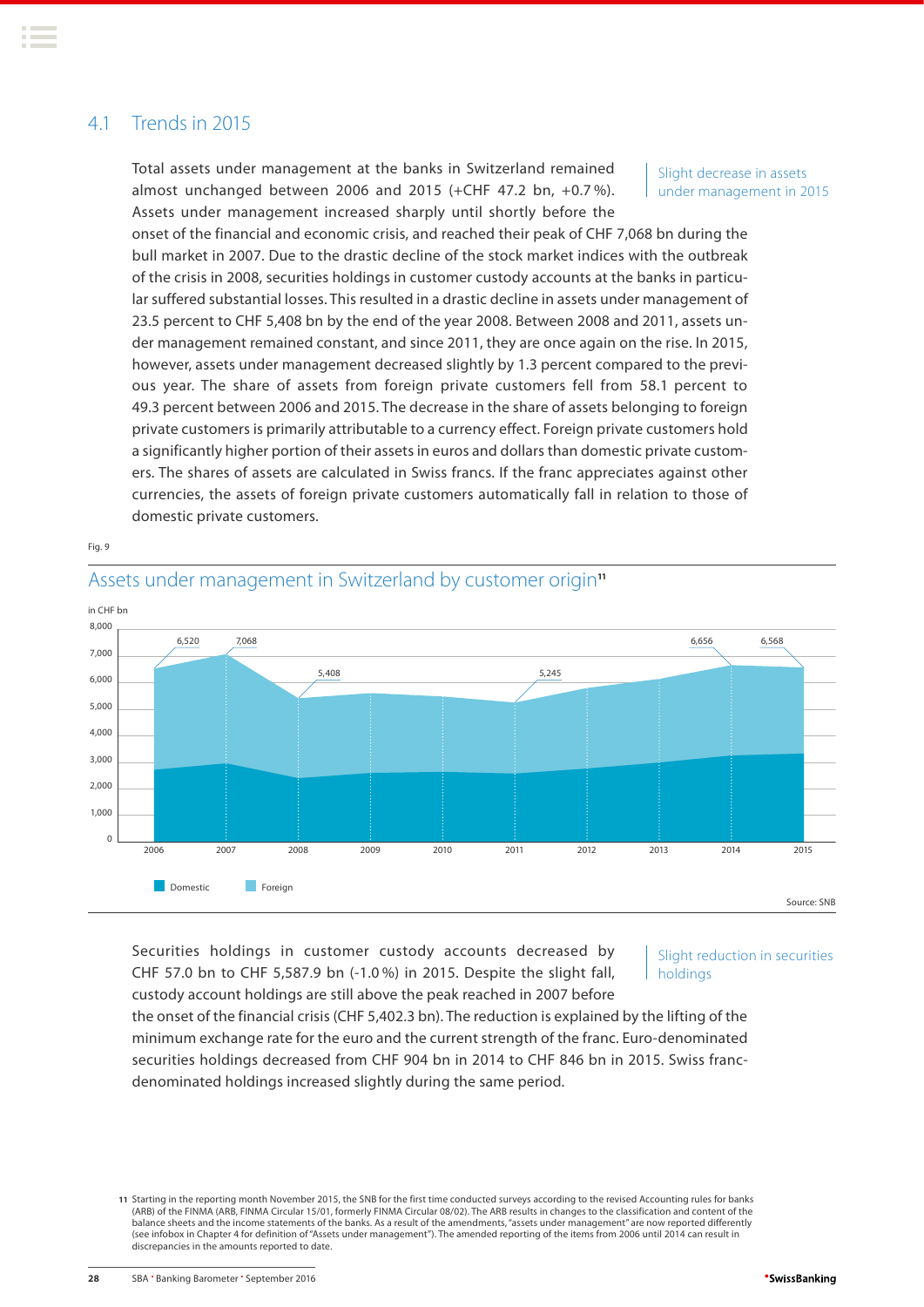Fig. 10



## Securities holdings in customer custody accounts by type

In 2015, stock market volatility was above average and overall, stock market performance fell slightly. Equities holdings in customer custody accounts at the banks declined slightly by 0.8 percent compared to the previous year. Amounting to CHF 2,238.4 bn and accounting for a share of around 40.1 percent at the end of 2015, equities held the most important position of all securities holdings. Slight reduction in equities holdings

With a 33.1 percent share, collective capital investments, consisting primarily of investment funds, were the second-largest category of securities. They rose 2.6 percent to CHF 1,851.1 bn in 2015. Collective capital investments in custody accounts rose by +8.9 percent for domestic cus-

tomers and decreased by -3.7 percent for foreign customers, thus reflecting contrasting developments in growth.

## Bond holdings fell in 2015 after having risen in 2014. Overall, bonds decreased from CHF 1,313.6 bn to CHF 1,271.3 bn (-3.2 %). The bond holdings of domestic customers fell to a lesser degree than those of foreign customers (-2.8 % and

-3.7 % respectively). With a share of 22.8 percent, bonds were the third-largest investment class in customer custody accounts.

Institutional investors, both from Switzerland and abroad, had the largest deposits in 2015 (33.4 % and 41.6 % percent respectively as share of total deposits). Both foreign and domestic institutional investors have increased their deposits since 2011 (+54.0 % and +41.6 % respectively). Next in line were domestic and foreign private investors, who accounted for almost identical shares (10.3 % and 9.6 % respectively). While deposits held by foreign private customers decreased by CHF 62.5 bn (-10.5 %), domestic private customer deposits rose from CHF 480 bn to CHF 573.2 bn (+19.5 %). Institutional investors hold largest deposits

Rising demand from domestic customers for collective capital investments

Decrease in bond holdings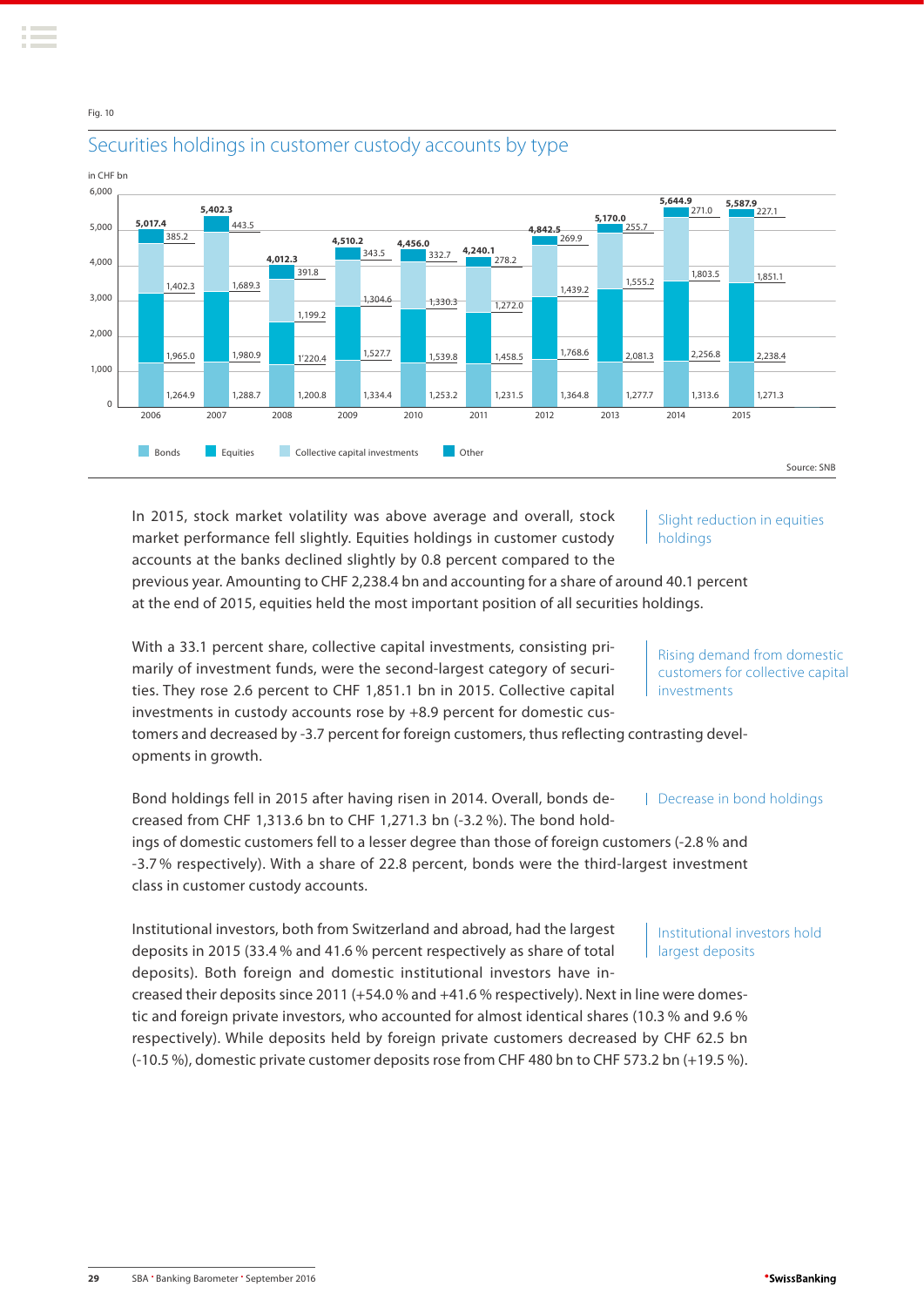



The importance of the euro as an investment currency further declined in 2015. Compared to the previous year, the share of euro-denominated investments decreased by one percentage point to 15.0 percent of total securities holdings. In 2009 they still accounted for 25.0 percent thereof.

Lower share of eurodenominated investments in deposits

Custody account holdings in US dollars accounted for a 25.0 share, and thus remained unchanged compared to the previous year. At 52.0 percent, the Swiss franc was by far the most important investment currency. The Chinese currency, the renminbi, was included in the International Monetary Fund's basket of currencies for the first time in October 2015. It can therefore be assumed that the importance of the renminbi will increase.



## Asset deposits by currency, end 2015

Fig. 12

Fig. 11

Savings and investment liabilities to customers amounted to CHF 685.7 bn at the end of 2015, which corresponds with a rise of 7.3 percent compared to the previous year. A total of 89.1 percent of customer savings and

Rise in savings and investment liabilities

investment deposits were attributable to domestic customers in 2015. These assets include vested benefits accounts (Second Pillar) and assets related to the tied pension provision (Third Pillar).

The fiduciary deposits managed by the banks in Switzerland decreased by CHF 1.9 bn to CHF 113.2 bn (-1.6 %) in 2015. In 2007, fiduciary deposits still amounted to CHF 482.9 bn and have gradually decreased since that time.

Because fiduciary deposits are primarily invested on the money market, they have become much less attractive as a result of continued low interest rates.

#### Continued decline in fiduciary deposits since 2007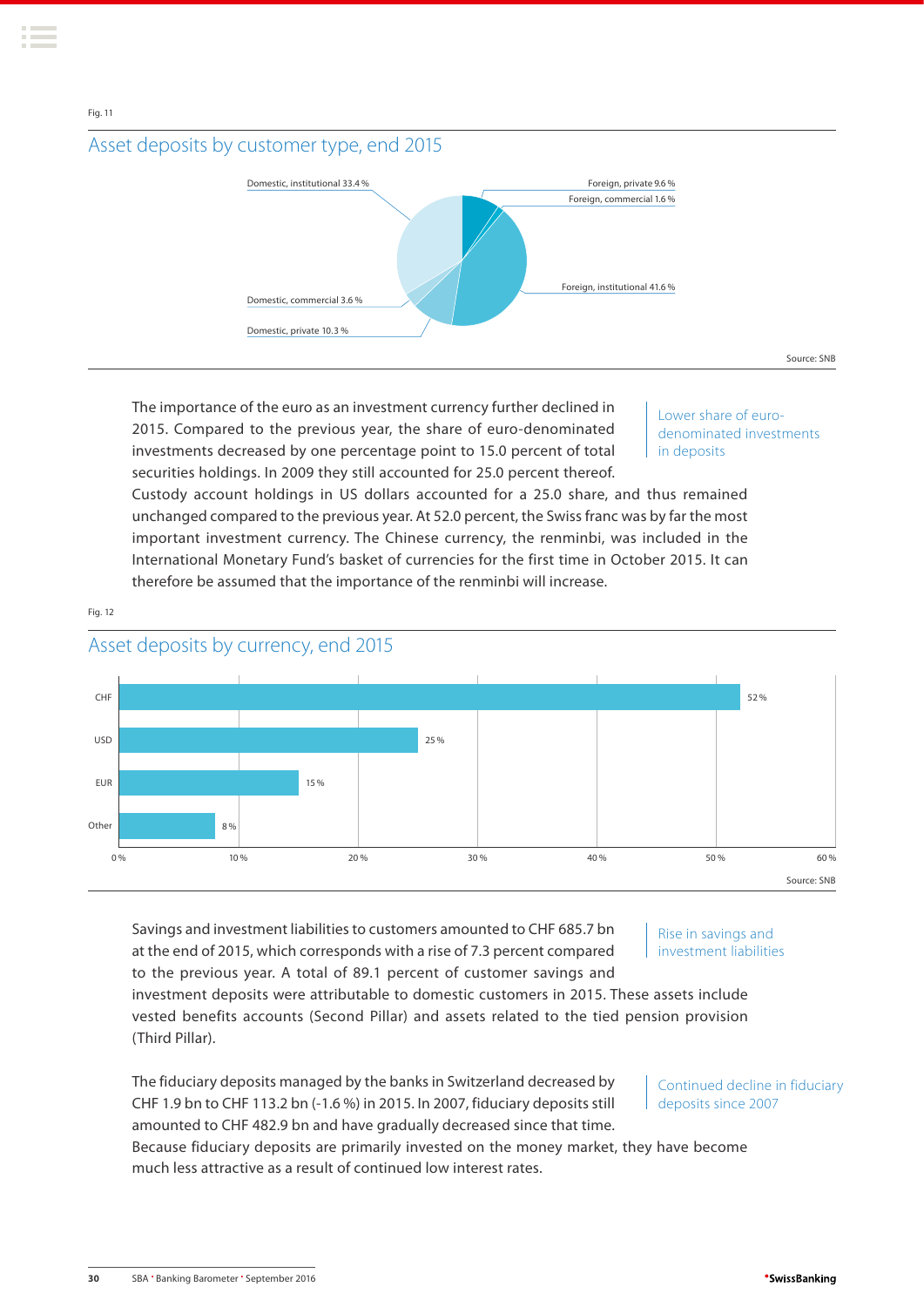<span id="page-30-0"></span>The Swiss banking sector benefited from inflows of fiduciary deposits from emerging economies in 2015 (+4.1 %). These inflows helped to compensate for the outflows of managed private assets from developed econ-

Inflows from emerging economies

omies (-3.3 %, primarily Western Europe) and offshore financial centres**<sup>12</sup>** (-1.6 %). Fiduciary deposits account for under two percent of total assets under management. The decrease in fiduciary deposits does not have a significant impact on private banking in Switzerland. According to The Boston Consulting Group, the Swiss banking sector remains the global market leader in global cross-border private banking with a 25.0 percent share.**<sup>13</sup>**

## 4.2 Trends in 2016

At the end of May 2016, the banks in Switzerland managed a total of CHF 6,424.1 bn in assets, which represents a slight decrease of 1.3 percent compared to December 2015 (December 2015: CHF 6,508.3 bn).**<sup>14</sup>**

Securities holdings decreased by CHF 79.2 bn from CHF 5,517.0 bn to CHF 5,437.8 bn (-1.4 %). Liabilities to customers not including sight deposits declined by 0.5 percent to CHF 872.4 bn. Fiduciary liabilities fell from CHF 114,7 bn to CHF 113.9 bn (-0.7 %). The decrease in assets under management can to a great extent be attributed to a currency effect. Because the franc appreciated slightly against the dollar as well as the euro in the first half of 2016, the value of assets under management decreased. As already outlined in Chapter 4.1, a substantial portion of assets under management are held in foreign currencies such as the euro or the dollar, but are reported in Swiss francs.

With a 25.0 percent market share, and despite stricter regulatory framework conditions and the ongoing efforts relating to tax matters, Switzerland will remain the market leader in global cross-border private banking for the medium-term.**<sup>15</sup>** At present, the emerging Asian financial

centres in Hong Kong and Singapore remain behind Switzerland, with a combined market share of 18.0 percent of assets managed cross-border. If Switzerland wishes to continue to hold its ground against the rapidly growing financial centres in Asia in future, Swiss private banking should, in addition to its attractive locational factors, promote innovation, for example in the digital banking segment.

The importance of the market for sustainable investments has increased in recent years. According to Swiss Sustainable Finance**<sup>16</sup>**, the volume of Outlook and challenges

sustainable financial investments amounted to CHF 191.9 bn in 2015. This positive development suggests that the issue has increasingly come into the spotlight for a number of stakeholders, ranging from the federal government and institutional investors through to banks and asset managers. Sustainable investments still account for a small market share, however, they hold significant potential for development. At the international level, the Swiss financial centre is already well-positioned to successfully become a leader in this area of business.

In the autumn of 2015, China Construction Bank (CCB) became the first Chinese bank to receive a Swiss bank license. It opened its first branch in January 2016 in Zurich. This underscores Switzerland's role as a privileged partner for China, and holds considerable potential for the Swiss financial centre.

**16** Swiss Sustainable Finance «Nachhaltige Geldanlagen in der Schweiz – Auszug aus dem Marktbericht Nachhaltige Geldanlagen 2016», May 2016.

Slight decrease in assets under management

Switzerland remains the leader in cross-border private banking

**<sup>12</sup>** According to the SNB (Monthly Bulletin of Banking Statistics, March 2014), offshore financial centres include the following countries: Aruba, Bahamas, Bahrain, Barbados, Bermuda, Gibraltar, Guernsey, Hong Kong, Isle of Man, Jersey, Cayman Islands, Lebanon, Macau, Mauritius, Netherlands Antilles, Panama, Samoa, Singapore, Vanuatu, West Indies (GB).

**<sup>13</sup>** The Boston Consulting Group (2016).

**<sup>14</sup>** The monthly figures are based on sample survey conducted by the SNB and can therefore deviate from the year-end statistics, which are based on a full survey. **15** The Boston Consulting Group (2016).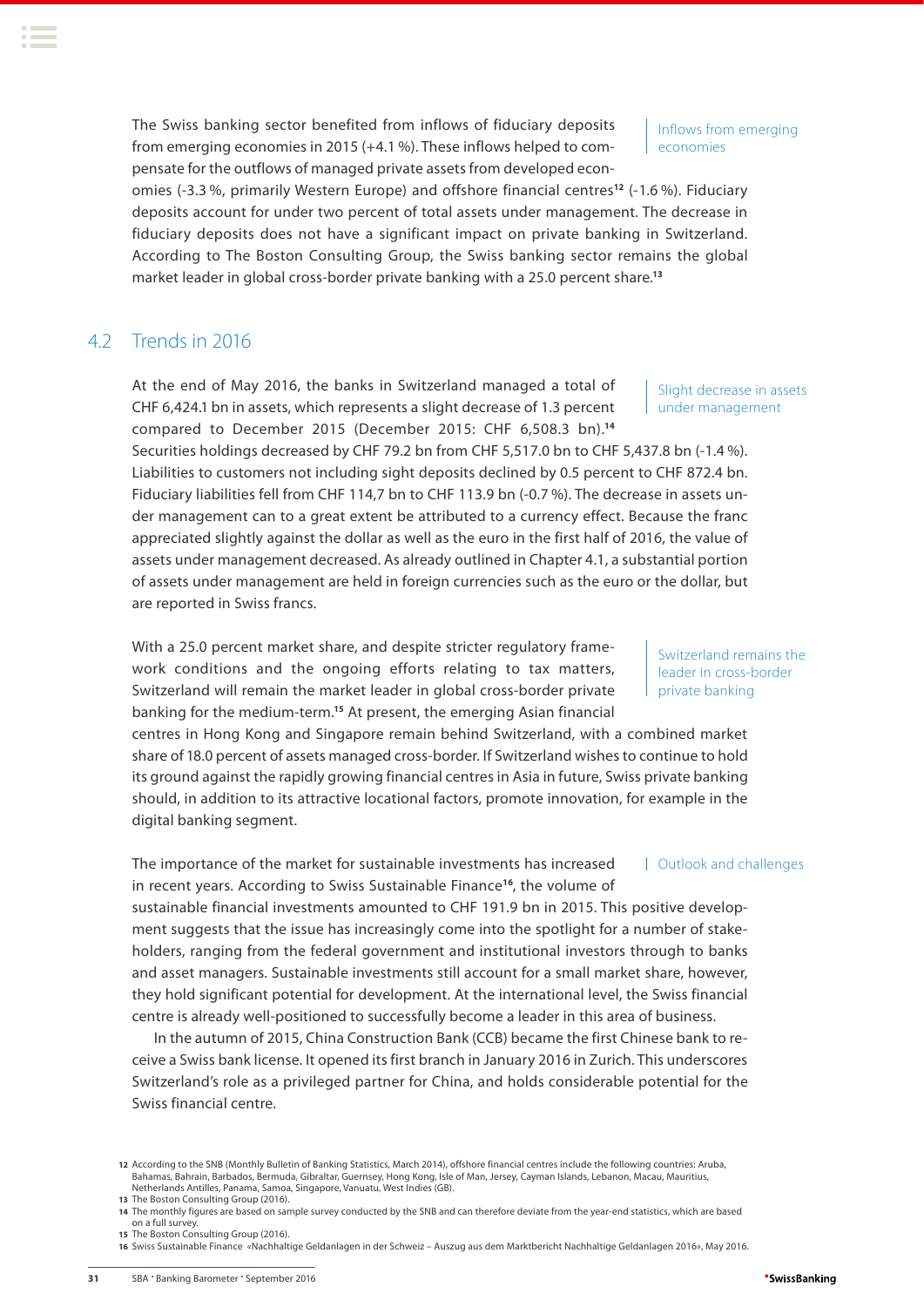Securing EU market access remains imperative; but is not easy to achieve, either politically or materially. It remains to be seen whether the decision by the UK to leave the EU will impact these conditions. One thing is clear, however: there will be an additional European country that will have to negotiate EU market access as a future third-country. The UK will do so from a different position and with a different understanding of its role than Switzerland. Nevertheless, new options can arise as a result, and the Swiss financial centre could also benefit from this.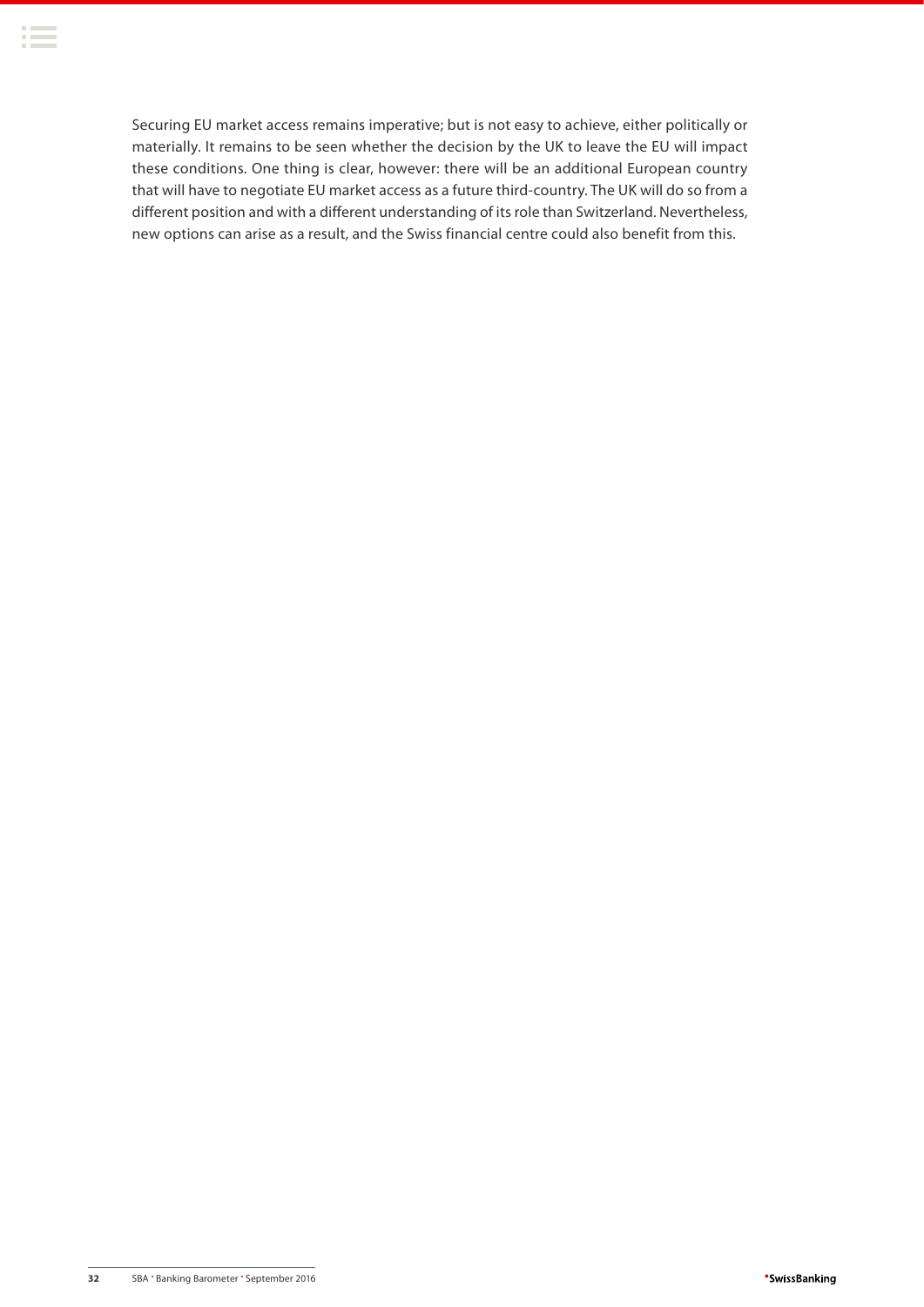## <span id="page-32-0"></span>5 Employment in Switzerland's banks

In full-time equivalents, the number of employees at the banks in Switzerland amounted to 103,041 in 2015. This corresponds to a total decrease across all banks of 1,012 jobs compared to the previous year, and paints a mixed picture: the cantonal banks, Raiffeisen banks, private bankers and the other banks ("Other banking institutions" and stock exchange banks) created a total of 1,432 new jobs in 2015. The foreign banks, big banks as well as the regional and savings banks, on the other hand, reported a reduction of 2,444 jobs. In terms of unemployment, the rate for the banking sector stood at 2.5 percent in 2015, and therefore, similar to previous years, reported a significantly lower unemployment rate than that of the overall economy, which was 3.3 percent. Despite the decrease in staff levels in the first half of 2016, a good two-thirds of banks that responded to the SBA's annual survey expect the employment situation to remain unchanged for the second half of 2016. The share of companies that expect to see staff reductions rose slightly from 11.0 percent to 11.7 percent, which is still, however, significantly below the figures reported between 2012 and 2014.

The consolidation trend in the banking sector has been ongoing for many years. This trend can be explained in part by the fact that the continued low interest rate environment and strong competition are leading to significant pressure on margins. This pressure is further compounded by increasing costs due to regulation relating to capital requirements and tax transparency. The decrease in the number of jobs due to the implementation of cost-savings and efficiency measures is therefore an ongoing issue. | Ongoing structural change

Further to this, the qualifications required of bank employees are continuously being adjusted to the developments arising from regulatory requirements and digitalisation.

## 5.1 Trends in 2015

In 2015, the banks employed 103,041 people in Switzerland (in full-time equivalents). The employment figures were impacted by the difficult economic framework conditions and structural adjustments in the banking landscape which resulted in a reduction of eight institutions and one merger. These figures decreased moderately compared to the previous year (-1.0 %). The findings of the Swiss Labour Force Survey (SLFS) indicate that employment tended to fall more for younger employees (25 to 39 years old). In addition to the costs incurred for restructuring, this is likely another reason that wages and salaries rose in Switzerland (by +CHF 1.2 bn to CHF 17.1 bn). If examined over a longer period, the employment figures for the banking sector can be viewed as stable. | Moderate fall in employment

The strongest growth was reported by the "Other banking institutions" and stock exchange banks with a total of 807 jobs (+4.1 %). PostFinance AG comes under the "Other banking institutions" category, and indicated a rise in the number of employees of 3.4 percent (117 jobs) in its Annual Report. The Raiffeisen banks created 401 jobs in 2015 (+4.8 %) and the

Increase in staff levels at "Other banking institutions", stock exchange banks and Raiffeisen banks

cantonal banks 210 jobs (+1.2 %). The private bankers reported an increase of 14 jobs (+2.3 %).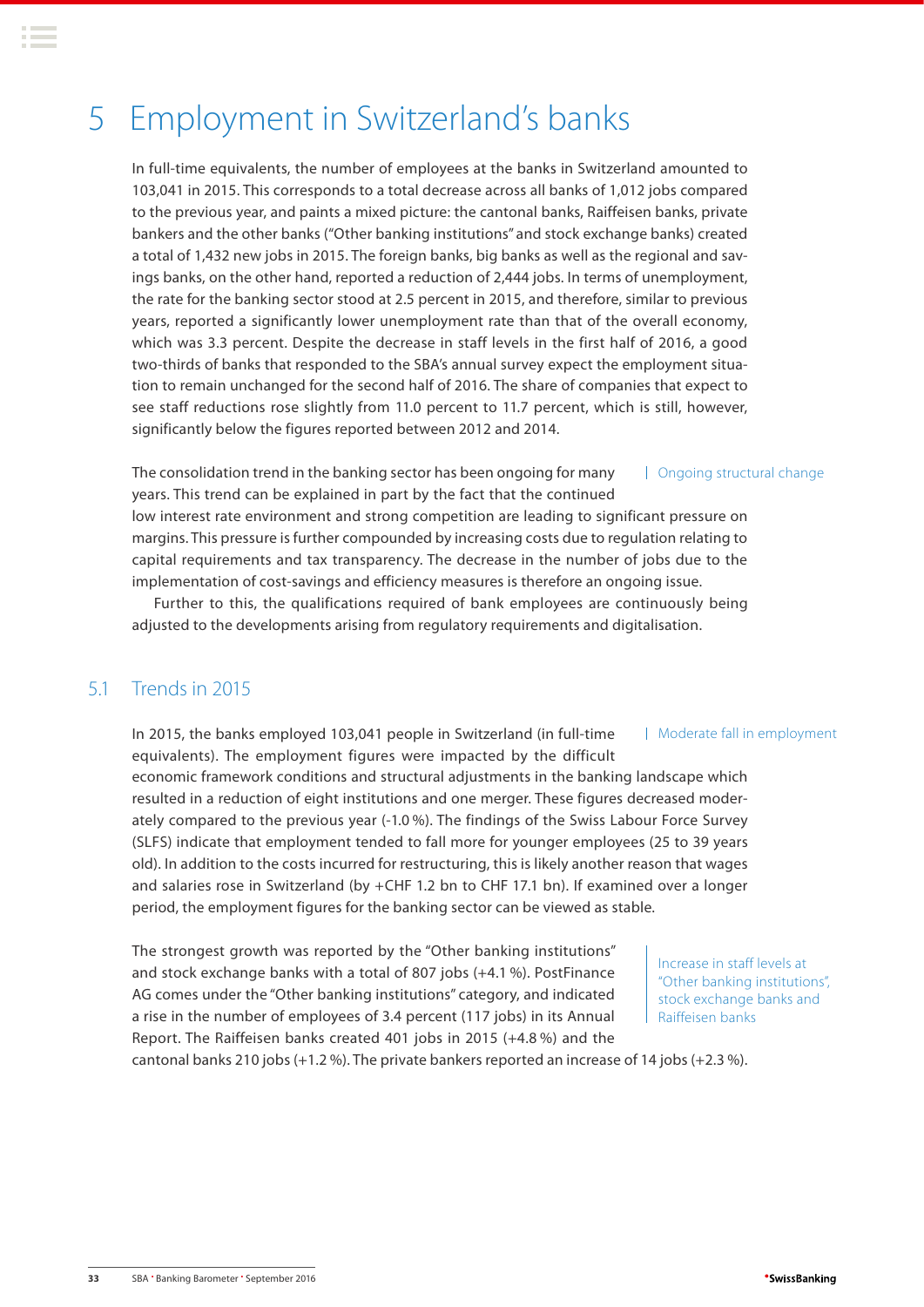The greatest share of the decline in staff levels is attributable to the foreign banks, which reported job reductions of 2,036 or 11.2 percent of their workforce. The number of jobs at the big banks decreased by 305 (-0.8 %)

Biggest staff reductions reported by foreign banks

and the regional and savings banks reported 102 fewer jobs (-2.6 %). The downwards trend that has been reported for numerous years now at the foreign banks in particular is attributable to a number of factors: notably, for example, a new strategic direction taken by the parent company abroad, financial difficulties experienced by the parent company, or the lack of critical mass in Switzerland.

Fig. 13

## Staff levels at the banks in Switzerland (domestic)



Swiss banks employed 38,345 women in Switzerland at the end of 2015 (full-time equivalents). The percentage of female employees remained constant compared to 2014, and accounted for 37.2 percent of staff in

Share of female employees remains unchanged

2015. As in previous years, the regional and savings banks and the Raiffeisen banks reported the highest share of female employees at 45.9 percent and 45.6 percent respectively.

According to the State Secretariat for Economic Affairs (SECO), the average unemployment rate in the Swiss banking sector was 2.5 percent in 2015. It was thus more than half a percentage point below the figure for the overall economy, which was 3.3 percent. In total for 2015, there was an

Comparatively low unemployment rate in the banking sector

average of 3,666 registered unemployed people in the banking sector, which corresponds to a reduction of 229 unemployed people compared to 2014.**<sup>17</sup>** The unemployment rate in the banking sector thus decreased by 5.9 percent, while according to SECO, the number of registered unemployed persons for the overall Swiss economy rose by 4.4 percent.

**17** SECO (2016).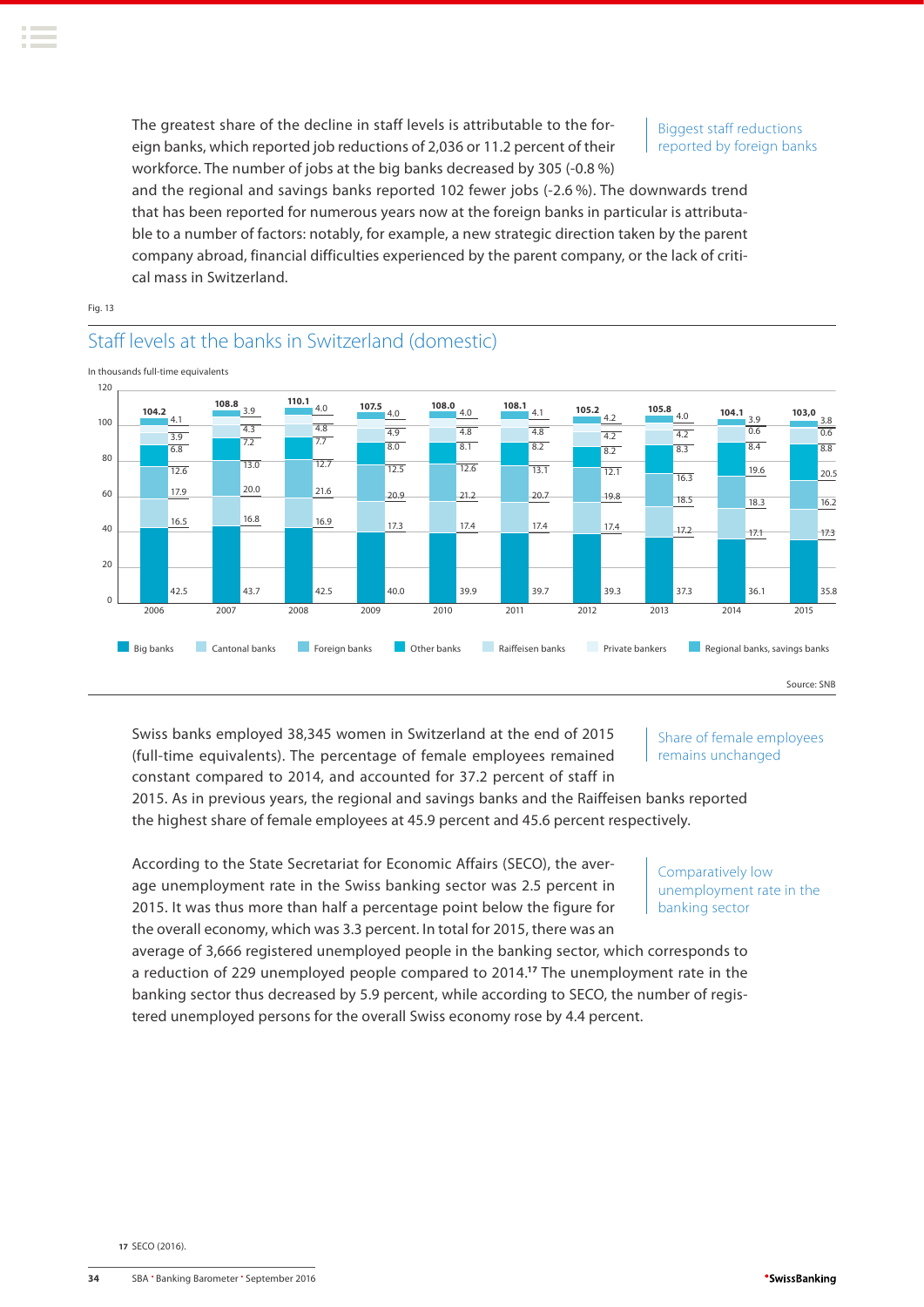## <span id="page-34-0"></span>5.2 Trends in 2016

The annual SBA survey on employment trends at the banks shows a substantial reduction in employment in Switzerland for the first half of 2016. Employment decreased by 3,454 jobs (-4.1 %) between the end of 2015

Substantial decrease in staff levels in the first half of 2016

and June 2016. The respondent banks reported 3,558 incoming and 7,012 outgoing staff.

#### Fig. 14

## Staff levels in Switzerland**<sup>18</sup>**

| Full-time equivalents           | Position at 31 Dec. 2015 | Position at 30 June 2016 | Staff trend during 1 <sup>st</sup> half of 2016 |          |          |                                    |
|---------------------------------|--------------------------|--------------------------|-------------------------------------------------|----------|----------|------------------------------------|
|                                 |                          |                          | Incomming                                       | Outgoing | Net      | $\ln \%$                           |
| Switzerland                     | 87,083                   | 83,629                   | 3,558                                           | 7,012    | $-3.454$ | $-4.1%$                            |
| NB:<br>Number of responses: 162 |                          |                          |                                                 |          |          | Source: SBA employment survey 2016 |

The development was exactly the opposite, however, for the number of employees abroad. The banks reported more than 9,900 incoming employees and more than 3,200 outgoing employees in this segment. This translates into a net increase in the number of employees abroad at the respondent banks of over 6,700 people.

67.3 percent of respondent banks expect employment levels to remain unchanged in the second half of 2016, which corresponds to a decrease of 2.5 percentage points compared to the 2015 survey. 21.0 percent of

#### Employment trend remains constant

survey participants expect domestic staff levels to rise in Switzerland and 11.7 percent expect levels to fall. Because those survey participants that expect no change or a rise in staff levels account for a 74.9 percent share of total employment, the trend for overall employment is expected to be at least flat for the second half of 2016.

Fig. 15

## Expected employment trend in the second half of the year 2016



In past surveys on employment trends, the "about the same" category has always dominated. However, since 2013, expectations of lower employment have been decreasing, while expectations of higher employment have been rising slightly. This trend towards expectations of higher employment continued last year. Conversely, the share of banks that are more pessimistic in their expectations for this development is slightly bigger than for the

Share of respondents expecting lower employment levels remains small

**18** Staff levels at the end of 2015 were lower in the SBA survey than in the SNB statistics. The reason for this disparity is the response rate to the SBA survey. 230 banks in Switzerland were surveyed. The response rate was 70.4 percent, which accounts for 84.5 percent of the staff levels at the

banks in Switzerland.

**<sup>35</sup>** SBA **.** Banking Barometer **.** September 2016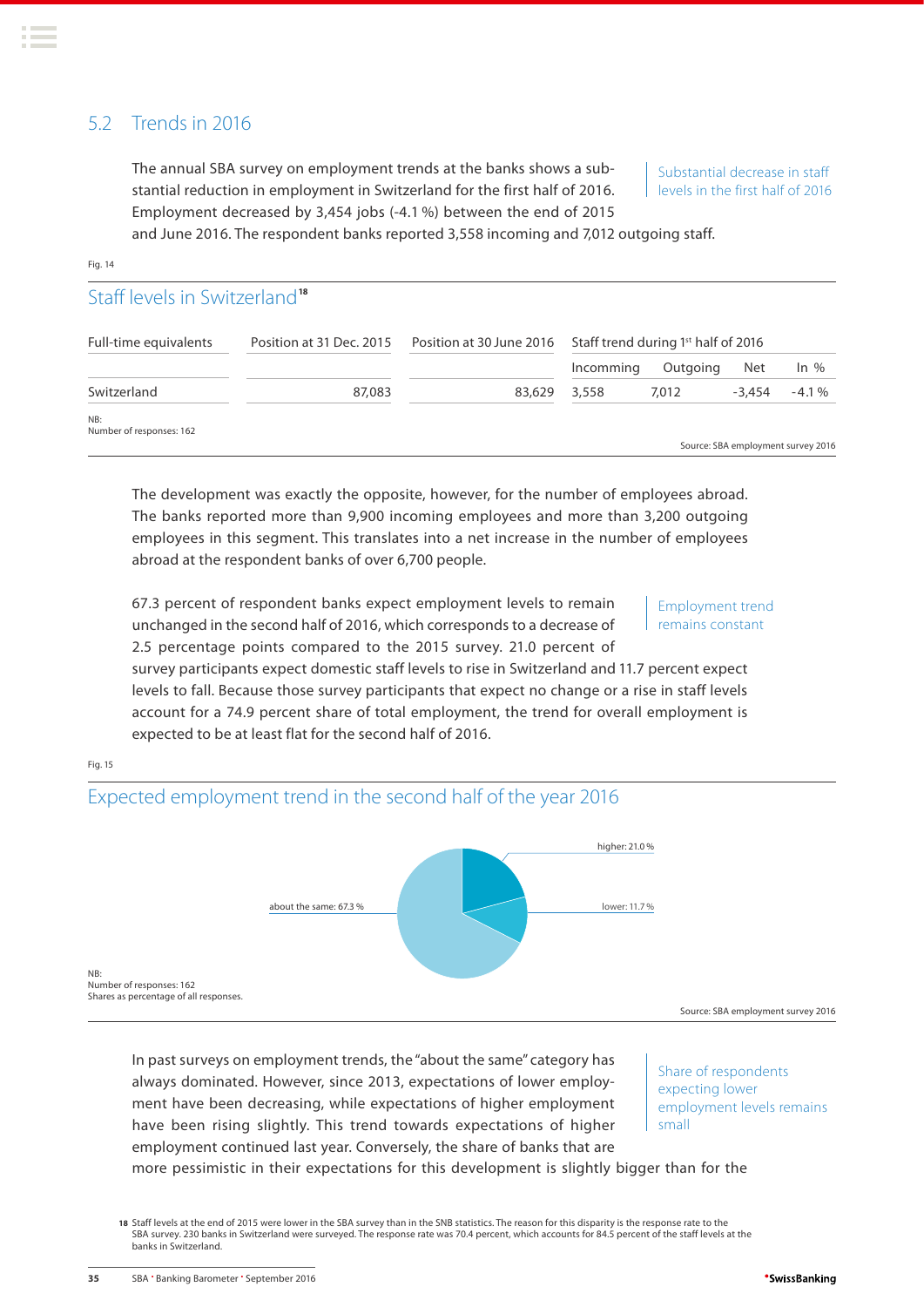previous year. However, with a share of 11.7 percent, this figure still remains significantly below the corresponding shares reported between 2012 and 2014. In general, expectations have tended to remain constant over the last few years.



#### Fig. 16

Survey results for employment expectations for second half of the year

#### Employment expectations unchanged for almost all areas of business

in institutional asset management and the trading business, and do not anticipate any fall in employment. On the other hand, the expectations for staff reductions or increases in retail banking are more or less balanced. For private banking, and in particular for logistics, only a few survey respondents expect to see a decrease in the number of employees. The majority of responses indicated a tendency towards the expectation that employment will remain stable.

#### Fig. 17

## Employment trend in the second half of the year 2016

| Total | Retail Banking | Private Banking | Institutional<br>Asset Management                                                                                                       | <b>Trading Business</b> | Logistics and Opera-<br>tions (back office) |  |
|-------|----------------|-----------------|-----------------------------------------------------------------------------------------------------------------------------------------|-------------------------|---------------------------------------------|--|
|       |                |                 | $\rightarrow$ $\pi$                                                                                                                     | $\rightarrow$ 7         | $\rightarrow$ 7                             |  |
| NB:   |                |                 | Number of responses: between 79 and 101 depending on business activity For "total" the number of responses is 162 Because the number of |                         |                                             |  |

Number of responses: between 79 and 101 depending on business activity. For "total", the number of responses is 162. Because the number of<br>responses for "total" is much higher than those for the individual business activit the responses weighted by numbers employed in Switzerland as at June 2016.

Source: SBA employment survey 2016

The unemployment rate in the banking sector rose slightly in the first half of 2016 from 2.5 percent in December 2015 to 2.7 percent in June 2016. The unemployment rate was therefore still below the national Swiss average of 3.1 percent in June, even though the latter has decreased since December 2015.

Slightly higher unemployment rate in the banking sector

There is almost no difference between the expectations for the employment trend in the various business areas. The expectation that the trend will remain unchanged for all business segments dominated. A number of survey respondents tend to expect a slight rise in staff levels, particularly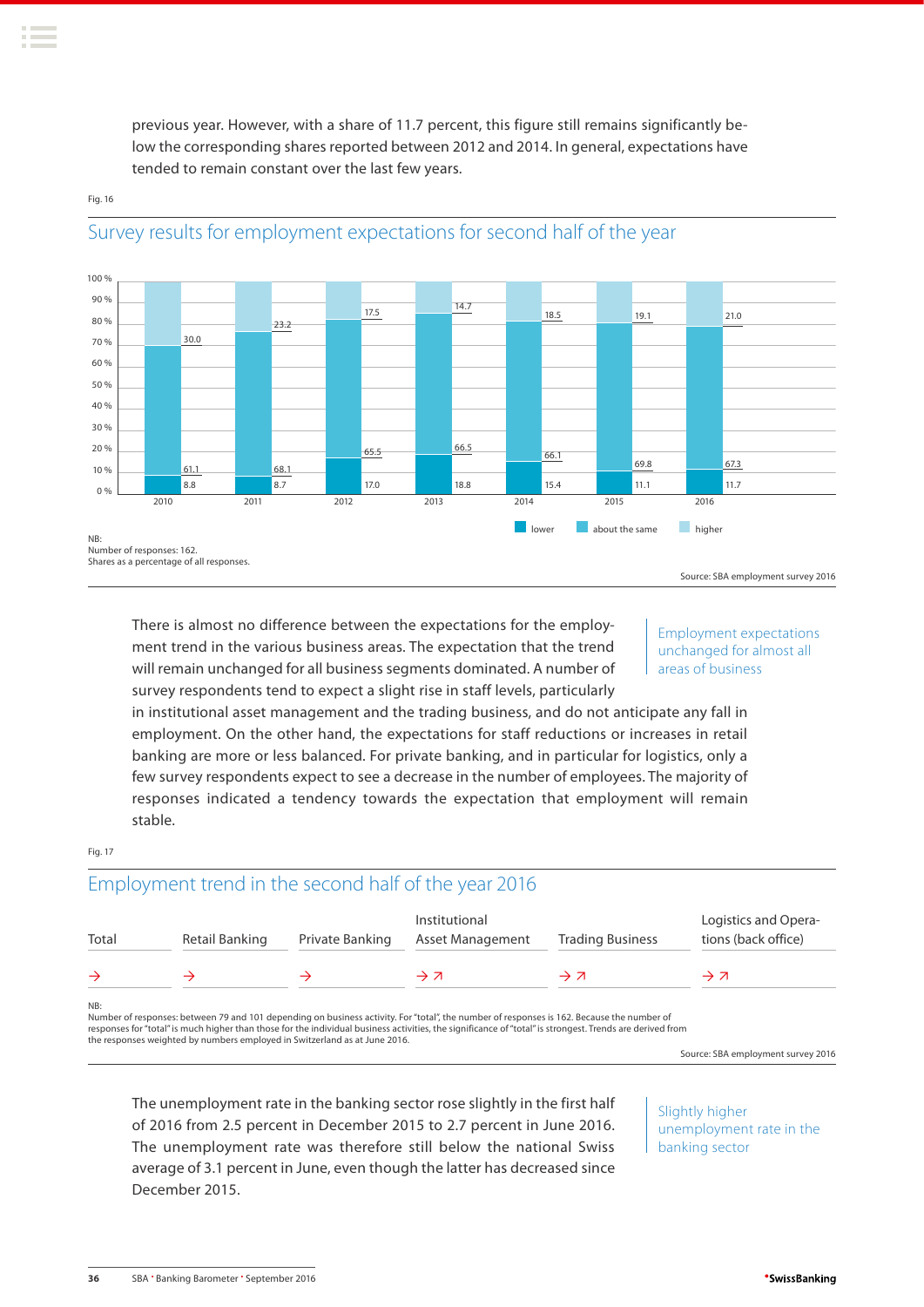## <span id="page-36-0"></span>6 List of sources

## BAK Basel Economics (BAKBASEL)

"The economic significance of the Swiss financial sector", survey commissioned by the Swiss Bankers Association (SBA) and the Swiss Insurance Association (SIA), October 2015

Swiss Labour Force Survey (SLFS)

## Swiss National Bank (SNB)

"Banks in Switzerland 2015" "Monthly Statistical Bulletin", various editions "Monthly Bulletin of Banking Statistics", various editions "Online data base", as at July 2016

## State Secretariat for Economic Affairs (SECO)

"Die Lage auf dem Arbeitsmarkt", various editions

### Swiss Sustainable Finance

«Nachhaltige Geldanlagen in der Schweiz – Auszug aus dem Marktbericht Nachhaltige Geldanlagen 2016», May 2016

## The Boston Consulting Group (BCG)

"Global Wealth 2015: Winning the growth game", June 2016

## Z/Yen Group Limited

"The Global Financial Centres Index (GFCI) 19", March 2016